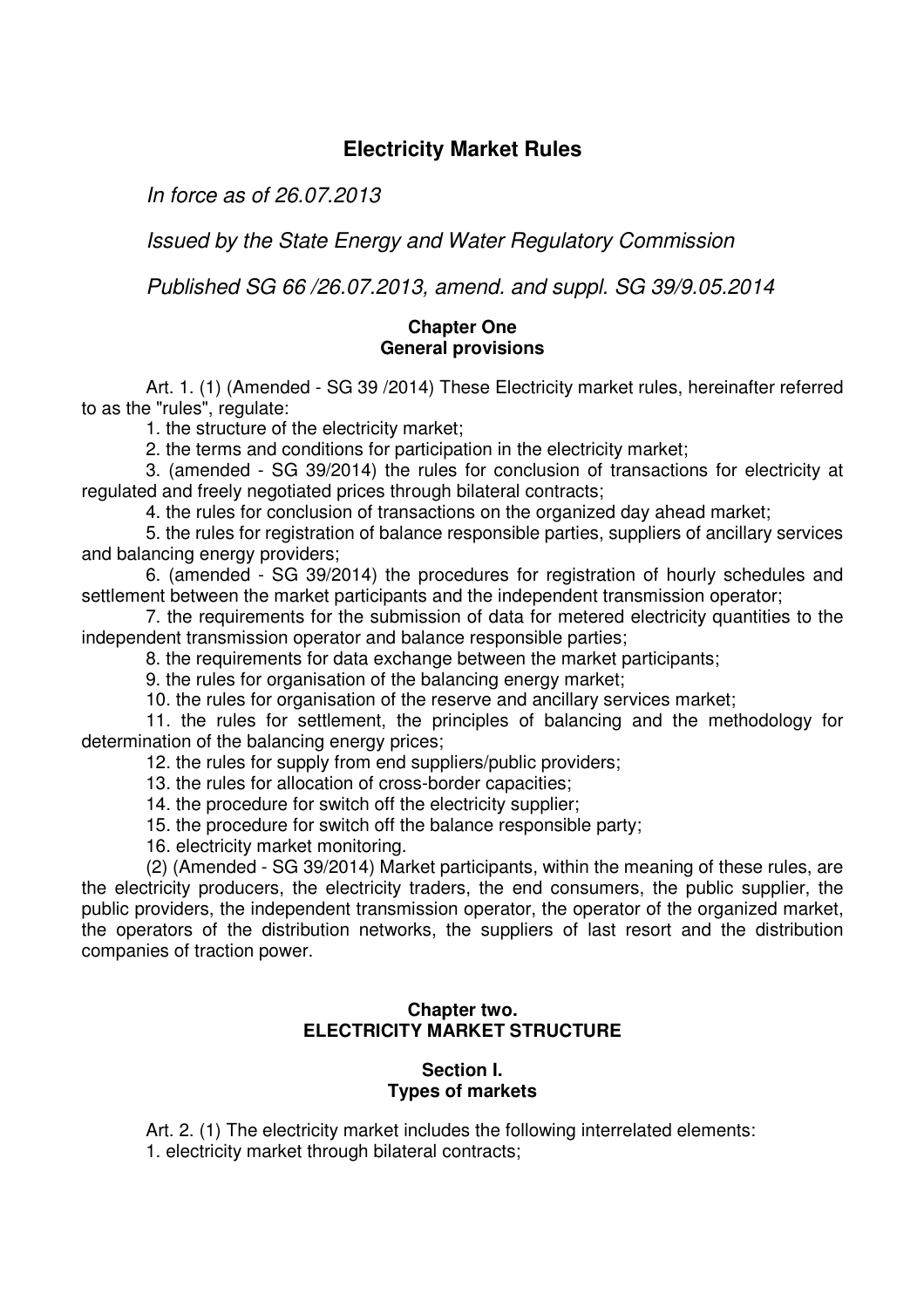2. electricity organized day ahead market;

- 3. balancing energy market;
- 4. reserve and ancillary services market;
- 5. cross-border capacity allocation market.
- (2) (Amended SG 39/2014) Subject of the transactions according these rules are:
- 1. electricity for realisation on the market under bilateral contracts;
- 2. electricity for realisation on the organized day ahead market;
- 3. electricity for realisation on the balancing market;
- 4. availability for participation in primary and secondary regulation;
- 5. cold reserve availability;
- 6. cross-border capacity;
- 7. ancillary services;
- 8. service "access to the grid, including system services";
- 9. service "electricity transmission and other network services";
- 10. "balancing responsibility".

Art. 3. (amended - SG 39/2014) The market participants shall acquire right to register transactions with electricity after registration, in accordance with the requirements of these rules, by the relevant network operator who operates the network where the sites are connected to.

### **Section II Electricity market through bilateral contracts**

Art. 4. (1) The market participants under art. 1 para 2 shall conclude transactions with electricity at freely negotiated prices and/or at regulated prices for each delivery period, equal to one hour.

(2) The notification of the schedules to the independent transmission operator as in regards to the transactions under para 1 shall be on the day preceding the day of delivery (day ahead) and/or within the day of delivery (intraday).

(3) (Amended - SG (2014) The independent transmission operator and the operators of distribution networks shall purchase electricity only for the coverage of the technological losses in the networks for each separate delivery period.

## **Section III. Electricity organized day ahead market**

Art. 5. (1) (amended and suppl. - SG 39/2014) The market participants registered for participation in the organized day ahead market can conclude transactions with electricity on the electricity organized market in accordance with chapter four of these rules.

(2) (Amended - SG 39/2014) The transactions under para 1 shall be concluded at market clearing price determined for each delivery period by the operator of the organized market, licensed for the electricity organized market administration.

(3) (repealed - SG 39/2014)

## **Section IV. Balancing energy market**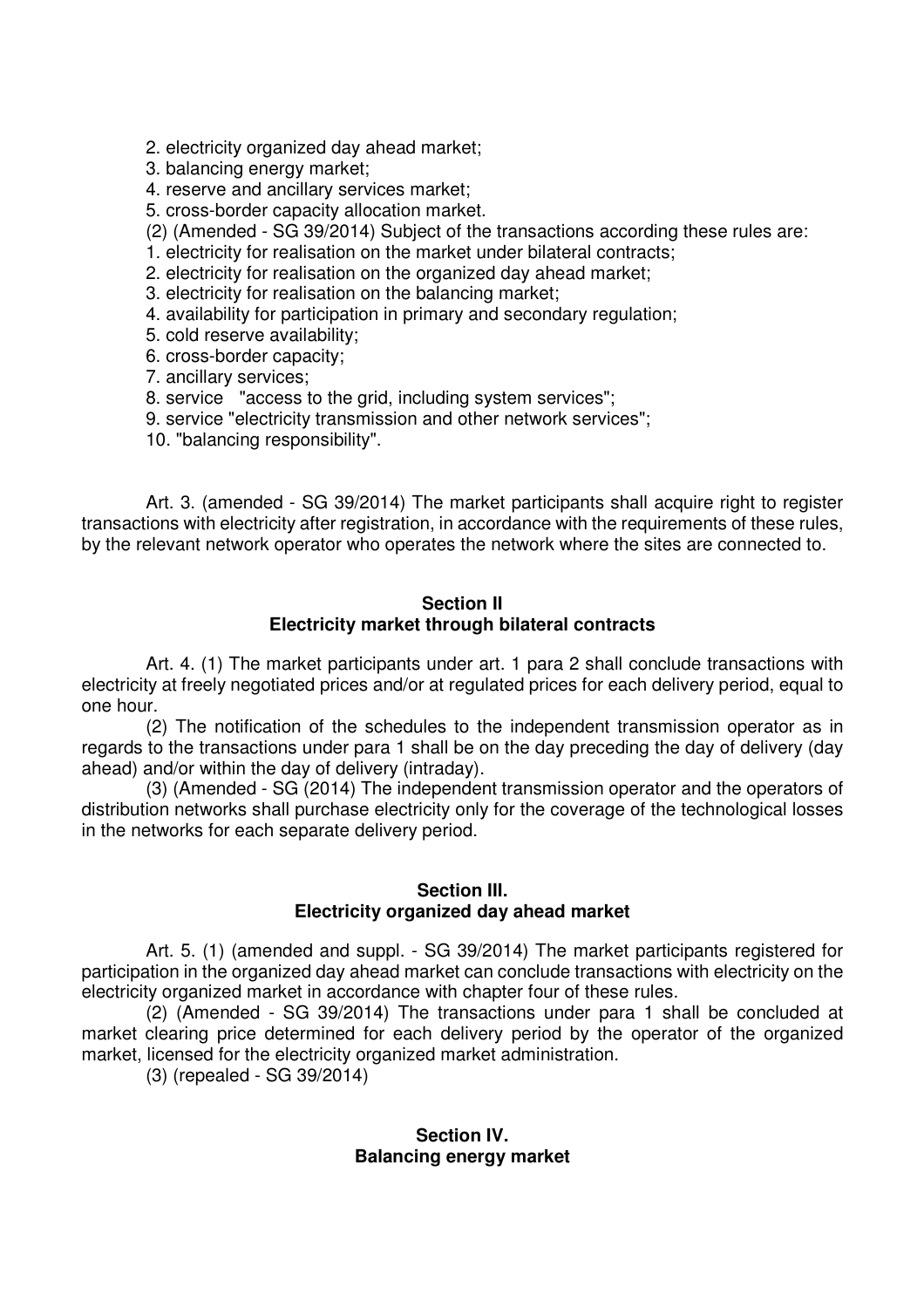Art. 6. (1) The independent transmission operator shall conclude transactions for purchase and/or sale of electricity with market participants who owe dispatched generating and /or consuming sites for coverage of the imbalances within the national market area.

(2) (suppl. - SG 38/2014) The market participants under para 1, registered on the balancing energy market as suppliers of balancing energy, as a result from participation in secondary regulation, shall provide available capacity (range) for upward regulation. The range shall be determined by the independent transmission operator and shall be indicated in the contracts under art. 131, para 2 of the rules. It shall be updated on a monthly basis and within this range the market participants shall not be entitled to conclude market transactions through bilateral contracts or on the electricity organized day ahead market.

(3) (amended and suppl. - SG 39/2014) The market participants under para 1, registered on the balancing energy market as suppliers of balancing energy, as a result from participation in secondary regulation, shall be obliged to provide their available ranges for downward regulation and shall pay the unproduced electricity at prices indicated in the contracts under art. 131, para. 2 of the rules.

(4) (Amended - SG 39/2014) The market participants under para 1, registered for participation in the balancing energy market as energy suppliers for tertiary regulation, shall be obliged to provide to the balancing energy market, in the form of bids for upward regulation, the total gross capacity which they haven't contracted on the market through bilateral contracts and/or at the electricity organized day ahead market.

(5) (New- SG 39/2014) The market participants under para 1, registered for participation in the balancing energy market as energy suppliers for tertiary regulation, shall be obliged to provide to the balancing energy market, in the form of bids for downward regulation, the total gross capacity till the technical minimum of the aggregates.

(6) (Previous para 5 - SG 39/2014) The independent transmission operator shall activate balancing energy sources to keep the balance of the EPS, and provision of reliable and safe operation of the power grid.

(7) (Previous para 6, amended - SG 39/2014) The balance responsible parties shall bear the financial responsibility towards the independent transmission operator for the realised imbalances in balancing groups.

(8) (Previous para 7, amended - SG 39/2014) The market participants under art. 1, para 2 shall share the financial responsibility towards the balance responsible parties in accordance with the contracts for participation in the balancing group.

Art. 7. (1) The balancing energy market shall be administrated by the independent transmission operator.

(2) The independent transmission operator shall be party on the balancing energy transactions with the balancing energy providers and the balance responsible parties.

### **Section V. Reserve and ancillary services market**

Art. 8. (1) (Amended - SG 39/2014) For the purpose of provision of secure and reliable electricity supply to the end consumers, the independent transmission operator shall conclude transactions for ancillary services with producers registered for participation in the ancillary services market, in accordance with the requirements of the Grid Code and these rules.

(2) The participation of the producers in the transactions under para 1 shall be in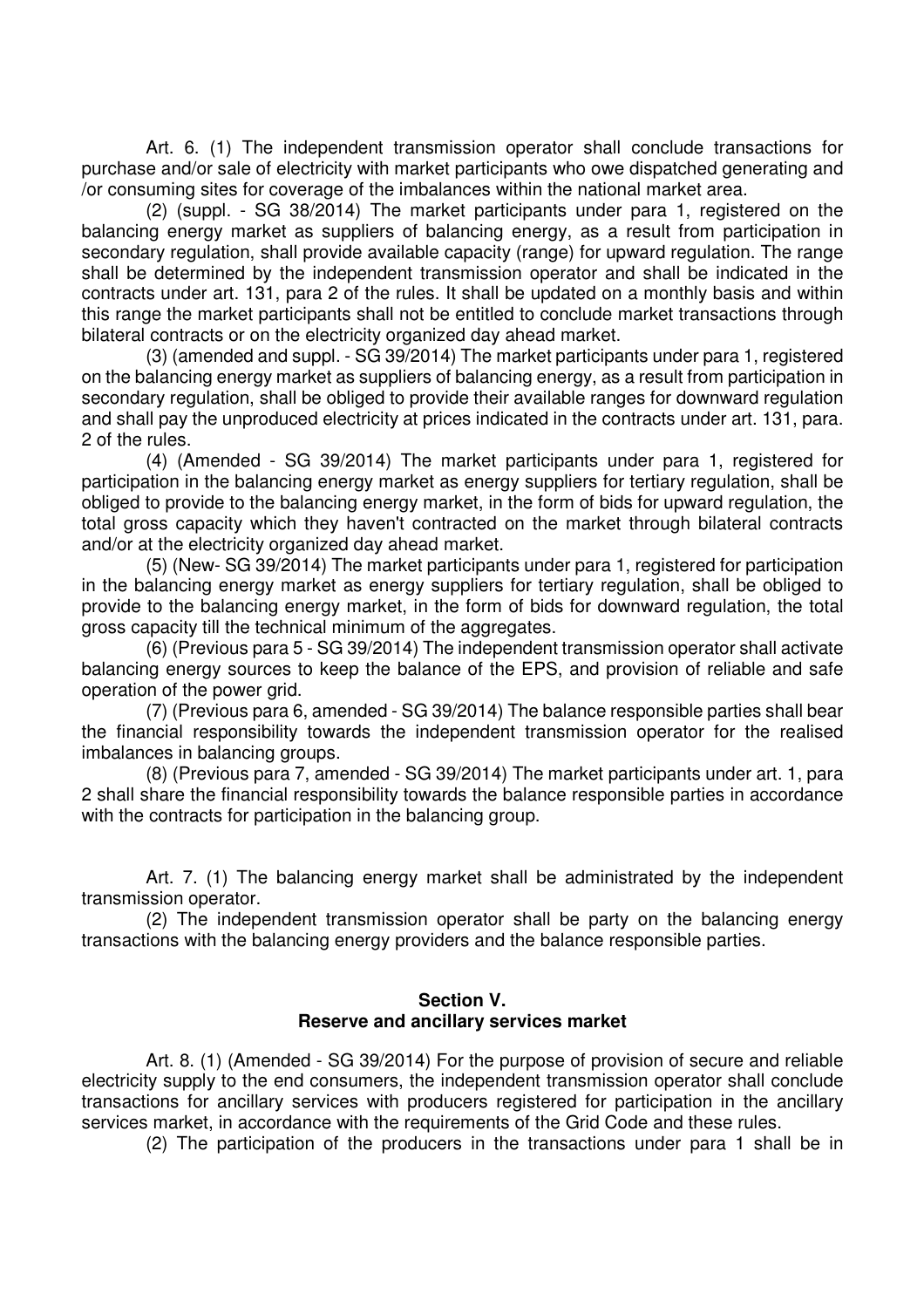accordance with the provisions of chapter nine.

Art. 9. (amended - SG 39/2014) The independent transmission operator shall conclude transactions for cold reserve with producers in accordance with the provisions of the Energy Law, the Grid Code and these rules.

### **Section VI Capacity Allocation Market**

Art. 10. (1) The independent transmission operator shall organise auctions for allocation of cross-border transmission capacity in accordance with the requirements of Regulation (ЕC) 714/2009 in coordination with the system operators of the neighbouring countries pursuant to the Auction Rules, approved by SEWRC and published on the internet site of the independent transmission operator.

(2) In case agreement is not reached for the execution of bilateral coordinated auctions with any of the neighbouring system operators, the independent transmission operator shall apply temporary rules for allocation of 50 % of the transmission capacity on the relevant border. The rules shall be approved by SEWRC and shall be published on the internet site of the independent transmission operator.

## **Chapter Three ELECTRICITY MARKET CONTRACTS**

# **Section I. Types of contracts**

Art. 11. The electricity market contracts are:

1. contract for access to the electricity transmission network and provision of system services;

2. contract for electricity transmission through the electricity transmission network;

3. contracts for access and electricity transmission through the electricity distribution network;

4. contract for sale of electricity;

5. contract for provision of cold reserve;

6. contract for provision of ancillary services;

7. contract for participation in the balancing market with balancing energy providers;

8. balancing contract with balance responsible parties;

9. contract for participation in balancing group;

10. combined services contract;

11. contract for participation in the electricity organized market;

12. contract with market maker providing liquidity of the electricity organized market;

13. framework contract;

14. (amended - SG 39/2014) contract for settlement of the electricity exchange in regards to the participation of producers of electricity from renewable sources and high-efficiency co-generation (CHP) in combined balancing group;

15. contract for data exchange for the metering data;

16. contract under art. 100, para 4 of the Energy Law.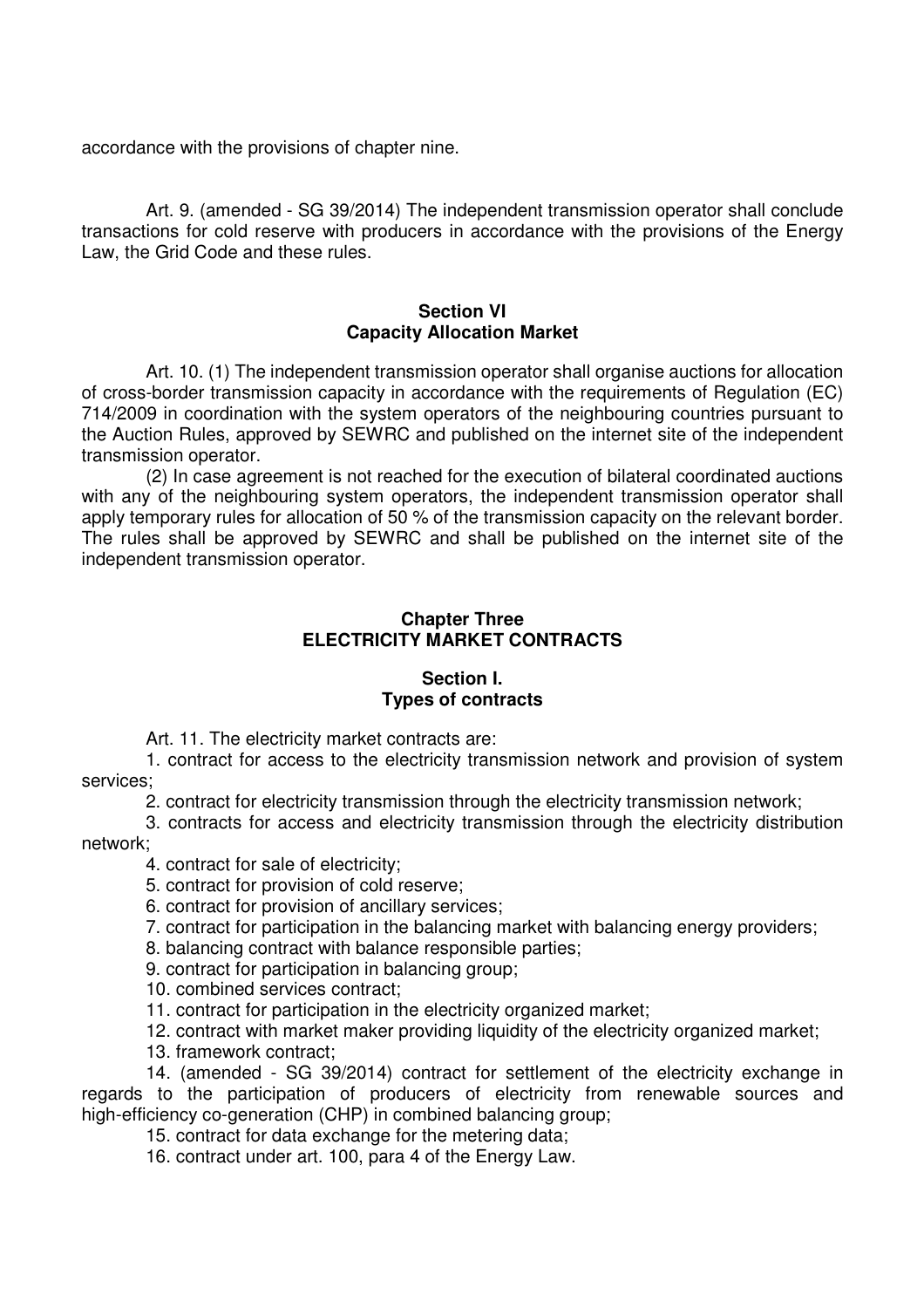### **Section II Parties and subject of the contract**

Art. 12. (1) Subject of the contracts under art. 11, p. 1 is the provision of the service "access to the transmission network" and system services.

(2) The contracts under para 1 shall be concluded between the independent transmission operator, on one side, and:

1. end consumers connected to the transmission network;

2. producers connected to the transmission network;

3. operators of distribution networks;

4. electricity traders and producers who conclude import and export transactions;

Art. 13. (1) Subject of the contracts under art. 11, p. 2 is the provision of the service "transmission of electricity through the transmission network".

(2) The contracts under para 1 shall be concluded between the transmission company, on one side, and:

1. end consumers connected to the transmission network;

2. producers connected to the transmission network;

3. operators of distribution networks;

4. (amended - SG 39/2014) electricity traders and producers who conclude import and export transactions;

(3) (repealed - SG 39/2014)

Art. 14. (1) (Amended - SG 39/2014) Subject of the contracts under art. 11, p. 3 is the provision of the services "access to the distribution network" and "electricity transmission through the distribution network".

(2) The contracts under para 1 shall be concluded between the operator of the electricity distribution network, on one side, and:

1. (suppl. - SG 39/2014) end consumers connected to the electricity distribution network under general terms and conditions;

2. producers connected to the electricity distribution network;

3. (repealed - SG 39/2014)

4. (repealed - SG 39/2014)

(3) (Amended - SG 39/2014) The operator of the electricity distribution network and the end supplier/public provider shall settle their financial relations in regards to the payment of the network services through a contract.

Art. 15. (1) The contracts for sale of electricity under art. 11, p.4 shall be concluded at regulated prices, freely negotiated prices, prices under the approved by SEWRC methodology and under long-term contracts for purchase of electricity and availability.

(2) The contracts at regulated prices shall be concluded between:

1. (amended - SG 39/2014) the producers, within the availability determined under art.

21, para 1, p. 21 of the Energy Law, on one side, and the public supplier;

2. the public suplier, on one side, and: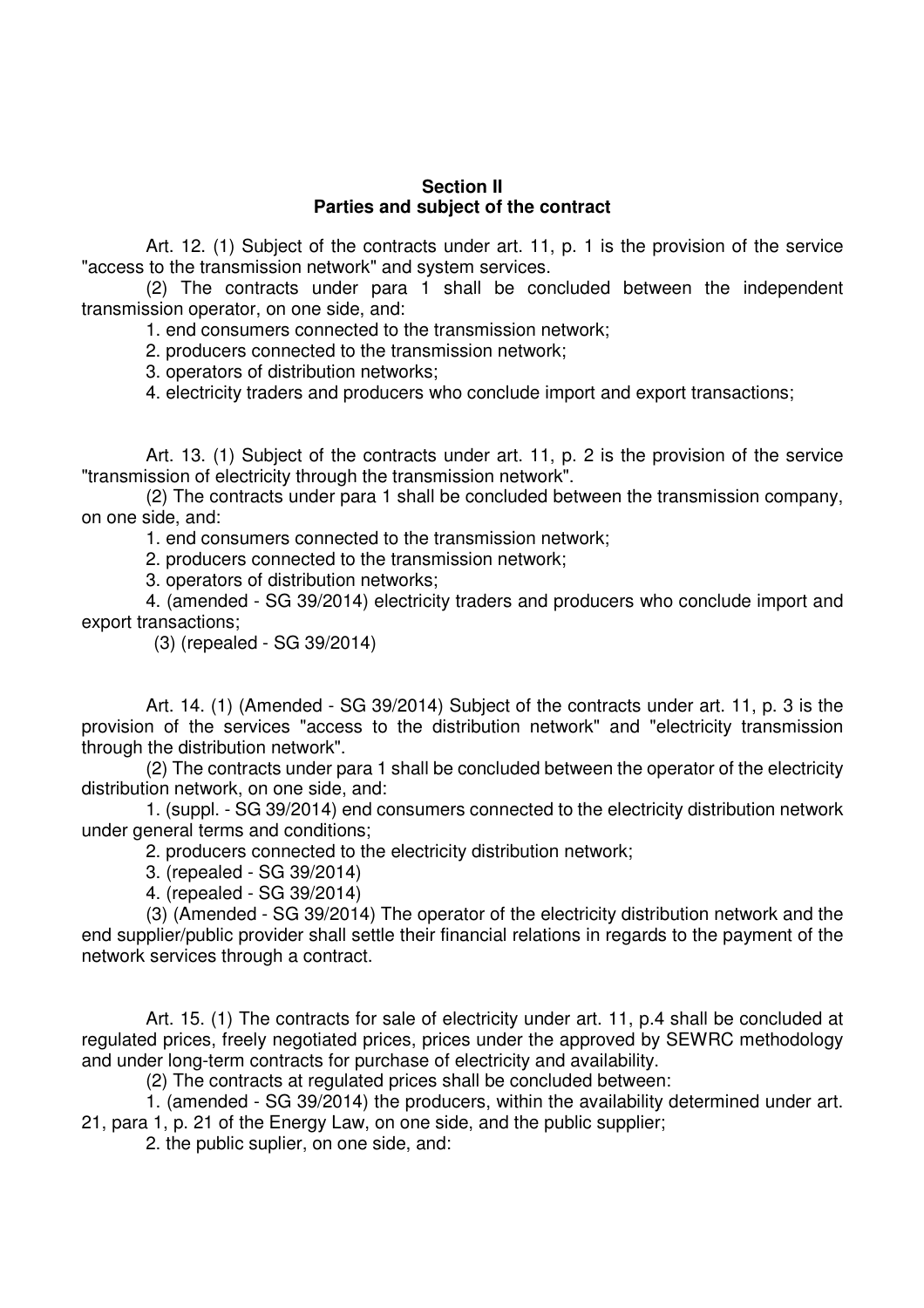а) the public providers, for the quantities of electricity determined by SEWRC on the grounds of art. 21, para 1, p. 21 of the Energy Law;

b) (amend. - SG 39/2014) the independent transmission operator (for technological losses);

c) the operators of electricity distribution networks (for technological losses);

3. the public providers, on one side, and household and non-household end consumers - for sites connected to the electricity distribution network at low voltage level, provided these consumers haven't switch off the supplier;

4. the producers who generate electricity from renewable sources and co-generation, on one side, and:

а) the public suplier;

b) the public providers.

(3) The contracts at freely negotiated prices shall be concluded between:

1. the producers, on one side, and:

а) the electricity traders;

b) end consumers registered on the market at freely negotiated prices;

c) (amended - SG 39/2014) the public supplier, in the cases provided for in the Energy

Law;

d) other electricity producers.

2. (amended - SG 39/2014) the public supplier, on one side, and:

а) (suppl. - SG 39/2014) the public providers, in the cases provided for in the Energy

Law;

b) (amend. - SG 39/2014) suppliers of last resort;

c) electricity traders;

3. the electricity traders, on one side, and:

a) end consumers registered on the market at freely negotiated prices;

b) other electricity traders.

(4) The contracts at prices determined under approved by SEWRC methodology shall be concluded between the suppliers of last resort and end consumers who haven't switch off the supplier or have no supplier.

Art. 16. (1) Subject of the contracts under art. 11, p. 5 and 6 shall be the provision of ancillary services and cold reserve.

(2) The contracts under para 1 shall be concluded between the independent transmission operator, on one side, and:

1. producers who meet the requirements of the Grid Code;

2. the public supplier.

Art. 17. (1) Subject of the contracts under art. 11, p. 7 is the provision of balancing energy to the independent transmission operator from secondary, tertiary and activated cold reserve.

(2) The contracts under para 1 shall be concluded between the independent transmission operator, on one side, and:

1. producers, registered as balancing energy providers;

2. end consumers, registered as balancing energy providers;

3. the public supplier.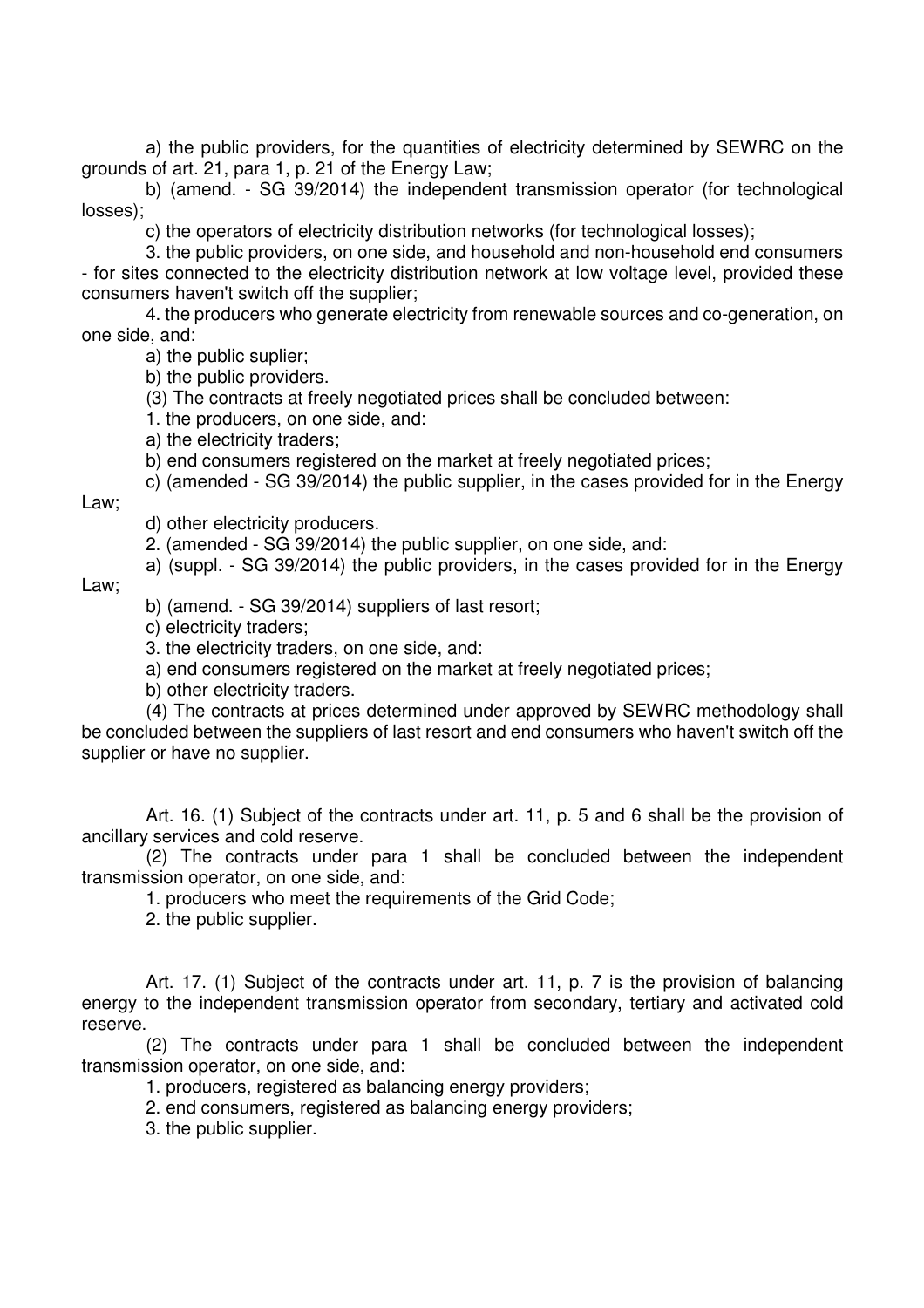Art. 18. (1) Subject of the contracts under art. 11, p. 8 is the physical and financial settlement of the imbalances for the metering points which form the virtual metering point, determined for the relevant balancing group.

(2) The contracts under para 1 shall be concluded between the independent transmission operator, on one side, and the balance responsible parties or market participants who are responsible for the imbalances of their own sites, on the other side.

Art. 19. (1) Subject of the contracts under art. 11, p. 9 are the conditions for participation in balancing group, the transfer of balancing responsibility and the methodology for allocation of the total imbalance within the balancing group between the separate members of the balancing group.

(2) The contracts under para 1 shall be concluded between the coordinator and the members of the balancing group.

(3) (suppl. - SG 39/2014) The contracts under para 1 between the public providers, in their capacity of coordinators of special balancing groups, and the household and non-household end consumers at low voltage level, provided they haven't switch off the supplier, shall be concluded under the general terms and conditions approved by SEWRC.

(4) (Amended - SG 39 /2014) The contracts under para 1 shall be concluded between coordinators of special balancing groups or coordinators of combined balancing groups, on one side, and the producers of electricity energy from renewable sources and from co-generation, for which they bear the balancing responsibility.

(5) The contracts under para 1 between the suppliers of last resort, in their capacity of coordinators of balancing groups, and end consumers who haven't switch off the electricity supplier or have no supplier, shall be concluded under general terms and conditions approved by SEWRC.

Art. 20. (1) (Amended - SG 39/2014) Subject of the contracts under art. 11, p.10 is the sale of electricity and the payment of some or all of the following services: "access to the network", "electricity transmission" and "balancing responsibility". The contracts shall regulate the relationships in regards to the payment of the sums due for network services for the relevant price period.

(2) The contracts under para 1 can be concluded between:

1. suppliers of last resort and end consumers who haven't switch off the electricity supplier or they don't have supplier;

2. electricity trader, on one side, and end consumer.

3. (repealed - SG 39/2014)

Art. 21. (amended - SG 39/2014) (1) Subject of the contract under art. 11, p. 11 are the conditions for participation in the organized day ahead market.

(2) The contract under art. 11, p, 11 shall be concluded between the operator of the organized market, on the one side, and the market participant according chapter four of these rules, in accordance with the requirements of the operator of the organized market.

Art. 22. (1) (Amended - SG 39/2014) Subject of the contract under art. 11, p.12 are the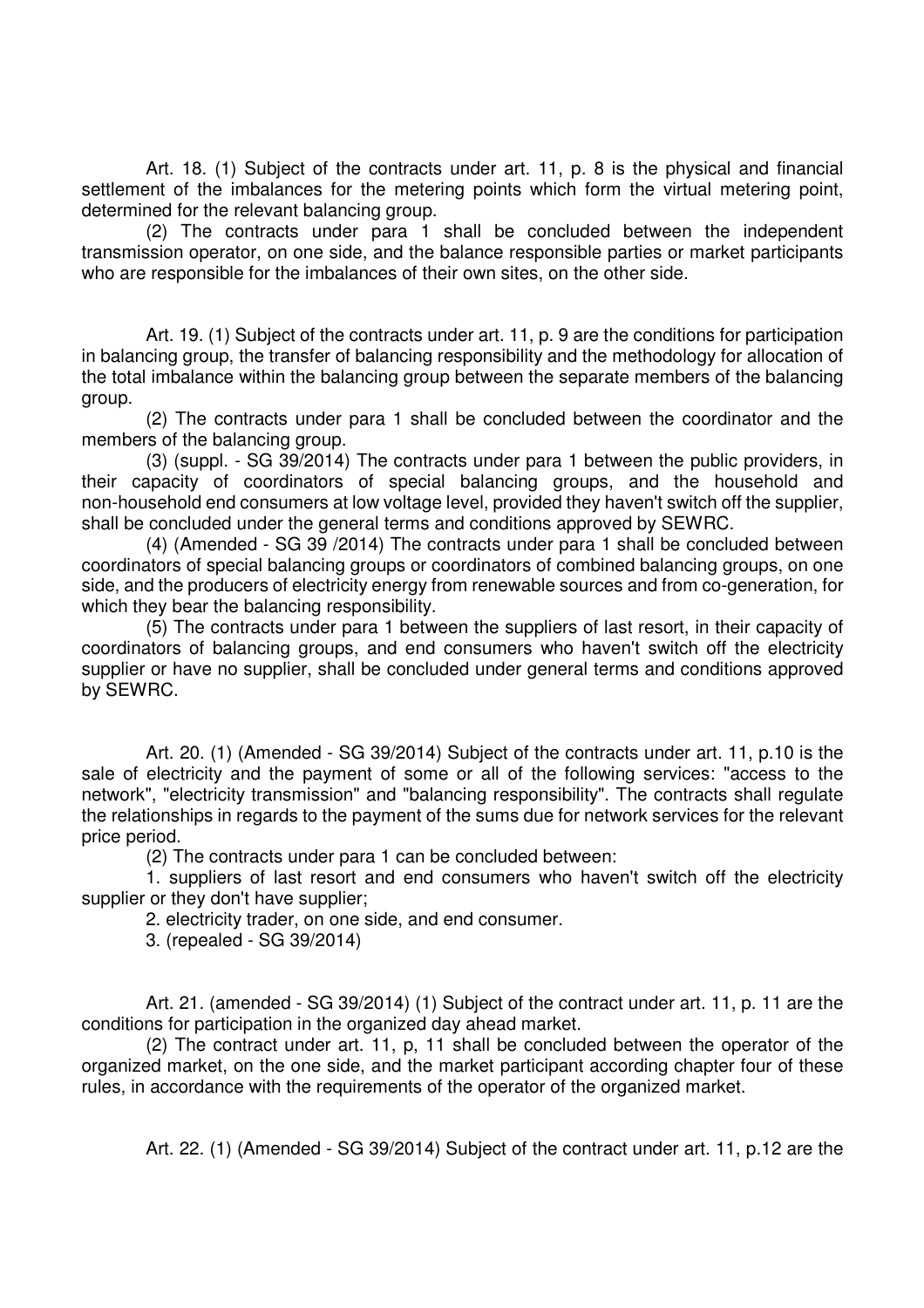rights and the obligations in regards to the participation of a market participant providing liquidity on the electricity organized market (market maker).

(2) (Amended - SG 39/2014) The contract under art.11, p.12 shall be concluded between the operator of the organized day ahead market or another electricity market operator, on one side, and one or several market makers, on the other side.

Art. 23. (1) (Amended - SG 39/2014) Subject of the framework contract under art. 11, p. 13 is the settlement of the financial relations related to network services for end consumers who have concluded "combined services contract" with suppliers of last resort or with an electricity trader.

(2) The framework contract shall be concluded between the operator of the electricity distribution network, on one side, and a supplier of last resort/trader who have concluded contract with end consumer according art. 11, p. 10.

Art. 24. (1) (Amended - SG 39/2014) Subject of the contract under art. 11, p.14 is the settlement of the relations in regards to the difference between the produced quantity of electricity by producers of electricity from renewable sources and from co-generation, and the registered schedules for each settlement period.

(2) (Amended - SG 39/2014) The contract under para 1 shall be concluded between a coordinator of combined balancing group, for sites of producers of electricity from renewable sources and from co-generation connected to the electricity transmission network, on one side, and the public supplier, on the other side.

(3) (New- SG 39/2014) The contract under para 1 shall be concluded between a coordinator of combined balancing group, for sites of producers of electricity from renewable sources and co-generation connected to the electricity distribution network, on one side, and the public supplier, on the other side.

Art. 25. (1) Subject of the contract under art. 11, p. 15 is the provision of hourly data from the electricity metering devices, the validation and the aggregation per balancing groups, the deadlines for provision and the format of the files.

(2) The contract under para 1 shall be concluded between the independent transmission operator, on one side, and the operators of the electricity distribution networks, on the other side.

Art. 26. (amended - SG 39/2014) Subject of the contract under art. 11, p. 16 is the payment to the public supplier by all traders and producers who conclude transactions, at freely negotiated prices, with end consumers connected to the power grid of the Republic of Bulgaria, of an approved by the SEWRC price for "obligation to the public" in BGN for MWh consumed electricity energy.

## **Section III. Network services contracts**

Art. 27. (1) The contracts under art. 11, p. 1, 2, 5, 6 and 7 between the independent transmission operator and producers connected to the transmission network can be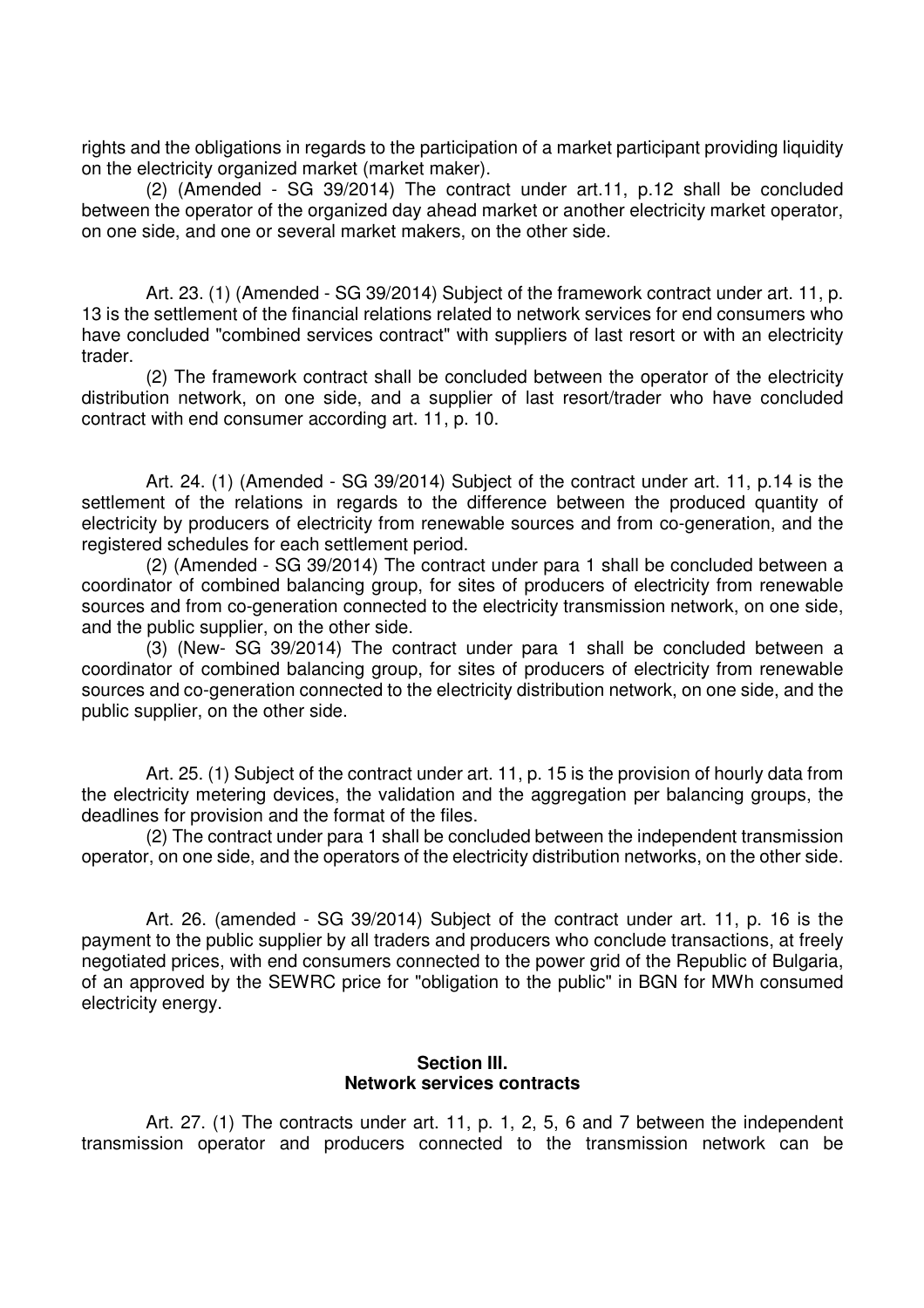incorporated.

(2) The contracts for transmission and access between the independent transmission operator, on one side, and the public supplier and the operators of electricity distribution networks, on the other side, shall contain provisions for the form and the amount of the guarantee security under them.

Art. 28. (1) (Amended - SG 39 /2014) Household and non-household end consumers of the public providers shall pay all network services for the relevant price period to the public providers.

(2) (Amended - SG 39/2014) The end supplier/the supplier of last resort shall collect and pay to the operator of the electricity distribution network sums for transmission, access, other network services, for the relevant price period, for the whole invoiced by the end supplier/the supplier of last resort quantity of electricity energy.

(3) (Amended - SG 39/2014) The operator of the electricity distribution network shall pay to the independent transmission operator the network services, relevant to the electricity transmission network, for the whole quantity of electricity energy transmitted to end consumers connected to the relevant electricity distribution network.

(4) (repealed - SG 39/2014)

Art. 29. (1) (Amended - SG 39/2014) The network services shall be paid by consumers and producers on the basis of the invoiced quantities active electricity energy in accordance with the readings of the electricity metering devices, determined in accordance with the Electricity metering rules and the contracts under art. 11, p.1, 2 and 3, at the prices approved by SEWRC.

(2) (Amended - SG 39/2014) Consumers and producers connected to the electricity transmission network shall owe prices, approved by SEWRC, for access to the electricity transmission network, for transmission through the electricity transmission network and other network services for the relevant price period, and they shall be paid to the independent transmission operator.

(3) (Amended - SG 39/2014) Consumers and producers connected to the electricity distribution network shall owe prices, approved by the SEWRC, for access to the electricity transmission network, for transmission through the electricity transmission network, for access and transmission through the electricity distribution network and other network services for the relevant price period, and they shall be paid to the operator of the electricity distribution network and/or the supplier of last resort. For these consumers and producers the price for access to the electricity transmission network and the price for transmission through the electricity transmission network shall be paid by the distribution company to the independent transmission operator, in accordance with the contracts under art. 12 and 13.

(4) Producers who supply energy to their own sites through networks which are not ownership of the transmission or the distribution company do not owe price for transmission through the relevant network.

Art. 30. (1). For the determination of the quantities of electricity with origin Bulgaria, according to a cross-border exchange schedules, the market participants shall send declarations according template approved by the independent transmission operator.

(2) The market participants under para 1 shall pay price for network services through the transmission network for the quantities according the validated cross-border exchange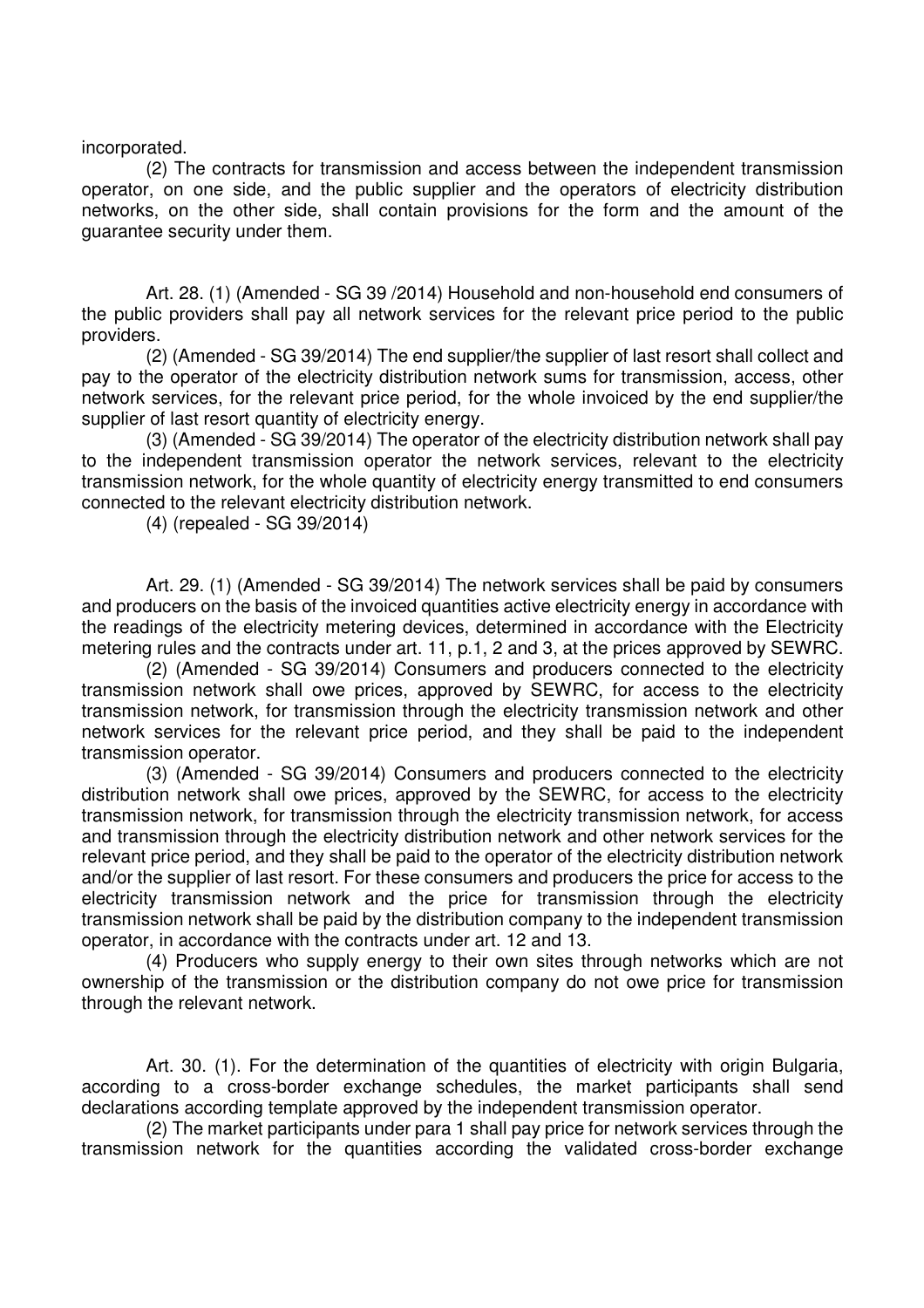schedules with respect of the declarations under para 1.

(3) The transactions for transit of electricity through the power grid of Bulgaria can be realized only within one balancing group.

Art. 31. (1) Consumers registered on the market at freely negotiated prices, who conclude contract for combined services under art. 11, p.10, shall pay the sums due for network services to the relevant trader or supplier of last resort.

(2) The traders and the suppliers of last resort shall pay the sums due for network services to the relevant network operator regardless of the fact whether they have received payment from the consumer.

(3) (Amended - SG 39/2014) All traders and producers who conclude transactions at freely negotiated prices with end consumers, connected to the power grid of the Republic of Bulgaria, shall pay to the public supplier price for "obligation to the public" in BGN for MWh consumed electricity energy.

### **Chapter Four. ELECTRICITY ORGANIZED DAY AHEAD MARKET**

## **Section I. General provisions**

Art. 32. (amended - SG 39 /2014) The organized day ahead market operator shall administrate all transactions at the electricity organized day ahead market.

Art. 33. (1) (Amended - SG 39/2014) The market participants who conclude transactions at freely negotiated prices shall be entitled to participate in the electricity organized market organised by the day ahead market operator within the market area of the Republic of Bulgaria, or to participate in an electricity organized market organised by another transmission or market operator in the region, or jointly by two or more operators, in compliance with the provisions of the rules for the functioning of the organised electricity market published on the site of the operator.

(2) (Amended - SG 39/2014) The transactions realised by the market participants on the electricity organized market shall be notified automatically through trade platform for spot trading, as nominations for exchange between the relevant market participants and the balancing group of the organized day ahead market operator.

(3) (New- SG 39/2014) The transactions concluded on the electricity organized market shall be notified to the independent transmission operator by the day ahead market operator till 02.00 p.m. on D-1.

Art. 34. (1) The electricity market rules provide for additional option for purchase and sale of electricity by the participants registered on the electricity organized market in Bulgaria, realised in compliance with the principle of the competitive market equilibrium.

(2) The electricity organized market aims at:

1. Creation of conditions for formation and operation of electricity energy market in a competitive, transparent and non-discriminatory environment.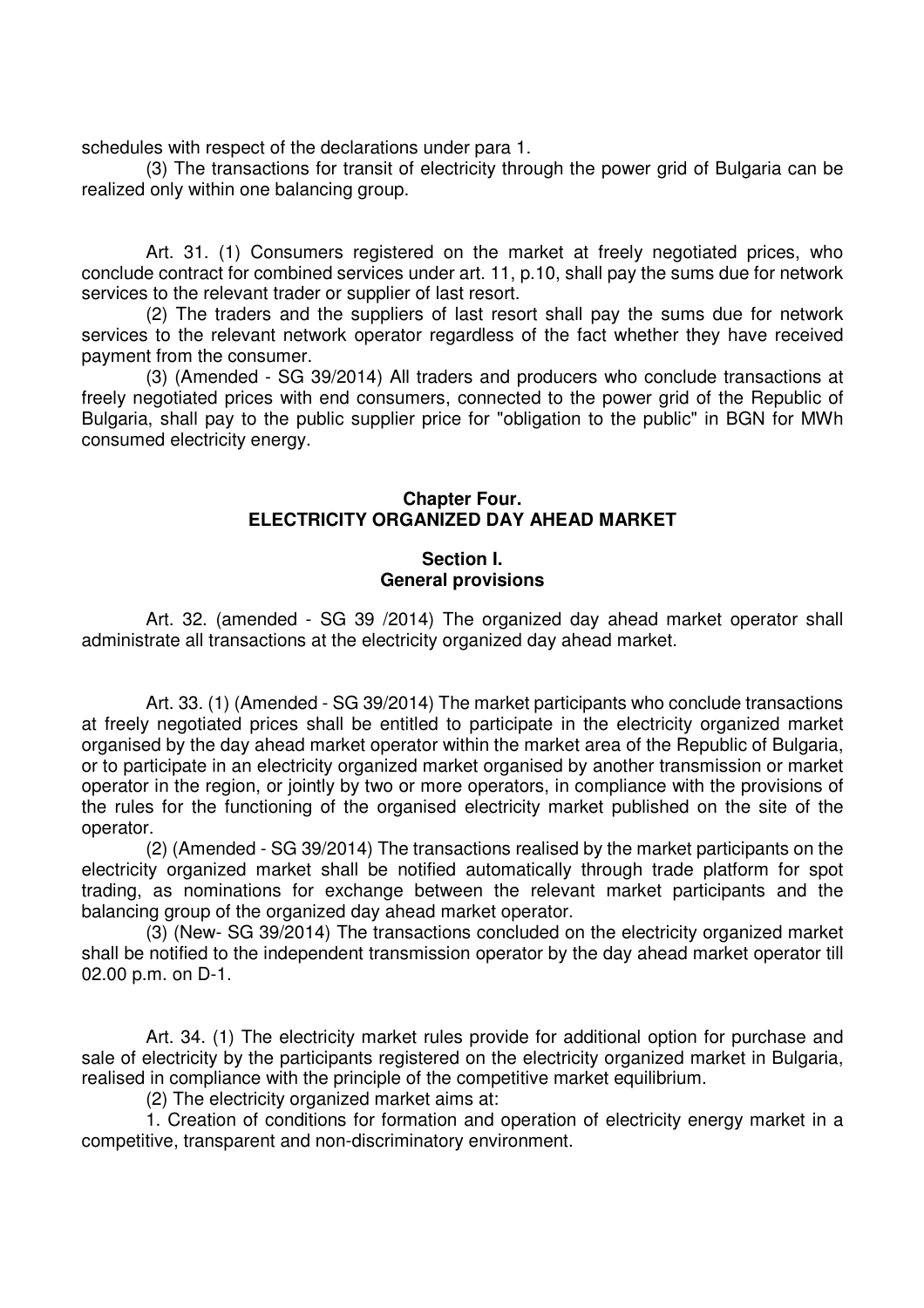2. Preventing exercise of market power.

3. Determination of market clearing and reference prices of the electricity according the demand and the supply, which shall serve as a basis for other transactions on the wholesale market.

4. Optimal usage of the limited cross-border transmission capacities with the neighbouring countries through coordinated allocation and implicit daily and intraday auctions through the organized market.

(3) (Amended - SG 39/2014) In accordance with these market rules, participation in the organized market is allowed to market participants.

Art. 35. (1) (Amended - SG 39/2014) The transactions on the organized market shall be concluded for each interval of delivery.

(2) For each single interval of delivery (one hour) within the delivery day, separate, independent from each other transactions for electricity delivery shall be concluded, in accordance with the hourly products for organized day ahead trading.

(3) (Amended - SG 39/2014) Certain set of block products can be provided as products for organized day ahead trading. They are combination of certain hourly products additionally published by the organized day ahead market operator on his internet page.

(4) The transactions concluded on the organized day ahead market shall represent firm commitment of the relevant market participant for electricity supply, in case of accepted bid for sale or obligation for acceptance of electricity supply in case of accepted bid for purchase, in accordance with the specifics of the relevant transaction.

(5) Each transaction shall be bound to one delivery day, one delivery interval and one market area.

(6) (Amended - SG 39/2014) The transactions shall be deemed closed at realisation of the physical supply, on the day of delivery of the electricity energy in the power grid of Bulgaria, including the delivery to a border with neighbouring country.

(7) Each day of execution (delivery) shall be consisted of twenty four (24) consecutive delivery intervals, each of them equal to one hour, the first delivery interval starting from 12:00 p.m. on the day of execution. On the days of transition from summer- to winter time or vice versa, the delivery day shall have 25, respectively 23 delivery intervals.

(8) (Amended - SG 39/2014) The organized day ahead market operator can conclude a contract under art.11, p.12, with registered trade participant (market maker) who shall acquire the responsibility for providing liquidity on the electricity auction market through daily participation, with preliminary determined quantities for purchase and sale of electricity energy, in accordance with the provisions of the concluded contract.

(9) (Amended - SG 39/2014) The conditions for liquidity on the electricity organized day ahead market shall be determined by the day ahead market operator, and the market participant, in the capacity of market-maker, shall accept the terms and conditions and shall be obliged to comply them by signing a contract under art.11, p.12.

## **Section II**

## **Conditions for participation and registration in the organized market**

Art. 36. (1) (Amended - SG 39/2014) Market participants registered by an organized day ahead market operator, for participation in the electricity organized market, shall be entitled to submit bids for sale and bids for purchase of electricity energy.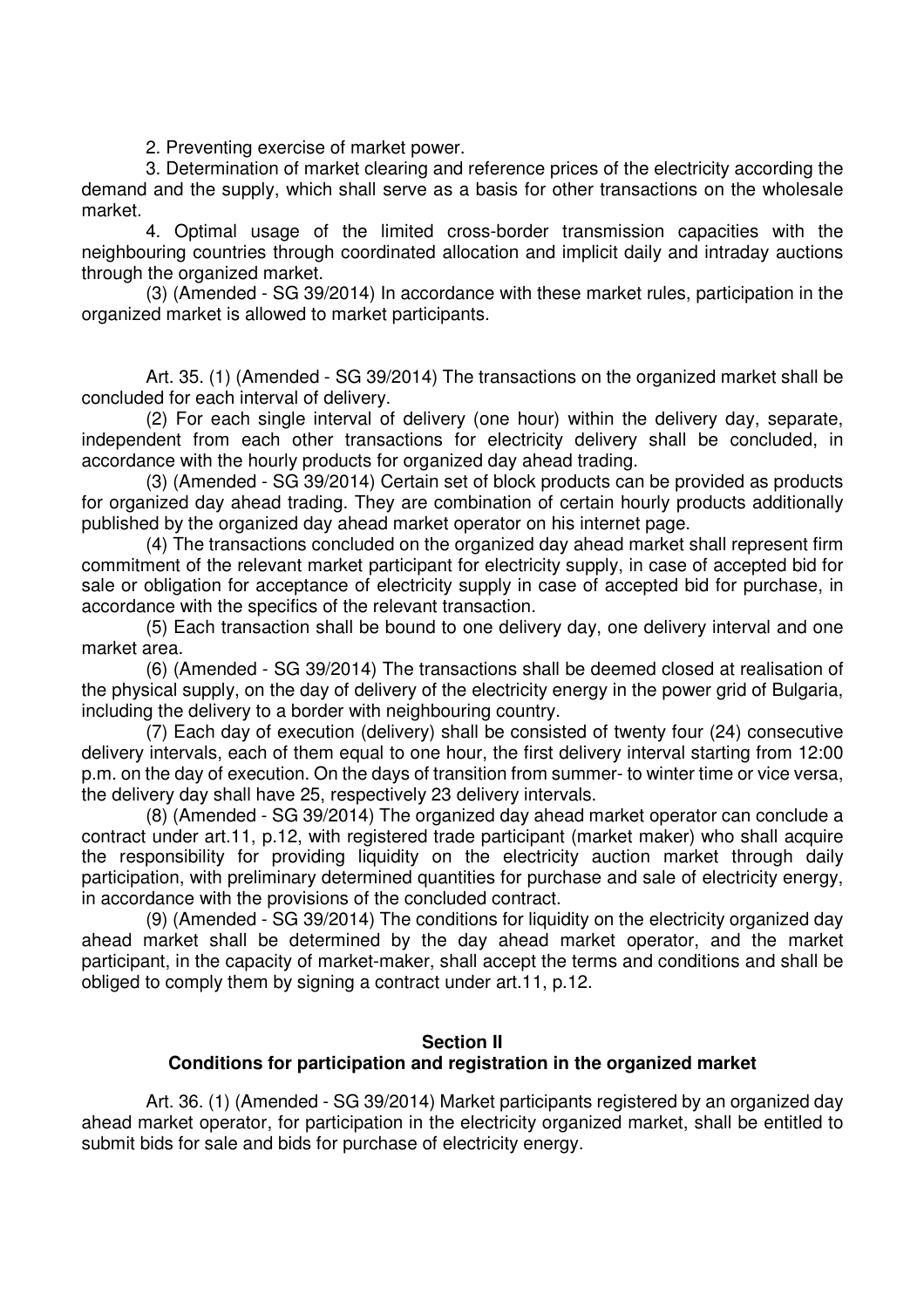(2) (Amended - SG 39/2014) Participants in the electricity organized day ahead market can be:

1. electricity producers, who have acquired right to access to the relevant network and are registered on the electricity market;

2. electricity traders, registered on the electricity market;

3. the public supplier;

4. suppliers of last resort;

5. end consumers, direct members of a balancing group;

6. participants, who haven't transferred the balancing responsibility to a balance responsible party and are responsible for the imbalances of their sites in accordance with art. 57, para 1, p. 2 of the rules.

(3) (repealed - SG 39/2014)

Art. 37. (amended - SG 39/2014) (1) The market participants under art.36, para 2 shall submit application for validation of the conditions for participation and registration in the electricity organized market, according template approved by the organized day ahead market operator.

(2) The organized day ahead market operator shall develop a contract for participation in the electricity day ahead market, which shall regulate the rights and the obligations of the organized day ahead market operator, on one side, and the market participant in the organized market, on the other side.

(3) With the conclusion of the contract under para 2 and the provision of the required guarantee security, the participant in the electricity organized day ahead market shall be entered in the register under art. 38 and shall be entitled to send bids for sale and bids for purchase in accordance with these rules.

Art. 38. (1) (Amended - SG 39 /2014) The organized day ahead market operator shall maintain updated register of the participants in the electricity organized market.

(2) The register under para 1 shall contain at least the following information for each participant:

1. Full name, headquarters (according the registration) and representatives of the company.

2. Contract for participation in the organized day ahead market, number and date.

3. ID code for participation in the electricity organized market.

4. Date of registration, date of withdrawal, date of suspension.

(3) (Amended - SG 39 /2014) The market participant, registered at the electricity organized market, shall be obliged to notify immediately the organized day ahead market operator of any change in the circumstances related to his registration.

### **Section III.**

## **Conditions for withdrawal and suspension from the electricity organized day ahead market**

Art. 39. (1) (Amended - SG 39 /2014) The market participant in the electricity organized day ahead market shall be entitled to withdraw from this market on the grounds of a written application sent at least 10 working days before the date at which the organized day ahead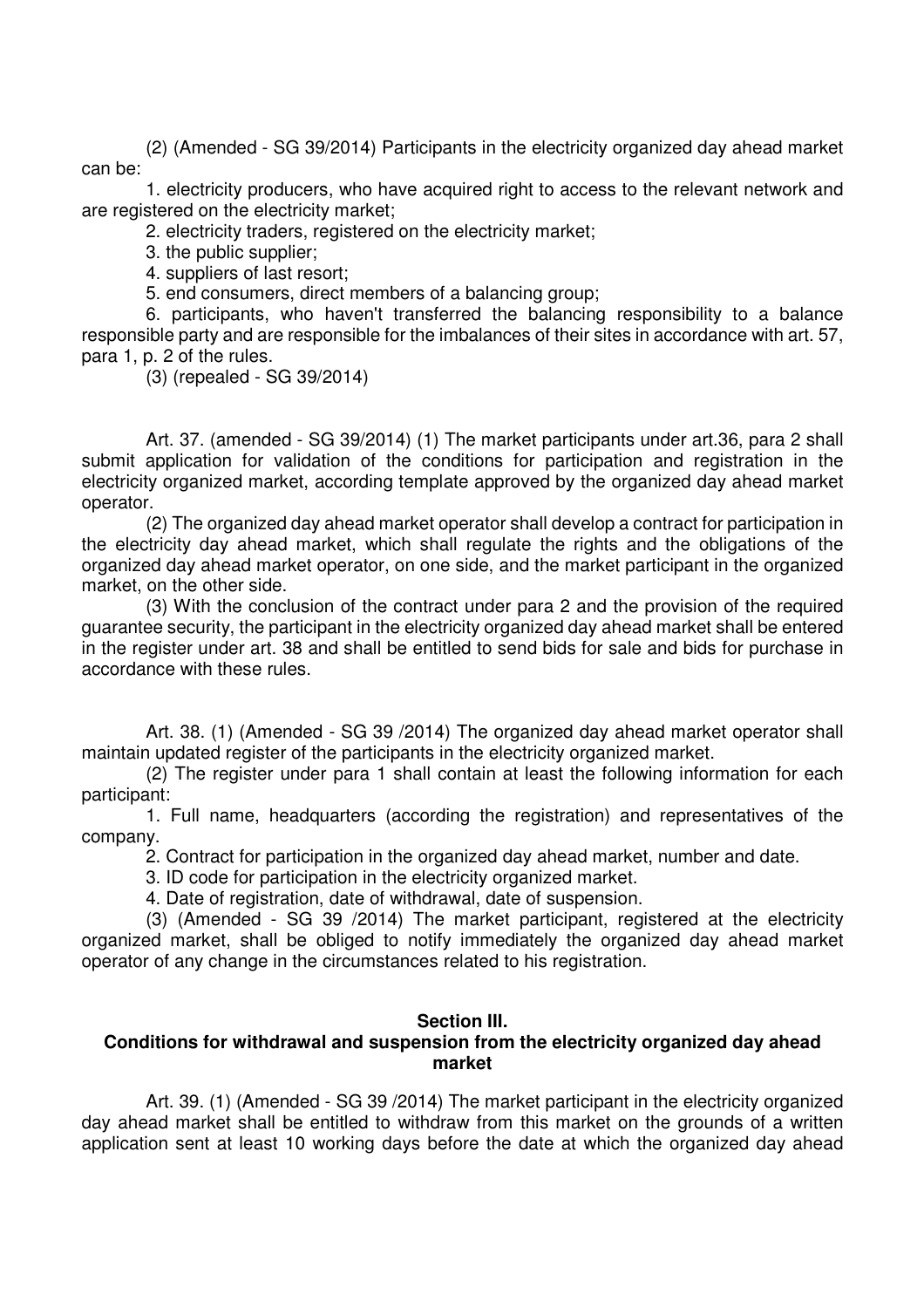market operator is to terminate the registration.

(2) (Amended - SG 39 /2014) The organized day ahead market operator shall consider the application under para 1 within 5 working days.

(3) (Amended - SG 39/2014) The termination of the registration and its reflection in the register under art. 38 shall be implemented after written notification to the market participant in the electricity organized day ahead market and arrangement of the mutual liabilities till the day of termination of the participation.

Art. 40. (1) (Amended - SG 39 /2014) The day ahead market operator shall be entitled to suspend a participant from the electricity organized market and to terminate his registration in case the participant does not comply with the requirements of these rules, the contract for participation, the rules for the functioning of the organised electricity market and the instruction for participation in the organized market.

(2) (Amended - SG 39 /2014) In case of established violation under para 1, the organized day ahead market operator shall determine deadline for its elimination. In case the participant fails to meet the deadline, the organized market operator shall send notification for suspension from the electricity organized day ahead market, indicating the reasons and the date of suspension.

(3) The suspension of a participant from the electricity organized market shall be reflected in the register under art. 38.

(4) The participant shall be entitled to start new registration procedure not earlier than three months after the date of suspension.

(5) (Amended - SG 39/2014) In case the license of a participant is terminated or revoked, provided he is subject to licensing, the organized market operator shall suspend the relevant participant immediately and implicitly from the organized day ahead market, and shall undertake the relevant measures for the issuance of invoices and arrangement of the mutual obligations till the date of termination of the participation.

(6) (repealed - SG 39/2014)

(7) (repealed - SG 39/2014)

Art. 41. (amended - SG 39/2014) The organized day ahead market operator shall reflect the termination of the participation in the electricity organized day ahead market in the register under art. 38 and, as of this date, the suspended participant shall not be entitled to send bids for purchase and bids for sale of electricity.

Art. 41a. (New - SG 39/2014) (1) The guarantee security shall be released within 10 working days after the date of termination of the registration, provided all issued invoices on the name of the participant for transactions, concluded on the electricity organized day ahead market till the date of termination, are duly paid.

(2) The guarantee security can be forfeited to the amount of the due payment.

### **Section IV.**

## **Requirements for sending and validation of bids on the electricity organized market**

Art. 42. (1) The participants in the organized market shall send bids for sale of electricity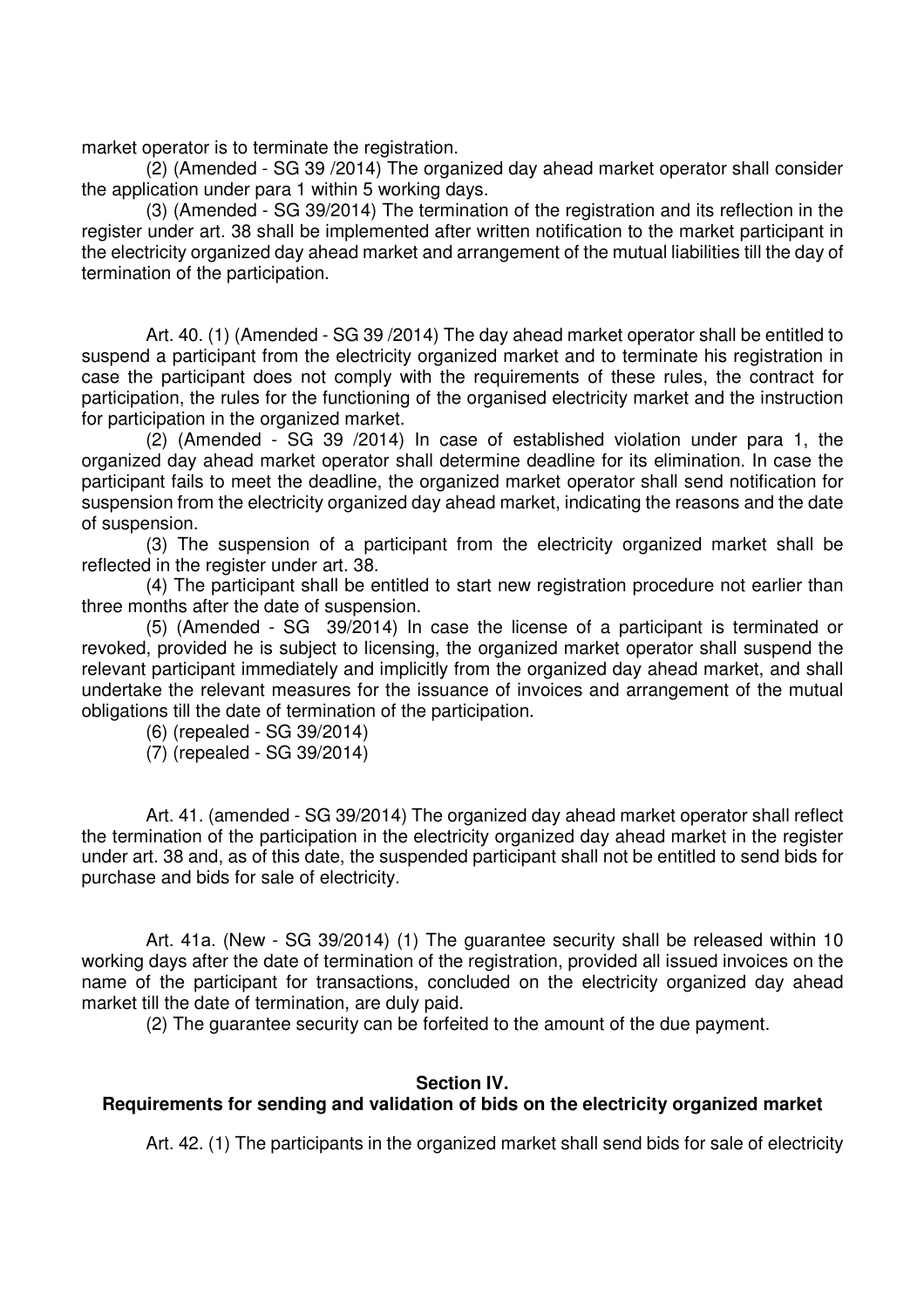and bids for purchase of electricity in compliance with the following conditions:

1. a participant can send only one bid for purchase and one bid for sale for each delivery interval for a given market area.

2. (amended - SG 39/2014) each bid can contain certain number of price-quantity pairs, which shall be fixed in the instruction for participation in the electricity organized market, published on the site of the organized day ahead market operator;

3. each price-quantity pair of the purchase bid shall define the maximal price which the participant would pay for quantity of electricity which does not exceeds the quantity indicated in the price-quantity pair;

4. each price-quantity pair of the sale bid shall define the minimal price at which the participant would sale quantity of electricity energy which does not exceeds the quantity indicated in the price-quantity pair;

5. (repealed, prev.p. 6 - SG. 39/2014) the bids shall be considered as strict engagement for delivery or purchase of electricity.

(2) (Amended - SG 39/2014) On the day preceding the trading day (D-1) the participants on the organized day ahead market shall send bids for sale and bids for purchase for the day of execution (D) (delivery day), before the deadline for submission of bids on the trading day, in accordance with an instruction published by the organized day ahead market operator on his internet page.

(3) (Amended - SG 39/2014) The bids under para 2 can be submitted from the moment of opening of the relevant auction, in accordance with an instruction published by the organized market operator on his internet page.

(4) (Amended - SG 39/2014) The bids shall be submitted directly in the trade system for day ahead trading.

(5) (Amended - SG 39/2014) A bid shall be considered as officially sent in the moment of its receipt in the trade system of the organized market operator, and the hour of submission shall be marked.

(6) (Amended - SG 39/2014) Before the organized day ahead market gate closure time, in D-1 (trading day), the bids can be amended or annulled at any time, by the participant who submitted them. The amendments shall be marked by time and shall be registered in the trade system. Each amendment shall form new bid which automatically shall annul the validated previous bid for the relevant day, delivery interval and market area.

(7) (Amended - SG 39/2014) If a participant on the organized market is not able to enter new bid in the trade system, the participant shall immediately contact the organized market operator in accordance with the rules for the functioning of the organised day ahead market.

Art. 43. (1) (Amended - SG 39/2014) The form and the content of the bids, as well as the price scale, shall be determined by the organized market operator.

(2) (Amended - SG 39/2014) The price scale shall contain minimal and maximal price, within the scope and the range of which the prices in the participant's bid shall be. The maximal price determined by the organized market operator should be always higher than the highest expected market clearing price determined at the electricity organized market.

(3) (Amended - SG 39/2014) The prices shall be in BGN - for MWh, and shall be within the range of the determined by the organized market operator price scale, indicated in the parameters of the relevant auction, in accordance with the instruction for participation in the electricity organzied market.

(4) At submission of the trade bids directly in the trade system for auction trade, the prices indicated in the consecutive price-quantity pairs shall be in ascending order of the price.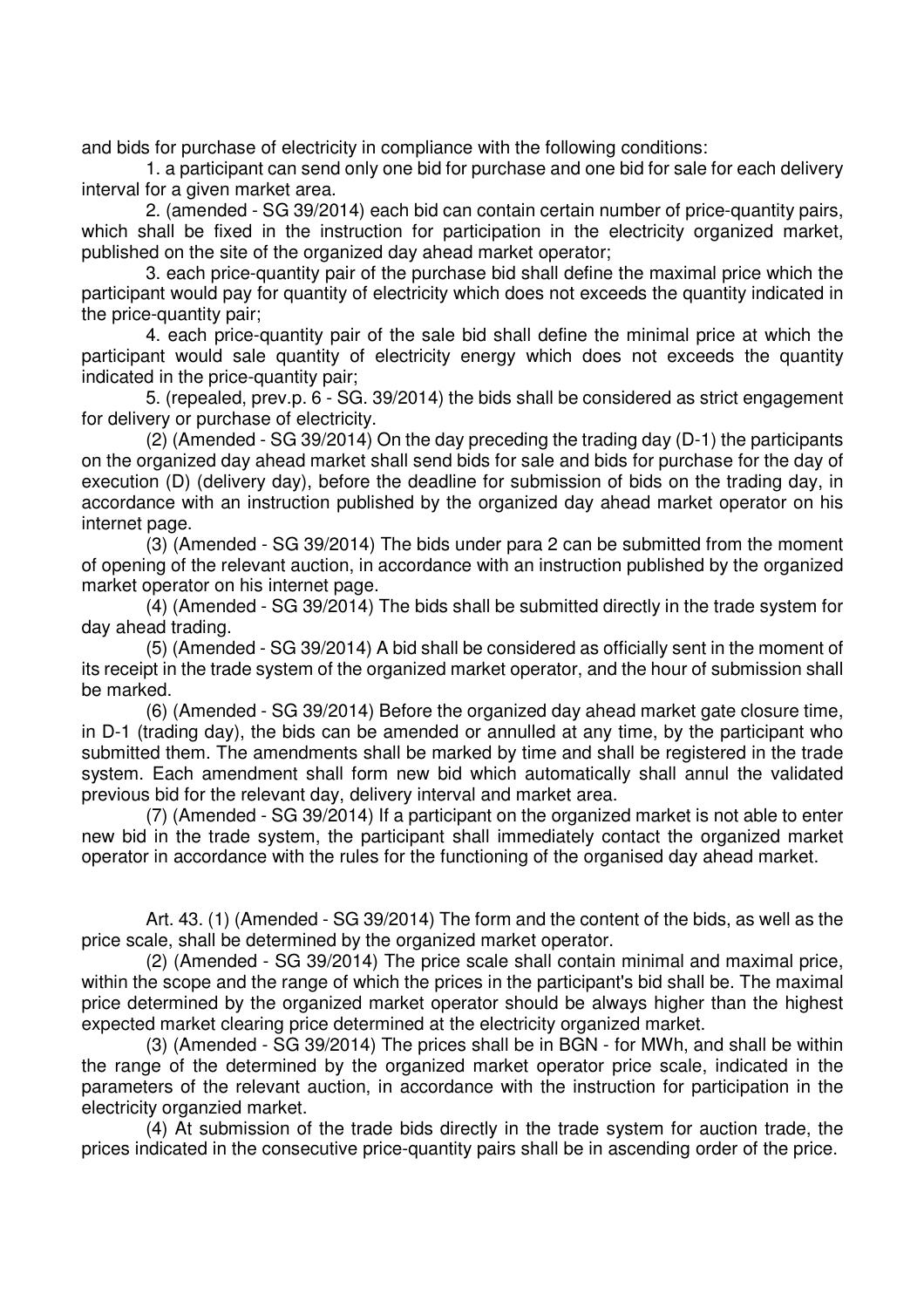Art. 44. (1) (Amended - SG 39/2014) The organized day ahead market operator shall develop validation procedure for the bids, the same being part of the instruction for participation in the organized day ahead market published on the website of the operator.

(2) Immediately after the receipt of a new bid in the trade system, the process of data verification and validation shall start according the procedure under para 1.

(3) (Amended - SG 39/2014) The maximal value of a bid for purchase, calculated in accordance with the procedure under para 1, shall not be higher than the maximal daily limit indicated in the contract under art. 37, para 2 on the grounds of which the guarantee security for the relevant trade participant is determined.

(4) (Amended - SG 39 /2014) The registered participants in the electricity organized market, whose guarantee security is exhausted and is not recovered to the specified amount, shall be entitled to submit bids only for sale of electricity energy.

(5) (Amended - SG 39 /2014) The market participants in the electricity organized market shall be informed for the rejection of a bid for sale in accordance with the procedure described in the instruction for participation, published on the internet page of the organized day ahead market operator.

### **Section V.**

### **Determination of the quantities of electricity traded on the electricity organized market**

Art. 45. (1) (Amended - SG 39/2014) The organized market operator shall accept all bids for the delivery day (D), submitted on the trading day (D-1), till the day ahead market gate closure time.

(2) (Amended - SG 39/ 2014) After verification and validation of the bids, the organized day ahead market operator shall calculate the market clearing price and the traded quantities of electricity for each delivery interval (one hour) for the delivery day (D).

(3) Only the accepted and validated bids shall be considered during the calculation of the prices and the quantities under para 2.

(4) (Amended - SG 39/2014) The organized day ahead market operator shall determine initial market clearing price in the national market area, as follows:

1. (suppl. - SG 39/2014) On the basis of the received bids, the organized day ahead market operator shall determine the demand and supply curves in the national market area in accordance with art. 48 and 49 of these rules.

2. (suppl. - SG 39/2014) In the cases when the quantity of the demand or the supply is equal to zero, the organized market operator shall undertake the actions provided in art. 50, para 4 of these rules.

3. (suppl. - SG 39/2014) In all other cases, the organized market operator shall determine market clearing price in the national market area in accordance with art. 52 of these rules.

Art. 46. When an day ahead electricity market unites several national market areas and it is used for optimisation of the traded volumes between these national market areas, separate and agreed with the neighbouring system operators procedures shall be undertaken.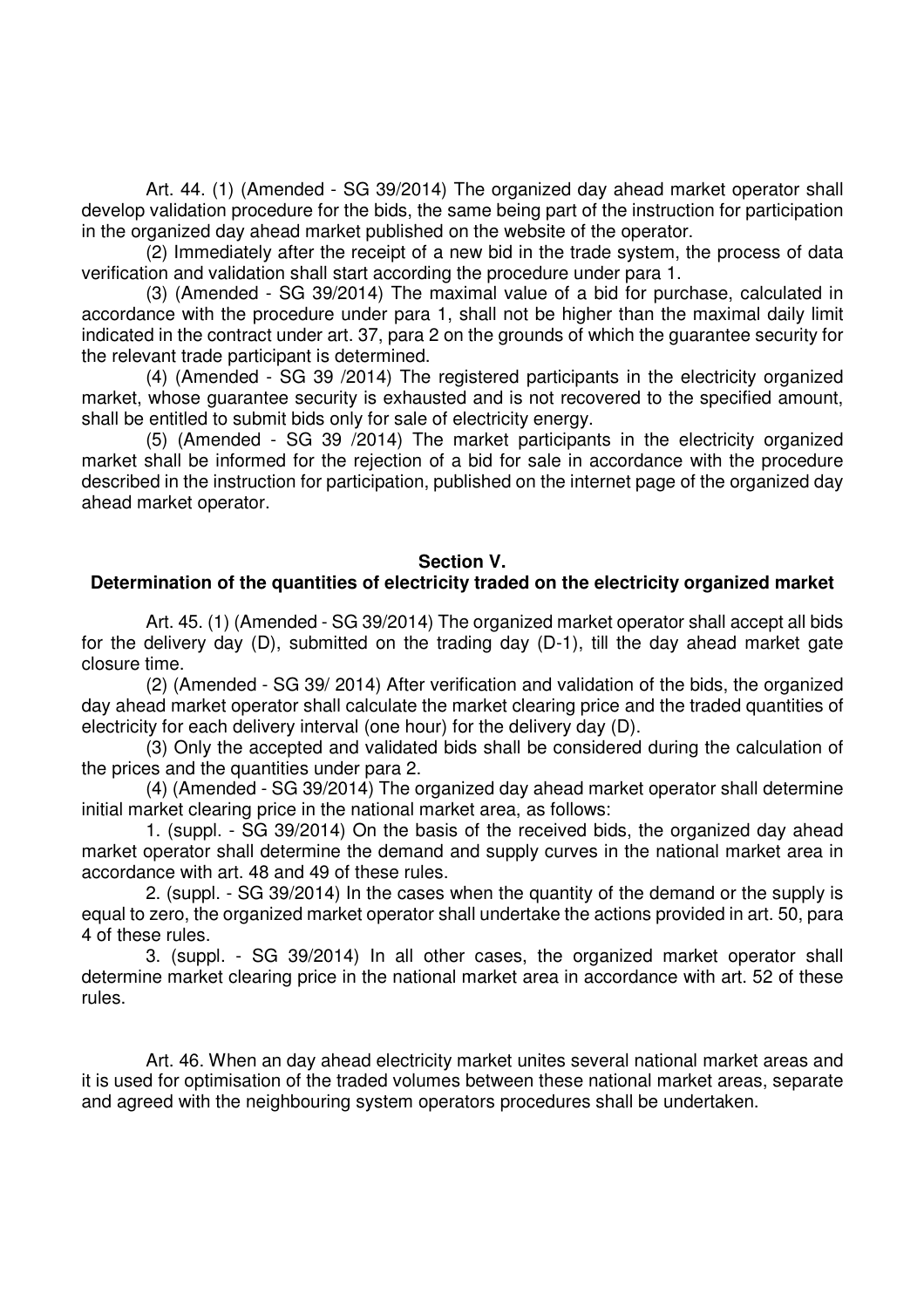Art. 47. (1) (Amended - SG 39/2014) The price-quantity pairs, accepted for trading, shall determine the final transaction between the day ahead market operator and the participant in the electricity organized day ahead market, which is for a given market area, given delivery day and given delivery interval.

(2) (Amended - SG 39/2014) The transaction under para 1 shall be at market clearing price determined by the organized market operator for the relevant market area, delivery day and delivery interval.

#### **Section VI Determination of the demand and supply curves**

Art. 48. (amended - SG 39/2014) The organized market operator shall determine the supply curve through collection in one curve of all price-quantity pairs from the sale bids, ordered in ascending order of the price, starting with the price-quantity pair with the lowest price towards the one with the highest price.

Art. 49. (amended - SG 39/2014) The organized market operator shall determine the demand curve through collection in one curve of all price-quantity pairs from the purchase bids, ordered in descending order of the price, starting with the price-quantity pair with the highest price towards the one with the lowest price.

Art. 50. (1) The market clearing price shall be the crossing point of the demand curve (aggregated bids for purchase) and the supply curve (aggregated bids for sale).

(2) In case there is only one crossing point or all crossing points have only one price, then the price at the crossing point shall be the market clearing price.

(3) In case the demand and supply curves are crossing in different points forming common plot with maximal price  $P_{max}$  and minimal price  $P_{min}$ , then the market clearing price shall be determined by the reference price  $P_{ref}$ , as follows:

 $MCP = P_{max}$ , at  $P_{ref} > P_{max}$  $MCP = P_{ref}$ , at  $P_{min} < P_{ref} < P_{max}$  $MCP = P_{min}$ , at  $P_{ref} < P_{min}$ ,

where:

MCP – market clearing price;

P<sub>max</sub> - the highest price at the points of intersection between the demand and supply curves;

P<sub>min</sub> - the lowest price at the points of intersection between the demand and supply curves;

 $P_{ref}$  - the reference price, which is the arithmetic mean price from the last three weeks for the same hourly interval.

(4) (Amended - SG 39/2014) When the total quantity of demand or supply is equal to zero, or there is no crossing of the demand and supply curves, then no quantities for trading are realised. In that case the market clearing price shall be equal to the closest one to the reference price of a validated bid for demand or supply for the relevant settlement period.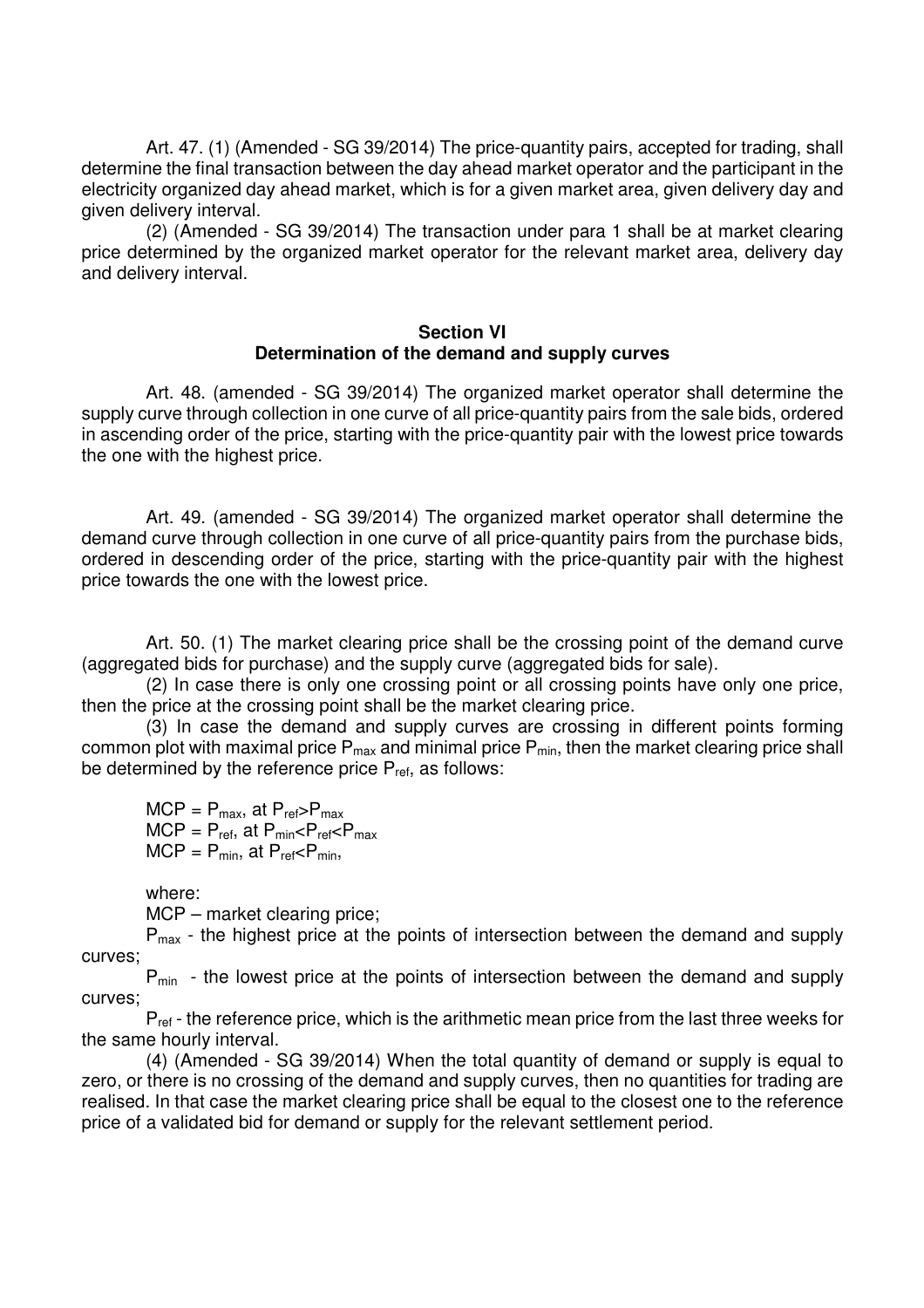## **Section VII Determination of the demand and supply volumes**

Art. 51. (amended - SG 39/2014) (1) When the market clearing price for the relevant market area/areas is not determined, the demand and supply volumes shall be equal to zero.

(2) In all other cases:

1. The supply volume shall be determined as follows:

 $SV = \Sigma Q_n$ 

where:

 $Q_n$  is quantities meeting the price-quantity pairs from the sale bids, containing price which is lower than or equal to the market clearing price;

2. The demand volume shall be determined as follows:

 $DV = \Sigma Q_k$ 

where:

 $Q_k$  - the quantities, meeting the price-quantity pairs from the purchase bids, containing price higher than or equal to the market clearing price.

# **Section VIII.**

# **Measures in cases when the supply is not sufficient or there is no of demand**

Art. 52. (1) (Amended - SG 39/2014) When the market demand curve or the market supply curve contains total quantity equal to zero or there is no crossing of the above-mentioned curves, the organized day ahead market operator shall start notification procedure to inform the market participants on the electricity organized market of the circumstances. The procedure shall be described in details in the instruction for participation in the organized market.

(2) (Amended - SG 39/2014) In the cases under para 1, the organized market operator shall extend the deadline for submission of bids on the trading day.

(3) (Amended - SG 39/2014) After receipt of the new sale and purchase bids within the extended deadline, the organized market operator shall recalculate the prices and the quantities for the relevant delivery day.

(4) (Amended - SG 39/2014) In the cases when the organized market operator has not received any bids for sale and purchase within the new period for submission of bids or there is no crossing between the demand and supply curves, determined on the grounds of the validated sale and purchase bids, submitted within the new term before the organized market gate closure, all market participants in the electricity day ahead market can be informed through the trade platform that no quantities for trading are realised on the day ahead market.

## **Section IX**

# **Confirmation of the transactions concluded on the electricity auction market**

Art. 53. (1) (Amended - SG 39/2014) The organized day ahead market operator shall provide to the relevant market participants access to information for the realised by them transactions, concluded in accordance with the provisions of this chapter, on the trading day, through the trade platform.

(2) (New- SG 39/2014) The organized market operator shall provide to the independent transmission operator access to information for the realised transactions on the trading day, through the trade platform.

(3) (Previous para 2, suppl. - SG 39/2014) The results from the trading on the electricity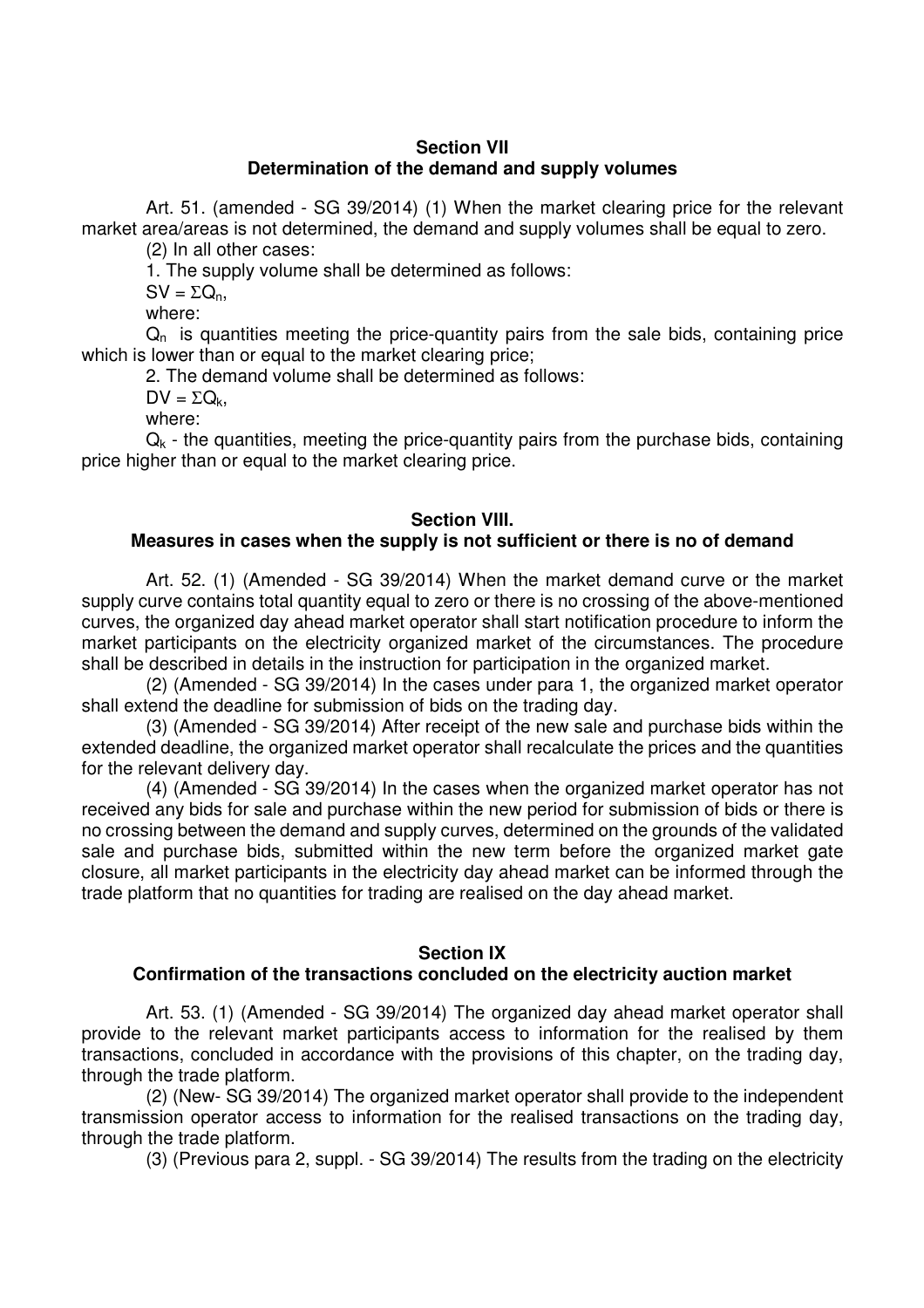organized market shall be used in the settlement process in accordance with chapter ten of these rules, and the traded quantities by each of the market participants on the electricity organized market shall be summed with the quantities traded under bilateral contracts.

(4) (Previous para 3, amended - SG 39/2014) The organized market operator shall publish information on the traded quantities and prices through the trade platform.

### **Section X. Emergency procedures**

Art. 54. (amended - SG 39 /2014) The organized market operator shall terminate the functioning of the electricity organized day ahead market in case of:

1. Overall or partial operation impossibility of the trade system or of other used information system for processing of the bids and determination of the market clearing price.

2. Cessation of the market in emergency situation.

Art. 55. (1) (Amended - SG 39/2014) In case of problems related to the communication of the participants with the trade system of the operator, the organized market operator shall be entitled to change the deadlines for submission of the relevant bids and confirmations, including the working time of the electricity organized market.

(2) (Amended - SG 39/2014) The organized day ahead market operator can refuse to register a bid of a participant in the market in case of a technical error in the trade system.

## **Chapter Five BALANCING RESPONSIBILITY**

## **Section I. Balance Responsible Parties**

Art. 56. (amended - SG 39/2014) (1) The formation of balancing groups aims at:

1. introduction of new organisation of the administration of the electricity transactions, their real implementation and settlement;

2. improvement of the generating capacity planning and the determination of the balancing sources for maintenance of the energy grid balance;

3. separation of the obligations for the physical electricity supply from the financial obligations, in case of a deviation of the real generation/consumption from the preliminary forecasts, registered schedules and dispatch instructions of the independent transmission operator;

4. aggregation of the imbalances of the market participants and smoothing the economic consequences from the balancing energy prices;

5. focusing on the responsibilities for exchange of information with the independent transmission operator in case of small number of participants in the market.

(2) The balancing groups shall be:

1. standard balancing groups;

2. combined balancing groups;

3. special balancing groups which shall be registered by the independent transmission operator and towards which equal principles shall be applied;

4. virtual balancing group of the public supplier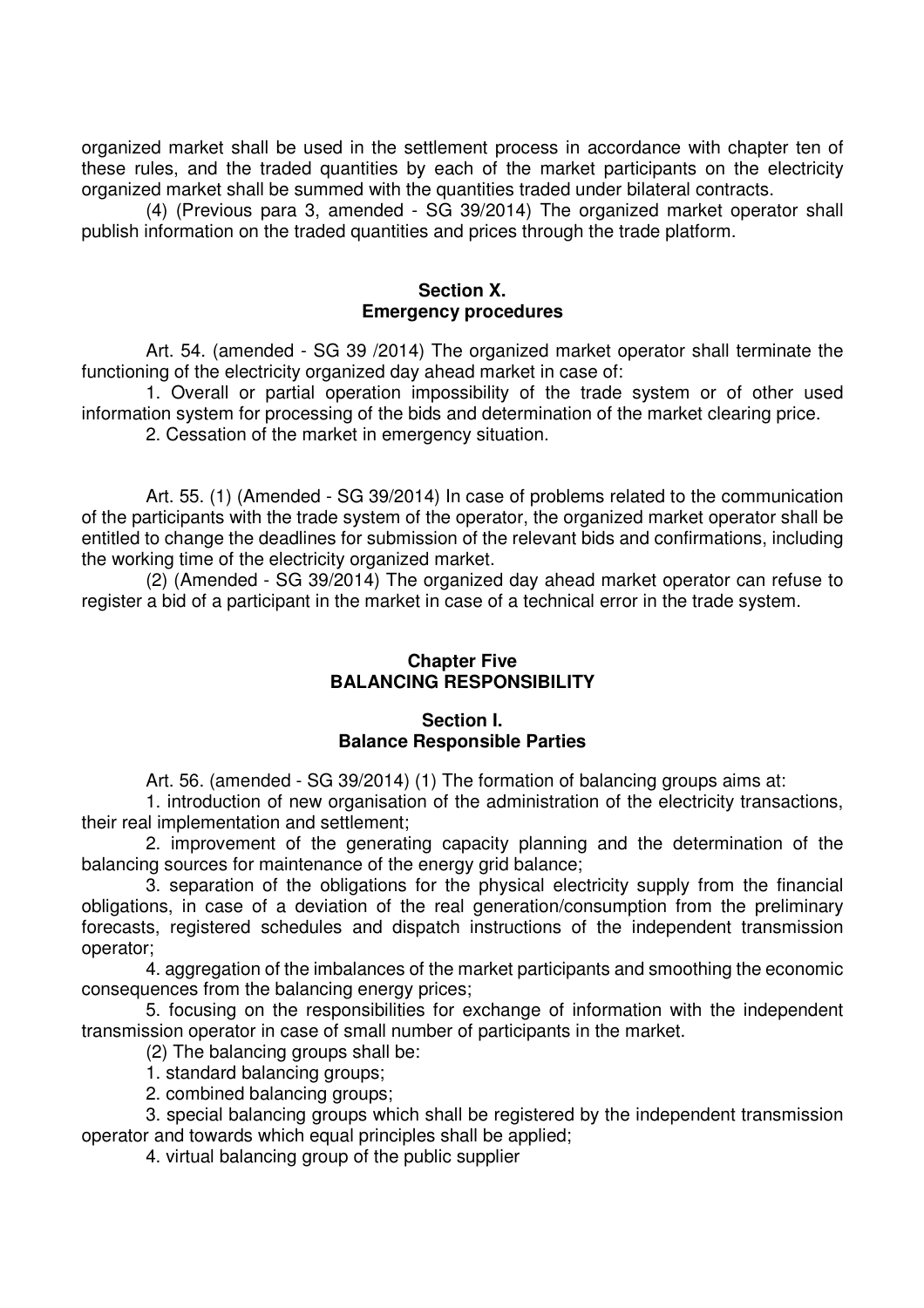(3) The standard balancing group with a coordinator -entity which is licensed under art. 39, para 5, p. 1, 5, 9 of the Energy Law and is registered by the independent transmission operator, and with members -market participants under art. 100, para 1 of the Energy Law, which conclude transactions with electricity at freely negotiated prices.

(4) The special balancing group are the groups with coordinators: the independent transmission operator, the public supplier, the public providers, the operators of distribution networks, the distribution company of traction energy, suppliers of last resort, organized market operator.

(5) In the cases where producers of electricity from renewable sources and from co-generation haven't transferred the balancing responsibility to a balance responsible party, they shall be in the balancing groups with coordinators - the public supplier or the public providers, depending on the concluded contracts for purchase of electricity.

(6) The independent transmission operator shall be coordinator of the following special balancing groups:

1. group for compensation of the technological losses in the electricity transmission network;

2. group for compensation of the unplanned exchanges.

(7) The organized market operator shall be coordinator of special balancing group for compensation of the imbalances on the organized market.

(8) The public supplier shall be coordinator of the following special balancing groups:

1. group of the producers of electricity from renewable sources and from co-generating plants with the following participants:

1.1. the producers of electricity from renewable sources, whose energy purchase, including producers connected both to the electricity transmission and the electricity distribution network, when the same haven't chosen another coordinator of balancing group;

1.2. the producers of electricity from co-generation plants, whose energy they purchase, including producers connected both to the electricity transmission and to the electricity distribution networks, when the same haven't chosen another coordinator of balancing group;

1.3. the groups under para 10, p. 2, with coordinator - the end suppliers/public providers

1.4. the groups under para 10, p. 3, with coordinator - the end suppliers/public providers.

2. group of producers of electricity energy from HPP ownership of NEK EAD;

3. group of the producers with which the public supplier has concluded long-term contracts for purchase of the electricity and availability, when the same haven't chosen another coordinator of balancing group;

4. virtual trade balancing group, created by the public supplier, to/from which exchange schedules are sent, including indicative schedules, which aims to accumulate all purchases and sales of the public supplier realized according the legislation.

(9) The groups under para 8, p. 2 and 3 can be united with common financial settlement.

(10) The public providers shall be coordinators of the following special balancing groups:

1. group of household and non-household end consumers connected to the electricity distribution network at low voltage level, which the public provider supplies with electricity.

2. group of producers of electricity from renewable sources, whose energy the public provider purchases, when the same haven't chosen another balance responsible party;

3. group of producers of electricity from co-generating plants, whose energy the public provider purchases, when the same haven't chosen another balance responsible party;

(4) the groups under p. 2 and 3 can be united with common financial settlement.

(11) The suppliers of last resort shall be coordinators of special balancing groups with members being the end consumers which they supply with electricity energy.

(12) The electricity distribution network operator shall be coordinator of special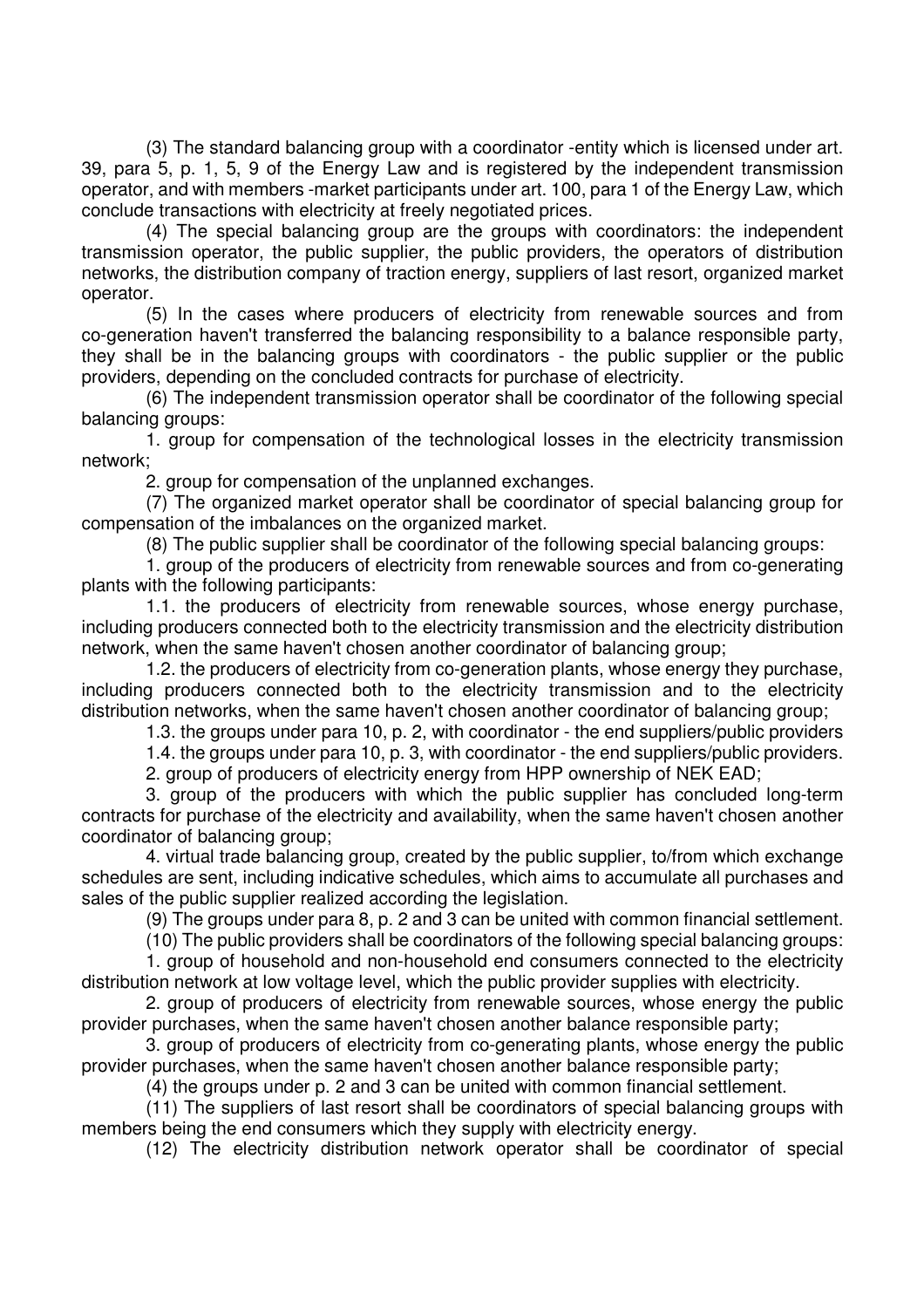balancing group for compensation of the technological losses in the electricity distribution network. The electricity distribution network operator shall be entitled to transfer the balancing responsibility to the end supplier/public provider for compensation of the technological losses in the electricity distribution network as part of the group under para 10, p.1.

(13) The distribution company of traction energy shall be coordinator of special balancing group consisting of sites connected to the distribution network of the railway transport - for megawatt hour.

(14) In the cases where there is union of balancing groups through common financial settlement, the coordinators shall be obliged to notify separate aggregated schedules for each group, in order to allow the independent transmission operator to implement separate settlement and separation of the realised imbalances of the relevant group.

(15) Combined balancing group is a group which participation of producers of electricity from renewable sources and from co-generating plants.

(16) Where the producers of electricity from renewable sources and from co-generation choose to transfer their balancing responsibility to a coordinator of combined balancing group, they are not limited from the territorial location of the production site and the concluded purchase contract.

Art. 57. (amended - SG 39 /2014) (1) Responsibility for balancing bear:

1. the balance responsible parties in accordance with the Energy law;

2. the market participants who conclude transactions at freely negotiated prices for the time during which they haven't transferred their balancing responsibility to a balance responsible party and they solely are responsible for the imbalances of their sites.

(2) The end consumers who buy electricity at regulated prices and the producers of electricity from renewable sources and from co-generation shall be obliged to transfer the balancing responsibility to a coordinator through a contract under art. 11, p. 9 of these rules.

(3) The coordinators of special balancing groups, except the cases under art. 56, para 12, are not entitled to transfer the balancing responsibility to other licensed company and shall be responsible before the independent transmission operator for the imbalances of each special balancing group separately.

(4) The coordinators of balancing groups of producers of electricity from renewable sources and from co-generation are not entitled to include in the balancing group sites of other participants and to transfer the balancing responsibility to other licensed company.

Art. 58. (1) Trade participants shall be entitled to register themselves as "coordinators of standard balancing groups" and/or "coordinators of combined balancing groups", providing they have fulfilled the following conditions:

1. they have license for generation and/or electricity trading under art. 39, para 5 of the Energy Law;

2. they have developed "common rules for allocation of the imbalances within the balancing group" for which they are registered as a coordinator, and have published them on their internet site;

3. (amended - SG 39 /2014) SEWRC have adopted decision to supplement the current license with the rights and the obligations related to the activity of "coordinator of standard balancing group" and/or "coordinator of combined balancing group", in accordance with art. 39, para 5 of the Energy Law;

4. the requirements are met and communication equipment and tools for exchange of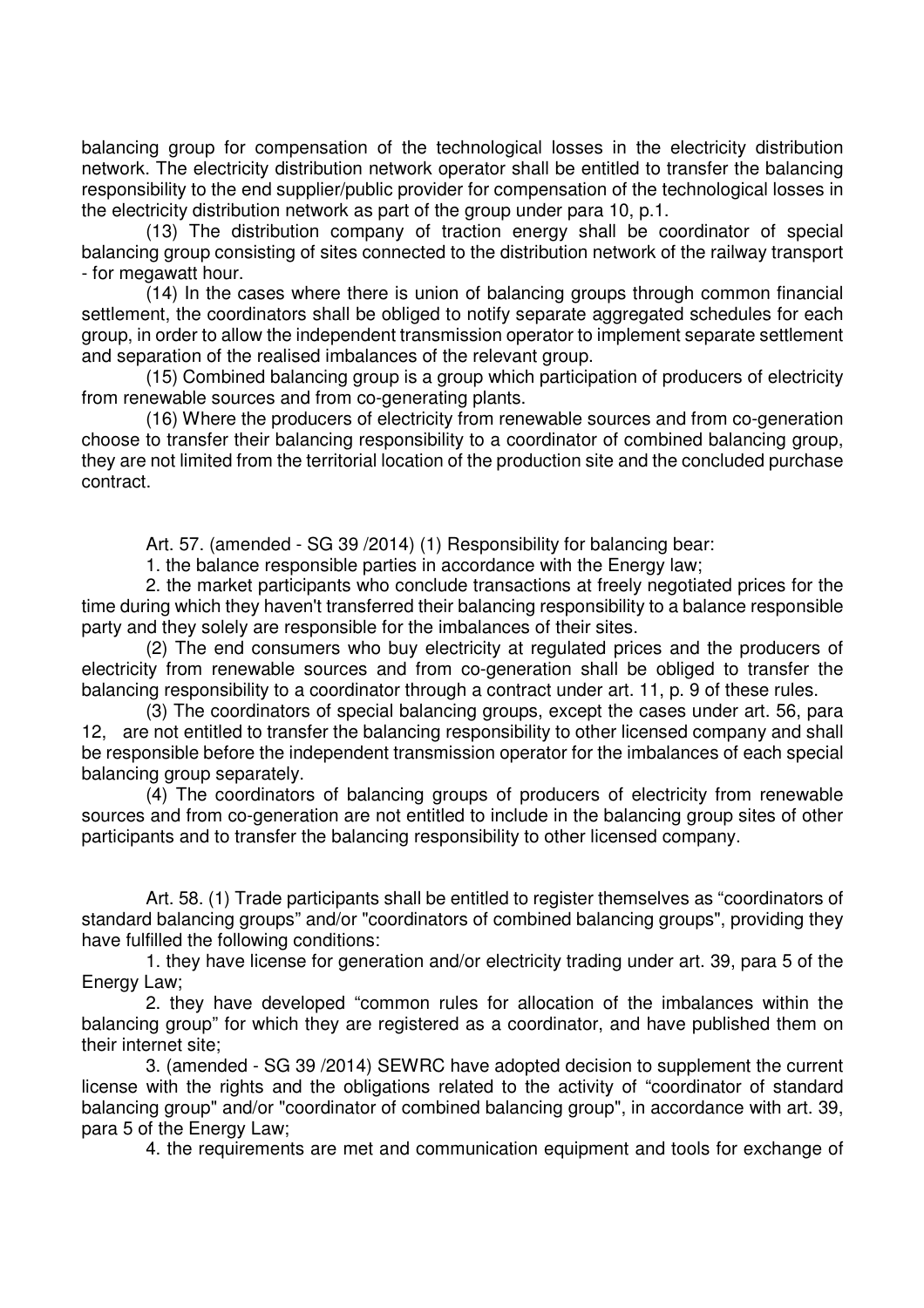information are maintained according these rules;

5. they have no obligations to the public supplier, the public providers, the independent transmission operator and the operators of electricity distribution networks;.

6. they have concluded contract under art. 11, p. 14, when registration is needed for a coordinator of combined balancing group.

(2) Market participants shall be entitled to register themselves as "coordinators of special balancing groups", providing they have fulfilled the following conditions:

1. they have licence for production, transmission, distribution, administration of organized market, public supply, supply from end supplier, supply from last resort and distribution of traction energy according art. 39, para 1, p. 1, 2, 3, 6, 7, 10, 12 and 13 of the EL;

2. they have developed "common rules for allocation of the imbalances within the special balancing group" and have published them on their internet site;

3. (amended - SG 39/2014) SEWRC has adopted decision to supplement the current license with the rights and the obligations related to the activity of "coordinator of special balancing group", in accordance with art. 39, para 5 of the Energy Law;

4. the requirements are met and communication equipment and tools for exchange of information is maintained according these rules;

5. they have no obligations to the public supplier, the public providers, the independent transmission operator and the operators of electricity distribution networks.

Art. 59. (1) The market participants, who have implement the conditions under art. 58, para 1, shall file an application for registration according template, approved by the independent transmission operator, which shall contain:

1. name of the applicant, address, type of license and license No, No of the SEWRC's decision under art. 39, para 5 of the Energy Law;

2. name of the entities who have declared that they want to be direct or indirect members of the balancing group.

3. list of the sites of the applicant and the entities under p. 2

4. information on the provided power to the sites under p. 3;

5. information on the metering points of the sites under p. 3 and identity number of the commercial electricity metering devices, validated by the owners of the commercial electricity metering devices who are obliged to do the validation within 14 days;

6. the quantity generated/consumed electricity per months, for the previous calendar year and the last six months preceding the date of submission of the application, total for the applicant and the entities under p. 2;

7. contact persons for the applicant who shall be responsible for the submission of the generation schedules, the consumption schedules and the schedules for exchange between balancing groups, bids and offers for balancing energy, settlement and invoicing.

(2) The application under para 1 shall be submitted together with the following documents:

1. certificate for access to the electricity transmission and /or electricity distribution networks for each of the entities under para 1, p. 1 and 2, for compliance with the technical requirements and for lack of obligations to the public supplier and /or public provider;

2. the certificate under p. 1 shall not be required from entities which already have access to the network as of the entry into force of these rules;

3. declaration from the applicant stating that each of the entities under para 1, p. 1 and 2 have concluded contracts for access and contracts for electricity transmission, directly or through the supplier and have provided the relevant guarantee securities in accordance with the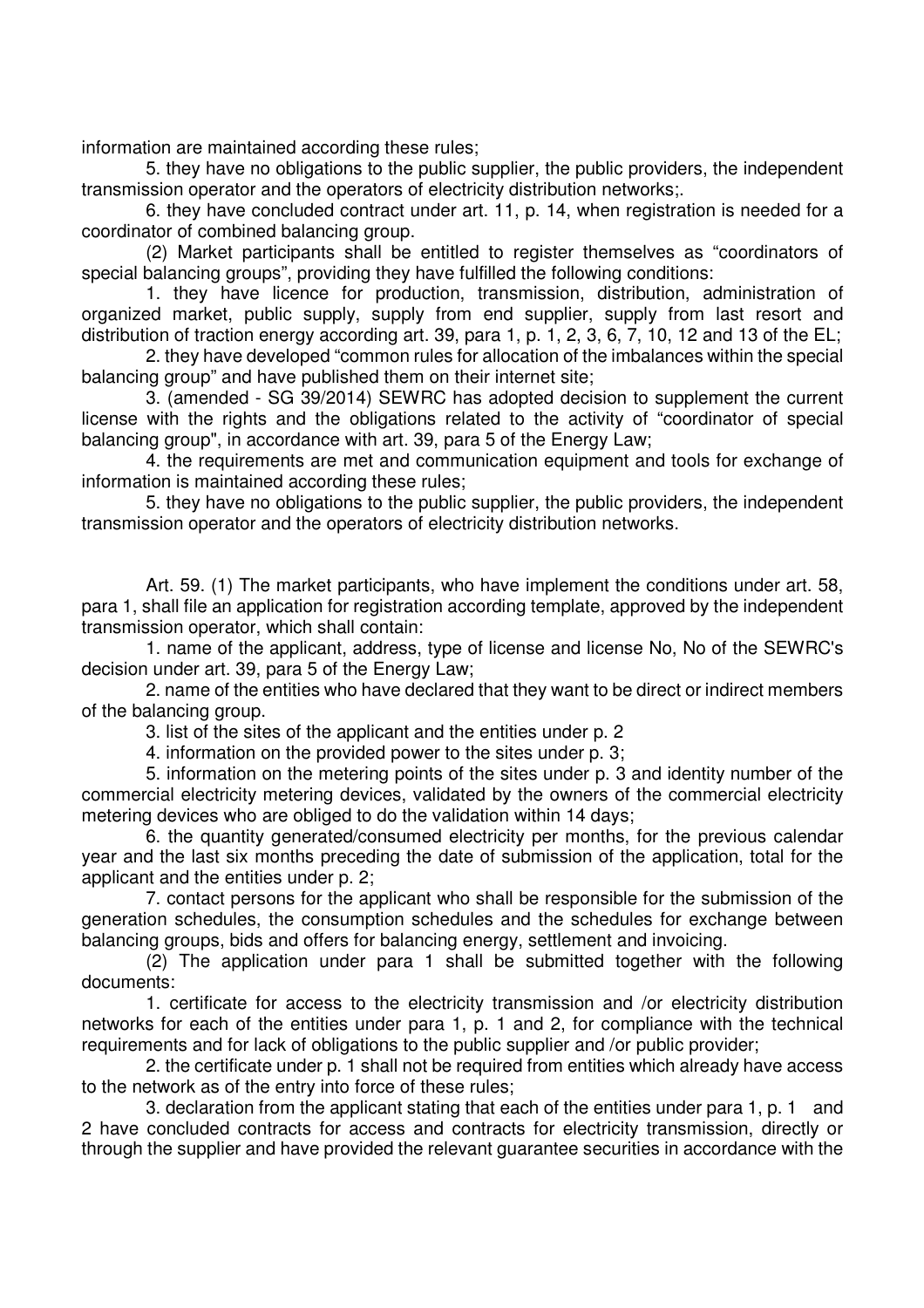legislative requirements and these rules;

4. for all consumers who have applied for switch off the supplier of an overall service and don't have installed electricity metering devices for hourly metering of the electricity - identity number of standardised profile from the aggregate list for the country, with standardised load profiles proposed by the distribution companies;

5. copy of license and the relevant appendices, confirming the right for implementation of the activity "balance responsible party".

Art. 60. (1) The independent transmission operator shall consider the application within 15 days and shall send written answer to the applicant, and :

1. the operator shall: accept the application for registration, indicate the identification number/EIC code of the balance responsible party and shall specify the sites, and their code numbers which form the balancing group, for which the applicant is responsible in his capacity of a coordinator of a standard balancing group;

2. the operator shall give instructions for additional information as well as deadline for submission;

3. the operator, on the grounds of a reasoned decision, shall refuse to register the applicant as a coordinator of balancing group.

(2) Within 10 days as of the receipt of the notification for acceptance of the application for registration under para 1, p. 1, the coordinator of the balancing group shall conclude the contract under art. 11, p. 8 in which the amount of the initial guarantee security shall be indicated, and the suppliers of balancing energy in the balancing group shall conclude the contract under art. 11, p. 7.

(3) At conclusion of the contracts under para 2, the balance responsible party shall be entered in the register under art. 65 with status "registered".

(4) After the provision of the guarantee security in the amount under para 2, the coordinator of standard balancing group shall be entered in the register under art. 65 with status "active".

Art. 61. (1) The market participants, who have implement the conditions under art. 58, para 2, shall file an "application for registration of coordinator of special balancing group" according a template, approved by the independent transmission operator, which shall contain:

1. name of the applicant, address, type of license and license No, No of the SEWRC's decision under art. 39, para 5 of the Energy Law;

2. name of the entities, indirect members of the special balancing group, which have electricity metering devices for hourly metering of the electricity;

3. name of the entities, indirect members of the special balancing group, which don't have electricity metering devices for hourly metering of the electricity, at request of the independent transmission operator;

4. identification number of a standardised profile from the aggregated for the country list with standardised load profiles, proposed by the distribution companies;

5. list of the sites of the applicant and the members of the group under p. 2, at request of the independent transmission operator;

6. information on the provided power to the sites under p. 5;

7. description of the metering points of the sites under p. 5 and identification numbers of the commercial electricity metering devices, validated by the owners of the commercial electricity metering devices, at request by the independent transmission operator;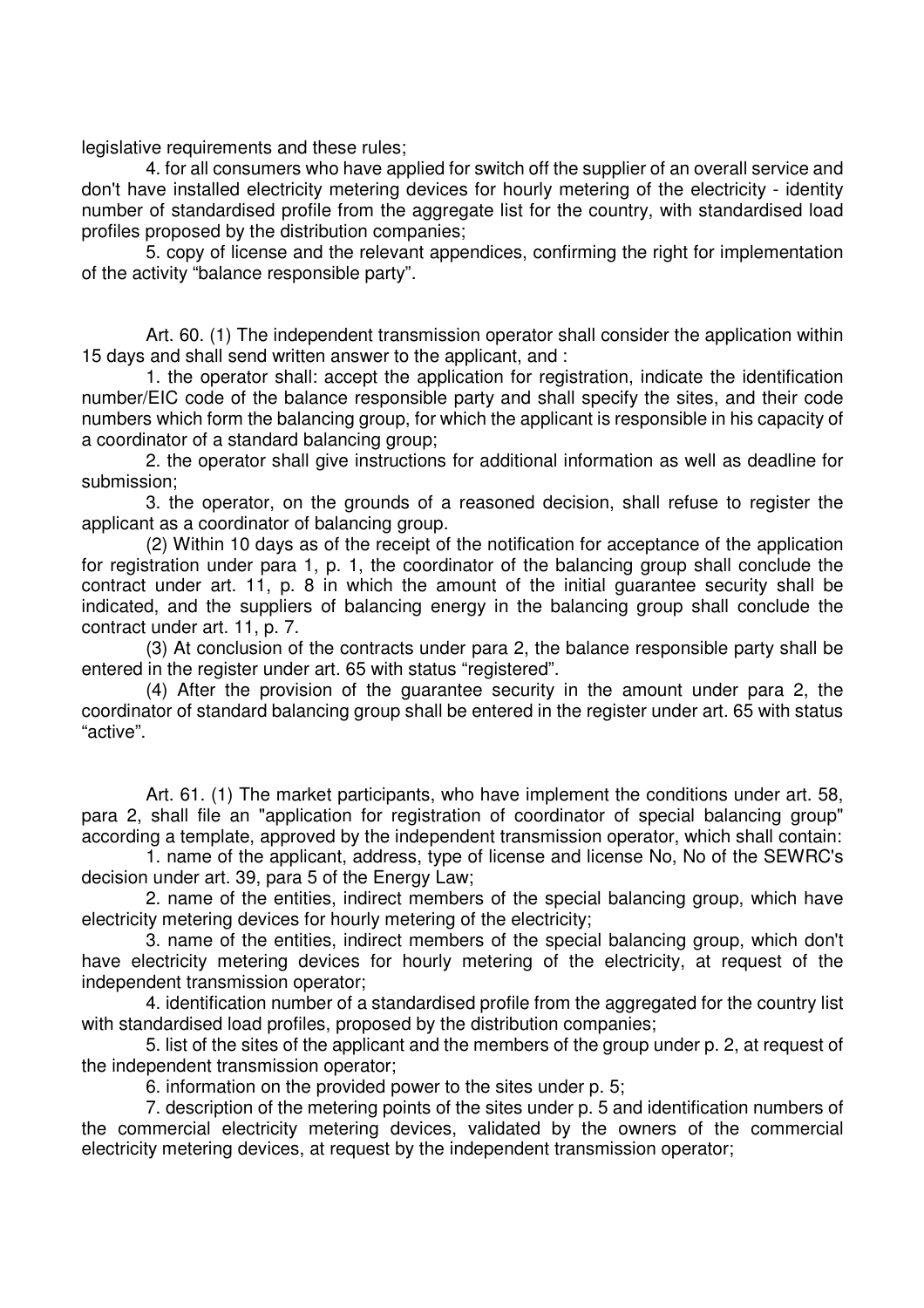8. the quantity generated/consumed electricity power per months for the previous calendar year, total for the coordinator and the members of the group;

9. contact persons for the applicant, who shall be responsible for the submission of generation schedules, consumption schedules and exchange schedules, bids and offers for balancing energy, settlement and invoicing.

(2) The application under para 1 shall be accompanied by a copy of the license and the relevant appendices confirming the right for implementation of the activity "coordinator of special balancing group" under art.39, para 5 of the Energy Law;

(3) The independent transmission operator shall consider the application within 15 days and shall send written answer to the applicant under para 1, and:

1. the operator shall accept the application for registration and shall indicate the identification number/EIC code of the coordinator of the special balancing group and the code numbers of the sites, the locations for which the applicant is responsible in his capacity of a coordinator of a special balancing group;

2. the operator shall give instructions for additional information as well as deadline for submission.

(4) Within 10 days as of the receipt of the notification for acceptance of the application for registration under para 3, the coordinator of special balancing group shall conclude with the independent transmission operator: the contract under art. 11, p. 8, to submit a declaration for the conclusion of the contracts under art. 11, p. 1, 2 and 3 or declaration for concluded contract under art. 11, p. 10 of the rules.

(5) At the conclusion of the contract under para 4, the coordinator of special balancing group shall be entered in the register under art. 65 with status "registered".

(6) After the provision of the guarantee security, the coordinator of special balancing group shall be entered in the register under art. 65 with status "active".

Art. 62. (1) Each site of a producer or a consumer can be assigned only to one coordinator of balancing group.

(2) The market participants, registered in the market before the enforcement of these trading rules, shall be obliged to transfer the balancing responsibility of their sites to a coordinator of balancing group within 30 calendar days as of their enforcement.

(3) In case the requirement under para 2 is not fulfilled, the independent transmission operator shall consider that the market participant is responsible for the imbalances of his sites as a coordinator of balancing group.

(4) In the cases under para 3, the market participant shall conclude the contracts under art. 11, p. 1, 2, 3 and 8 of these rules as a coordinator of balancing group with the same rights and responsibilities.

(5) In case the contracts under para 4 are not concluded, the market participant shall not be entitled to conclude transactions on the electricity market.

Art. 63. (1) The public providers and the suppliers of last resort shall ex-officio take the responsibility for balancing of the end consumers to which they supply with electricity, in accordance with the approved by SEWRC general terms and conditions.

(2) (Amended - SG 39 /2014) Where the producers of electricity from renewable sources and from co-generation haven't chosen to transfer the balancing responsibility to a coordinator of combined balancing group, the public providers and the public supplier, depending on the concluded contract for electricity purchase, shall register them and shall balance them according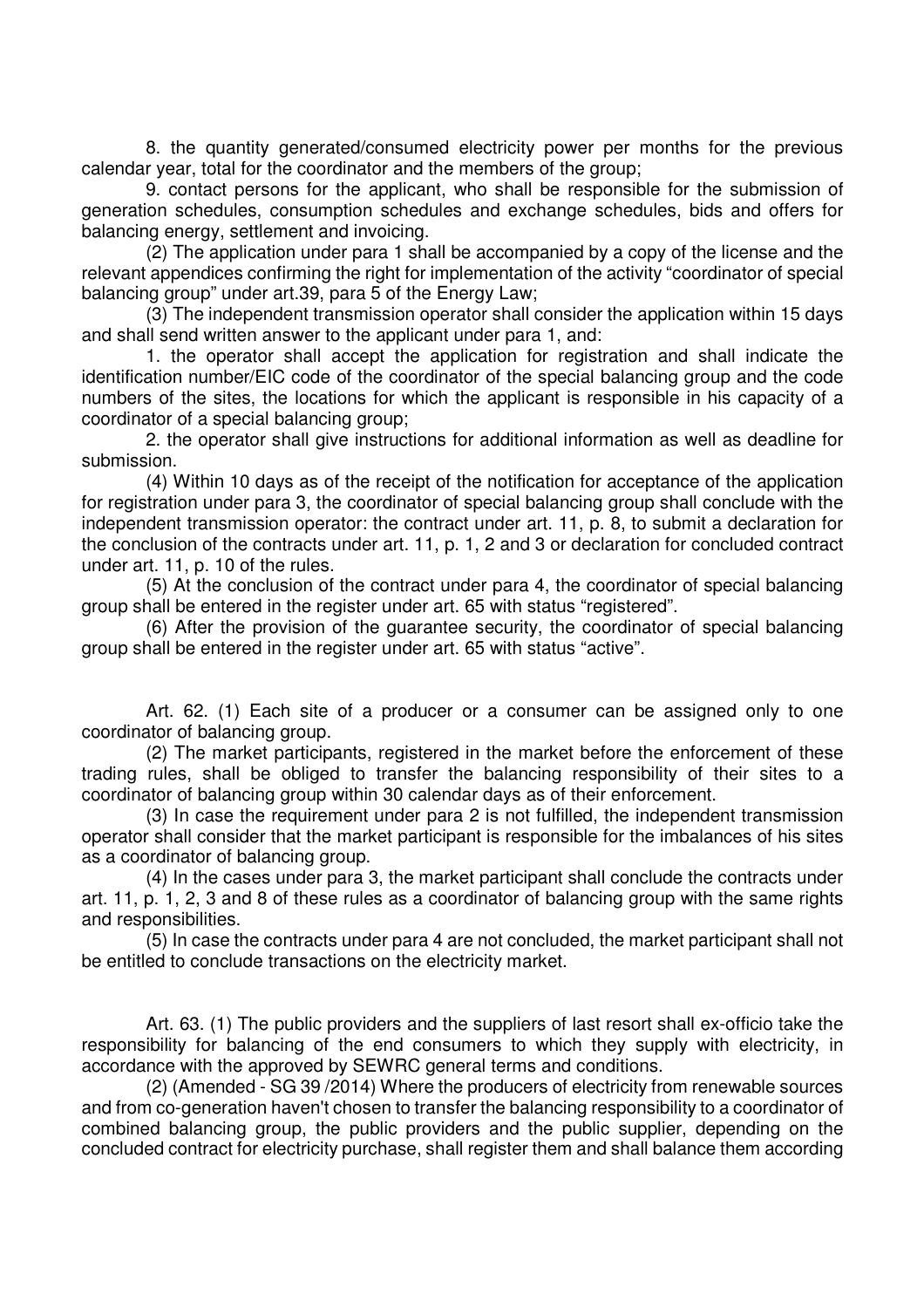the principles for allocation of the imbalances in the special balancing group approved by SEWRC. Other market participants are not allowed to participate in this group.

Art. 64. (1) The independent transmission operator shall be responsible for the imbalances from transactions with balancing energy for compensation of the unplanned exchanges.

(2) The independent transmission operator, except the cases under para 1, shall not be responsible for the imbalances of:

1. another balance responsible party;

2. sites of users connected to the electricity transmission and/or distribution network.

Art. 65. The independent transmission operator shall maintain public register of the balance responsible parties. The register shall contain at least the following information: name and headquarters of the licensed party, coordinator of balancing group, identification number/EIC code, date of registration, No of the balancing contract with the independent transmission operator, status.

#### **Section II**

## **Withdrawal or suspension of a balance responsible party, registered under the provision of art. 58, para 1**

Art. 66. (1) (suppl. - SG 39 /2014) A balance responsible party of the standard balancing group shall be entitled to send notification of withdrawal of the registration for a coordinator of standard balancing group.

(2) The notification shall be send to the independent transmission operator and to all balancing group members.

(3) The date of withdrawal shall be indicated in the notification of withdrawal, this date being not earlier than 40 days after the date of sending of the notification of withdrawal.

(4) The independent transmission operator shall issue daily and monthly settlement notifications, inclusive on the day preceding the day of withdrawal, and the parties shall issue the relevant invoices in accordance with the deadlines provided in art. 178 of the rules.

(5) The date of withdrawal of a balance responsible party shall be the first date of the calendar month after the deadline under para 3.

(6) The independent transmission operator shall release the guarantee security after the settlement of all financial issues related to the termination of the registration of the ..coordinator of balancing group".

(7) (Amended - SG 39 /2014) The sites of producers of electricity from renewable sources and from co-generation, in the cases of para 1, shall transfer the balancing responsibility to a coordinator of combined balancing group or to the special group of the public supplier or the public providers, depending on the concluded contracts for purchase of the electricity energy in accordance with the register under art.65.

Art. 67. (1) (Amended - SG 39/2014) A coordinator of balancing group who have applied for withdrawal, in accordance with art. 66, para 1, and his members are entitled to transfer the balancing responsibility to a coordinator of balancing group according the register under art. 65.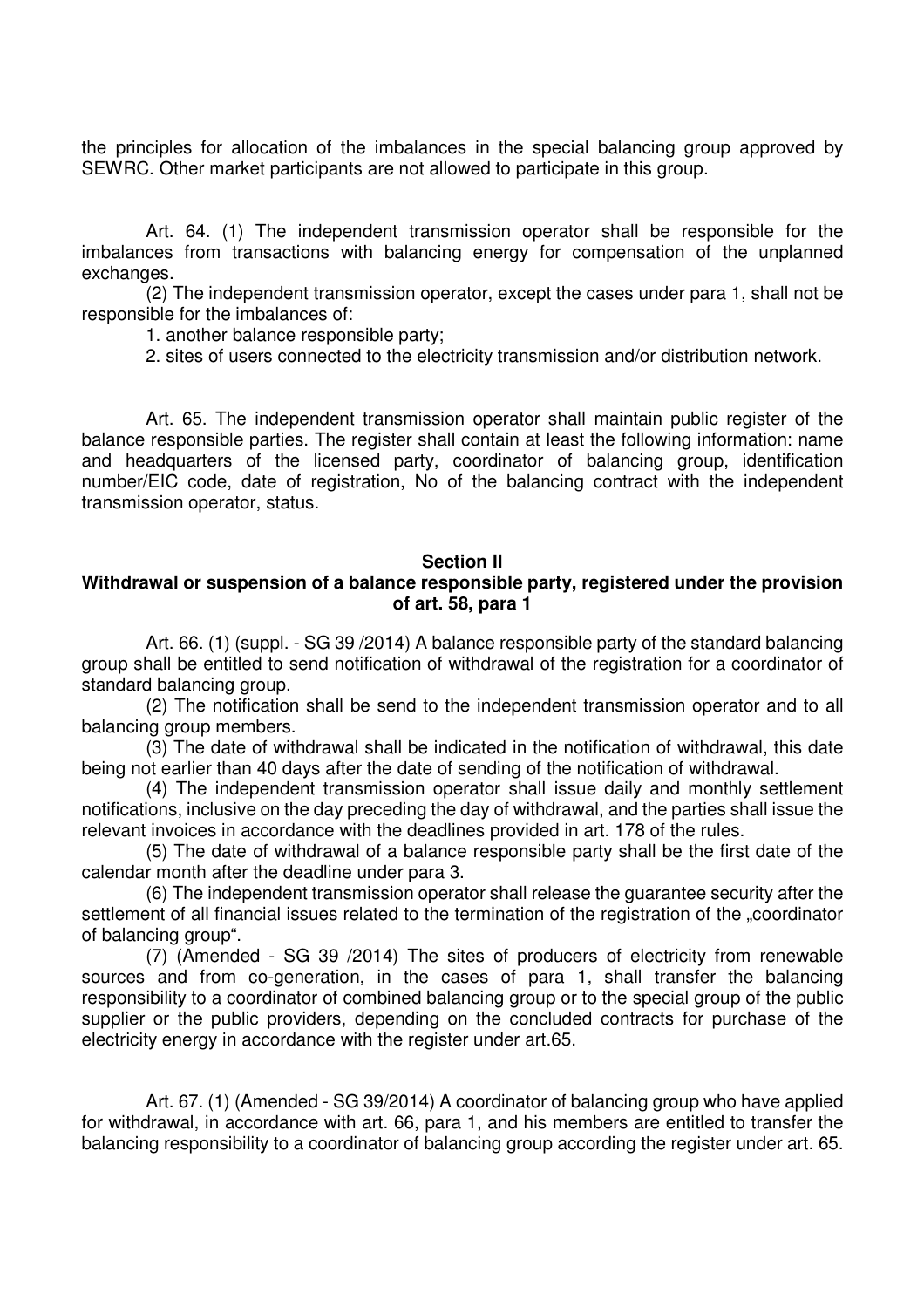For the purpose they shall send to the independent transmission operator an "application for transfer of balancing responsibility" according approved template. The application shall contain:

1. name of the coordinator who shall acquire the balancing responsibility;

2. declaration for consent by the coordinator under p.1;

3. description of the sites and the relevant code numbers of the entity who transfers the balancing responsibility.

(2) The independent transmission operator shall verify the data in the application and within 15 days shall respond in written to the applicant and to the new coordinator of balancing group.

(3) The date as of which the transfer of balancing responsibility shall be in force, the same being the first date of a calendar month, shall be indicated in the answer under para 2.

(4) The independent transmission operator shall be entitled to request amendment of the concluded contracts under art. 11, p.8 with the new coordinator of balancing group.

(5) The independent transmission operator shall reflect the amendments in the register under art. 65.

(6) The independent transmission operator and the operators of the electricity distribution networks shall exchange information at the end of the current month, in regards to the range of the balancing groups and the relevant coordinators, as of the next calendar month.

Art. 68. (1) The independent transmission operator shall be entitled to suspend from the electricity market a coordinator of balancing group or a market participant under art.62, para 3 with a prior notice of five working days, in any of the following cases:

1. the balance responsible party or the market participant under art.62, para 3 does not fulfil his obligations according these rules and/or does not meet the requirements for registration as a coordinator of balancing group;

2. the balance responsible party or the market participant under art. 62, para 3 breaches the conditions of the balancing contract, including the cases of non-payment within the specified deadline or in case the guarantee security is not restored or is not presented within the deadlines under the contract;

3. the balance responsible party or the market participant under art. 62, para 3 has outstanding financial obligations under the contracts for access and transmission and/or the guarantee securities under them are not presented/not restored;

4. the balance responsible party or the market participant under art. 62, para 3 continues regularly to allow significant imbalances in his balancing group after the explicit written warning by the independent transmission operator;

5. the balance responsible party is in bankrupt or in process of liquidation;

6. non-presentation of schedules within the deadlines specified in the rules;

7. coordinator of combined balancing group has outstanding obligations under his contracts with the public supplier.

(2) The notification under para 1 shall be send to the members of the balancing group as well.

(3) The balance responsible party or the market participant under art. 62, para 3, shall be obliged to settle all his financial obligations with the independent transmission operator till the date of suspension from the electricity energy market.

(4) The members of balancing group with a coordinator who is suspended from the electricity market shall be responsible for their own imbalances as of the date of suspension and shall be entitled to transfer the balancing responsibility to another coordinator.

(5) The independent transmission operator shall reflect the suspension of a coordinator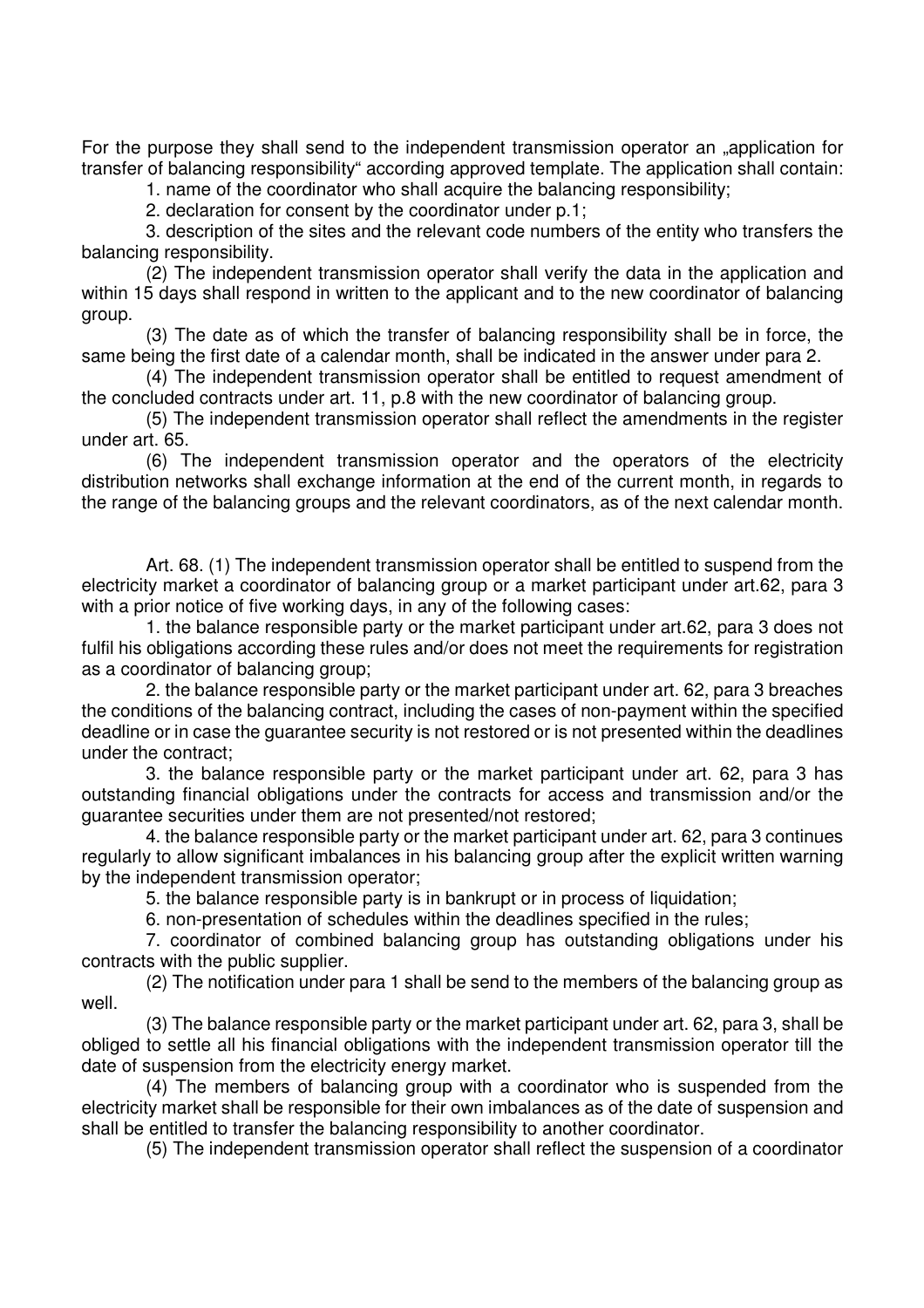of balancing group or a market participant under art. 62, para 3 in the register under art. 65 within two working days as of the date of suspension.

(6) In the cases under para 1, the independent transmission operator shall inform the State energy and water regulatory commission of the suspension from the market of the balance responsible party.

#### **Section III. Participation of the producers of electricity from renewable sources and from co-generating plants in the balancing market**

Art. 69. (amended and suppl. - SG 39/2014) The public supplier and the public providers shall pay the quantities generated electricity to the producers from renewable sources and co-generation according the readings from the electricity metering devices, at price according the concluded sale contracts under the provisions of art.162 of the Energy Law.

Art. 70. (1) (Amended - SG 39/2014) The producers of electricity from renewable sources and co-generation who have chosen to transfer their balancing responsibility to a coordinator of combined balancing group, have to be granted access to the relevant network and to be registered on the market through submission of an application to the relevant network operator according the relevant requirements, and to conclude a contract under art. 11, p. 9 of these rules.

(2) (New- SG 39 /2014) The public supplier, the public providers in their capacity of coordinators of special balancing groups, and the coordinators of combined balancing groups for the producers of electricity from renewable sources and co-generation shall conclude a contract under art. 11, p. 9 with all members of the balancing group.

(3) (New- SG 39/2014) The producers under para 2 who haven't concluded contract under art. 11, p. 9, shall be balanced by the relevant coordinator of the special or the combined group, in accordance with the applied methodology for allocation of the imbalances of the members in the special balancing group, and the approved by SEWRC general principles for imbalances' allocation.

(4) (Previous para 3, amended - SG 39/2014) The producers of electricity from renewable sources and co-generation who sale the generated electricity energy at preferential prices and according the readings from the metering devices, shall not be entitled to participate in standard balancing groups.

Art. 71. (1) (amended and suppl. - SG 39/2014) In regards to the participation of producers of electricity from renewable sources and co-generation in the balancing market, the submission and the approval of the schedules shall be implemented according the provisions of chapter six of these rules.

(2) (New- SG 39/2014) The coordinators of the special balancing groups of the public supplier and the public providers, with sites of the producers of electricity from renewable sources and co-generation, shall submit indicative exchange schedules to the virtual trade balancing group of the public supplier for the forecast generation within the group. These schedules shall serve only for determination of the imbalances of the groups of the producers of electricity from renewable sources and co-generation and will not lead to any financial payments.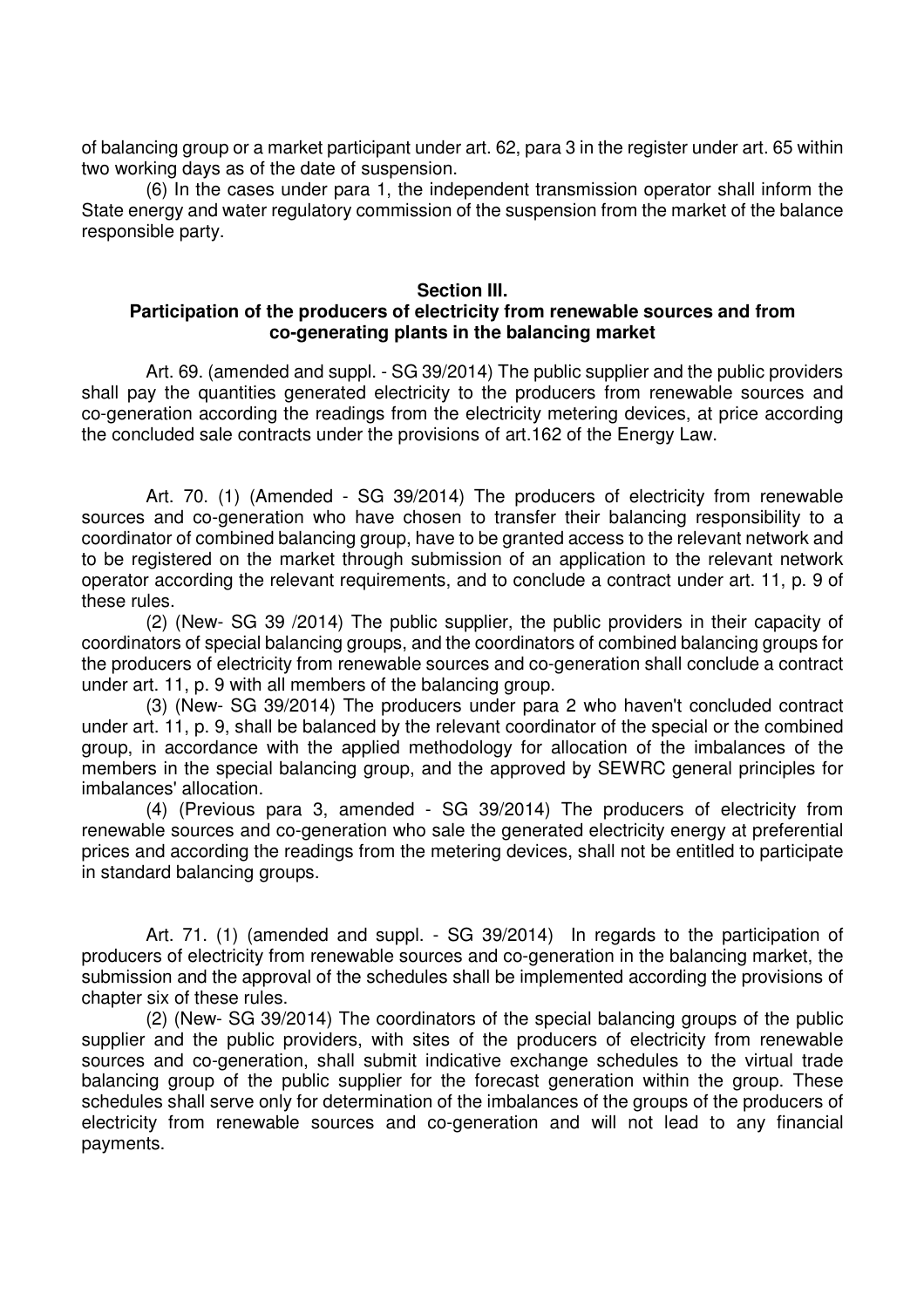(3) (Previous para 2, amended - SG 39/2014) In addition, the coordinator of combined balancing group shall submit the exchange schedules of producers of electricity from renewable sources and co-generation to the coordinators of special balancing groups who purchase the electricity from the producers of electricity from renewable sources and co-generation.

(4) (New- SG 39/2014) The coordinators of the special balancing groups of the producers of electricity from renewable sources and co-generation shall submit aggregated schedules for the groups to the balance responsible party under art.56, para 8, p.1.

Art. 72. On the grounds of the settlement, the coordinator of combined balancing group shall settle the interrelations between the coordinator of the balancing group and the independent transmission operator at the prices for deficit/surplus at the balancing market.

Art. 73. (1) (Amended - SG 39/2014) The interrelations between the public supplier and the coordinators of combined balancing groups in relation to the groups under art. 71, as a result of the obligation under art.69, shall be settled in the following way:

1. for each settlement period, when the generated quantity of electricity of the producers of electricity from renewable sources and co-generation is bigger than the registered according the schedule, the coordinators of the combined balancing groups shall pay to the public supplier the value of the difference in the quantity, at price determined by the public supplier, in BGN for MWh.

2. for each settlement period, when the generated quantity of electricity of the producers of electricity from renewable sources and co-generation is smaller than the registered according the schedule, the public supplier shall pay to the relevant coordinators of the combined balancing groups the value of the difference in the quantity, at price determined by the public supplier, in BGN for MWh.

(2) (Amended - SG 39/2014) The payments between the public supplier and the coordinators of the combined balancing groups under para 1, p 1 and 2 shall be settled at one and the same price which shall be determined and published by the public supplier not later than five working days before the date of their application.

(3) (New- SG 39/2014) Within 10 working days after the end of each quarter, the public supplier shall determine and publish final price for the quarter in relation to the payments under para 1, p.1 and 2.

(4) (New- SG 39/2014) The public providers shall notify the public supplier the same indicative schedule which they have received from the coordinators of combined balancing groups, under art. 71 for sites of producers of electricity from renewable sources and co-generation connected to the relevant electricity distribution networks.

Art. 74. The trade relations under art. 72 shall be settled with the bilateral contracts under art. 11, p.8.

Art. 75. The trade relations under art. 73 shall be settled with the bilateral contracts under art. 11, p.14.

Art. 76. (repealed - SG 39/2014)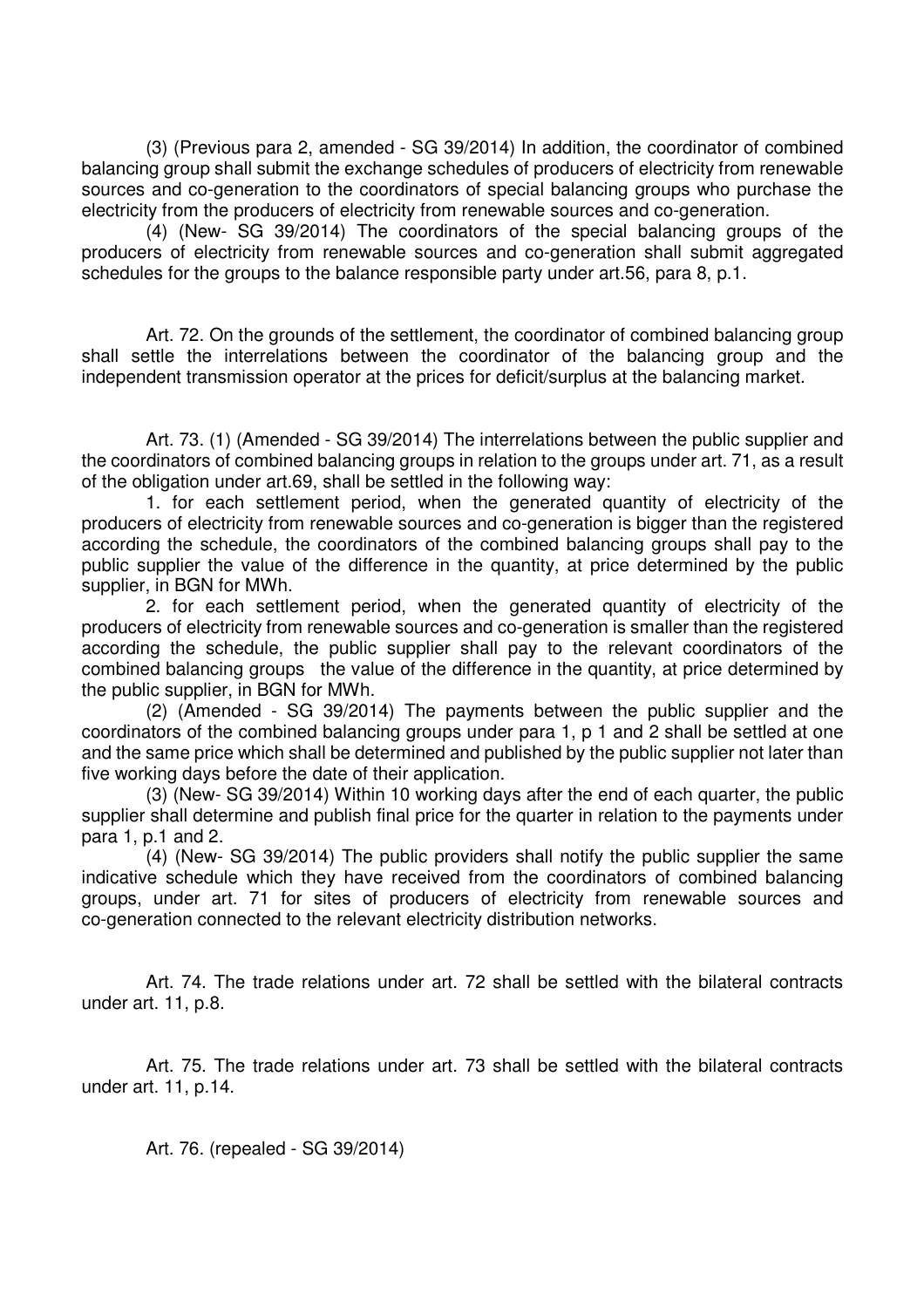### **Chapter Six. RULES FOR SUBMISSION AND APPROVAL OF GENERATION SCHEDULES, CONSUMPTION SCHEDULES AND SCHEDULES FOR ELECTRICITY EXCHANGE**

### **Section I. Generation schedules and consumption schedules**

Art. 77. (1) Hourly generation schedules containing information on the total generation of the plant shall be send to the independent transmission operator by all producers connected to the electricity transmission network, according approved template (PPS file), the access to the system being indicated, within the deadlines specified in an instruction published by the independent transmission operator on his website.

(2) Hourly generation schedules shall be send to the coordinators of balancing groups by all producers connected to the electricity distribution network, on the day preceding the delivery day, in a form approved by the coordinator of the balancing group.

(3) Aggregated hourly generation schedules of the plants connected to the relevant distribution network, per type of production capacity, shall be send by the coordinators of balancing groups to the independent transmission operator, according approved template (PPS file), the access to the system being indicated, within the deadlines specified in an instruction published by the independent transmission operator on his website.

(4) The balancing energy providers shall send to the independent transmission operator hourly schedules for the planned total generation of each dispatched unit, in accordance with the concluded supply contracts or contracts for coverage of the technological losses in the networks, according approved template (PPS file), access to the system being indicated, within the deadlines specified in an instruction published by the independent transmission operator on his website and in accordance with the procedures provided in the Grid Code and these rules.

(5) The balancing energy providers shall send to the independent transmission operator schedules for new generation of each dispatched unit, in accordance with approved template (TPS file), the access to the system being indicated, taking into account the concluded contracts for electricity supply, within the deadlines specified in an instruction published by the independent transmission operator on his website and according the procedures provided in the Grid Code and these rules.

(6) The generation schedules under para 1, 3 and 4 shall serve for dispatching of the relevant aggregate.

(7) (Amended - SG 39/2014) The hourly generation schedules of the balancing energy providers under para 4 (total) and para 5 (net) should be comparable, taking into account the forecast own auxiliary, and to comply with the conditions of the contracts concluded under art. 11, p. 7 of these rules and the provided availability margin for regulation. The operator shall be entitled to request amendment of the schedule or to impose limitation of the deadlines in accordance with an instruction published by the independent transmission operator on his website, in the cases when the schedules are not in consistency with the planned operational regimes and the determined availability for regulation.

(8) The independent transmission operator shall send to the producers under para 4 the necessary ranges (total availability) for regulation for each unit for the next month, till the 10th date of the preceding month and the producer shall not be entitled to conclude transactions on the electricity market over the total capacity determined for each unit, unless the parties haven't agreed otherwise in written.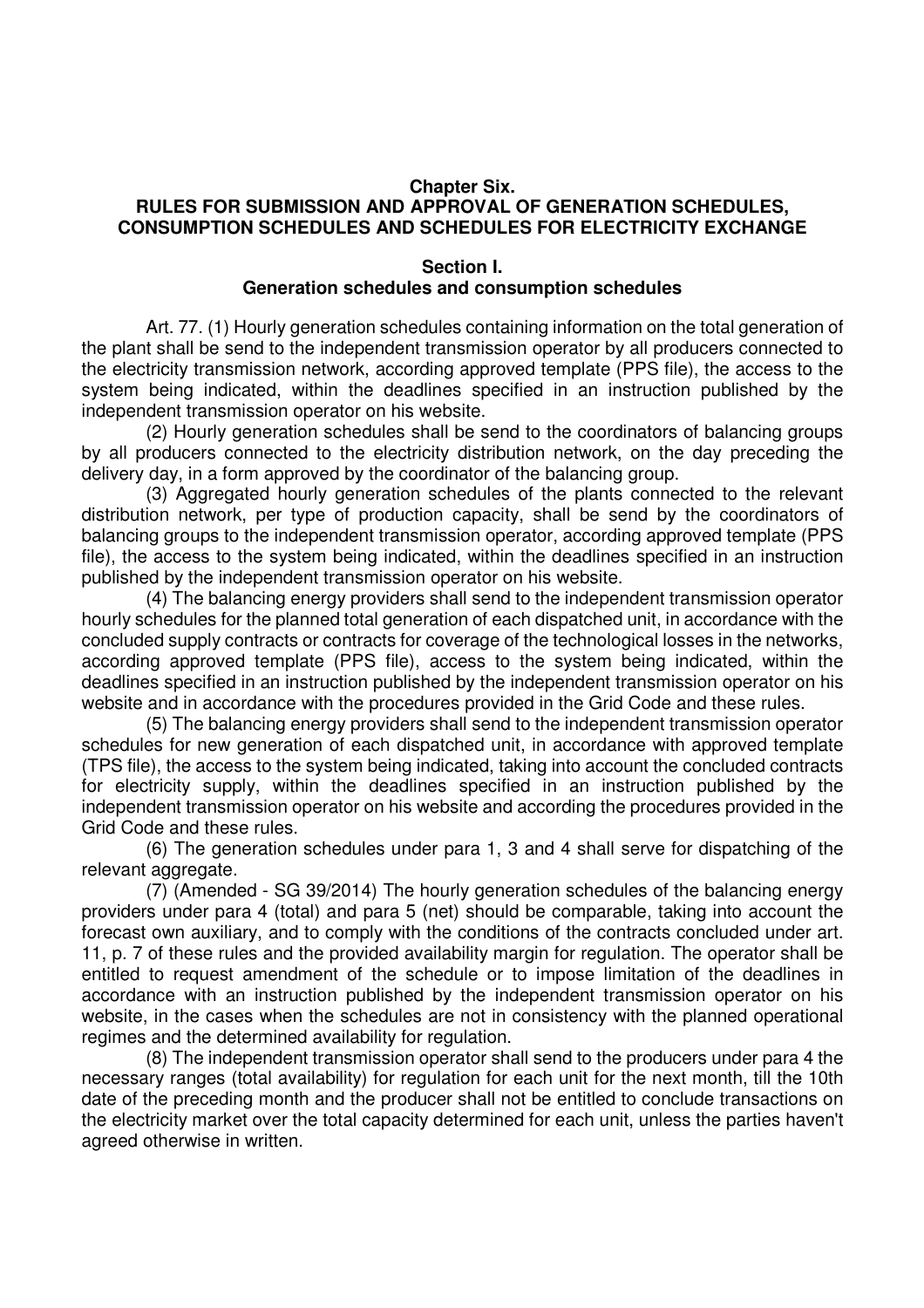(9) The hourly consumption schedules of balancing energy providers with consumer sites shall contain information on the planned consumption according the concluded contracts, the procedures provided in the Grid Code and these rules and shall be send in an approved template (TPS file), the access to the system being indicated, within the deadlines specified in para 5.

(10) The balance responsible parties and the market participants under art. 62, para 3 shall send total net hourly generation and total hourly consumption forecast in the balancing group, according an approved template (TPS file), the access to the system being indicated, within the deadlines specified in an instruction published by the independent transmission operator on the website.

(11) The hourly generation schedules and the hourly consumption schedules shall be send on the day preceding the delivery day and shall contain information on the quantities electricity for each hour of the delivery day which the relevant producer (unit of producer) or site of a consumer shall supply/consume from the network.

(12) The independent transmission operator, on the basis of the generation and the consumption schedules and own forecasts, shall determine the necessary reserve - secondary, tertiary and cold, for the next day, necessary for:

1. real-time maintenance of the balance between the generation and the consumption;

2. maintenance of a secure and reliable electricity supply;

3. maintenance of reserve capacity in the cases of unplanned emergency situations in the network and the generation capacities and changes in the climate conditions;

4. congestion management.

Art. 78. (1) (Amended - SG 39/2014) The public providers, the suppliers of last resort, the electricity distribution companies and the independent transmission operator shall send to the public supplier monthly forecasts for the quantity electricity energy for the consumption and for compensation of the technological losses in the relevant networks:

1. till 3 working days after the determination of the quotas with a decision of SEWRC for the second half of the current calendar year;

2. till 10 December - for the six months of the next calendar year.

(2) (Amended - SG 39/2014) Within 2 working days as of receipt of the information under para 1, the public supplier shall determine the monthly obligations of the "guota plants" till the end of the relevant year, as well as the obligations of the producers under art. 93a of the EL, within the determined by a decision of SEWRC quota, and till 10th of December - the obligations for the sixth months of the next calendar year.

(3) The monthly obligations under para 2 shall be send to the relevant producers and the independent transmission operator and shall be published on the internet site of the operator within two working days after the receipt of the information with the operator.

(4) (suppl. - SG 39/2014) The monthly forecasts under para 1 can be updated by the public providers, the suppliers of last resort, the electricity distribution companies and the independent transmission operator till the 5th date of the preceding month.

(5) The monthly obligations under para 2 can be updated by the public supplier till the 10th date of the preceding month, taking into account the repair programmes, the emergency events of the aggregates, change in the weather forecast, within the total six-monthly availability approved by SEWRC.

(6) (Amended - SG 39/2014) Each working day, till 9.30 a.m., the public supplier shall determine the hourly quantities for the next day of the "quota plants" and of the producers under art. 93a of the EL, taking into account the monthly obligations after their update. The hourly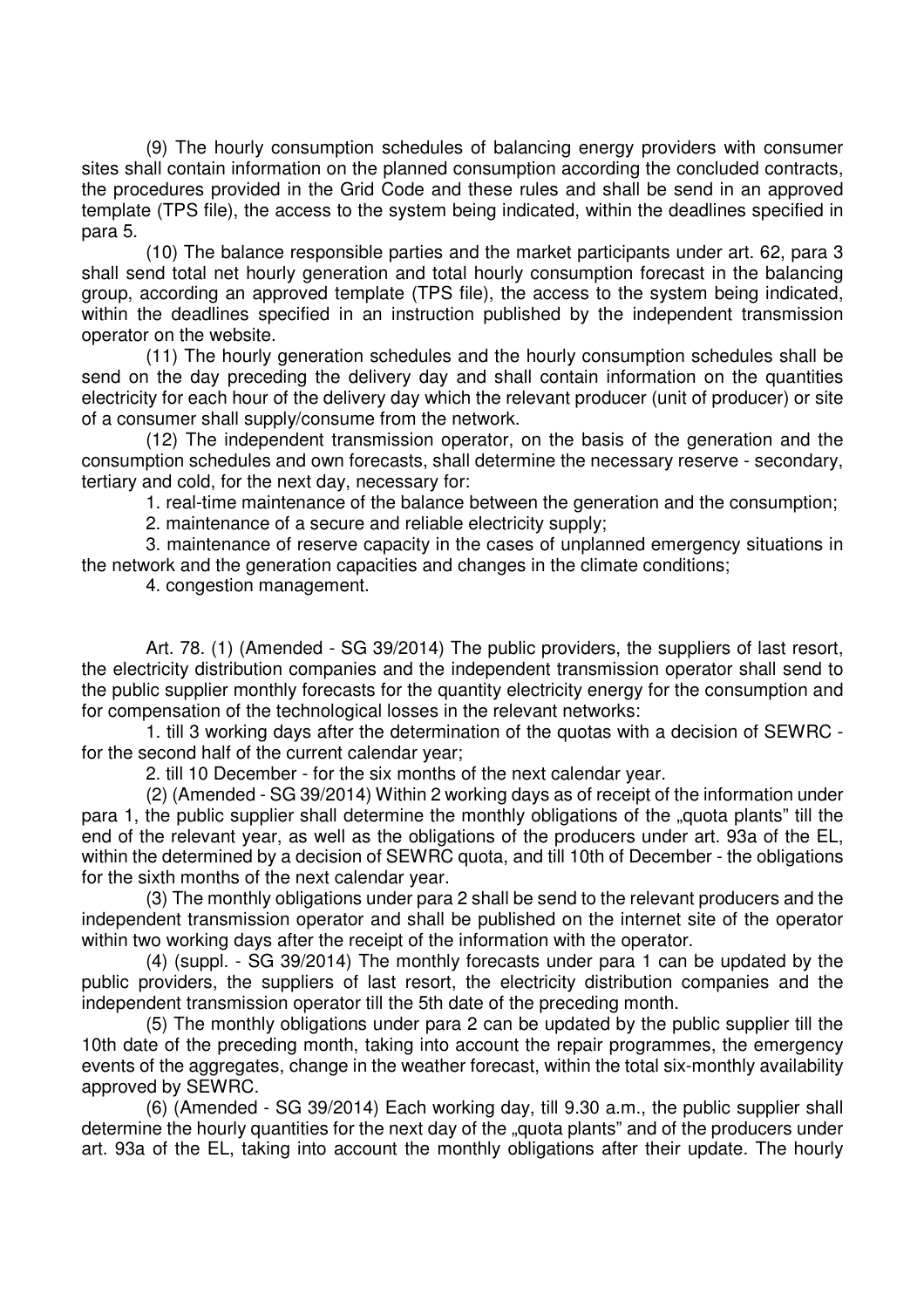quantities must be within the generation characteristics of their aggregates and forecast operational regimes. The quantities shall be determined on the basis of the schedules of the public providers sent to the public supplier till 05.00 p.m. on the preceding day.

(7) The quantities under para 6 shall be obligatory for the producers and shall be in consistency with the exchange schedules under art. 80.

(8) The quantities under para 6 shall be also obligatory for the producers in the balancing groups of the public supplier.

(9) (Amended - SG 39/2014) In case of discrepancy in the quantities in the schedules under para 6 and para 7, the independent transmission operator shall register the schedule of the public supplier.

(10) (New- SG 39/2014) When the public supplier is not able to balance the schedules for purchase/sale and for exchange with other balancing groups, in D-1, without using capacities in consumption regime and the independent transmission operator instructs activation of an adjustable consumer, the independent transmission operator shall pay to the public supplier the quantity consumed energy by the consumer, at price determined by the public supplier.

### **Section II Exchange Schedules**

Art. 79. (1) The exchange schedules between two balancing groups within the electricity power grid of Bulgaria shall be send to the independent transmission operator within the deadlines specified in an instruction published by the independent transmission operator on the internet site according approved template (TPS file), the access to the system being acquired, and it shall contain information on the quantity electricity for each hour of the delivery day which the relevant balancing group will exchange with other balancing groups.

(2) The exchange schedules between balancing group registered within the electricity power grid of Bulgaria and legal entity entitled to implement trade activity in a neighbouring market area (interconnection exchange schedule) shall be send to the independent transmission operator according approved template (TPS file), the access to the system being acquired.

(3) The deadline for submission of the schedules for interconnection exchange, in accordance with the acquired transmission capacities from yearly and monthly auctions (long-term nominations) and daily auction (short-term nominations) shall be according the Auction rules for the relevant control areas published by the independent transmission operator and the requirements of OH-Policy2 for the Continental European synchronous area.

(4) The independent transmission operator shall verify the admittance of implementation of the exchange schedules from the following point of view: the forecast operational regimes and the technical capabilities of the aggregates, acquired interconnection capacity, comparability of the schedules of all balance responsible parties, the preliminary balance and the adequacy between the generation schedules, the consumption schedules and the exchange schedules of each balancing group, curtailment of the capacity, requirements for reservation of range for regulation and the presence of circumstances which can lead to impaired safety or quality and security of the electric power grid, according to the Grid Code and these rules.

(5) The balance responsible parties and the balancing energy providers shall send corrected generation and consumption schedules and schedules for electricity exchange between two balancing groups within the electric power grid of Bulgaria in accordance with the requirements of the independent transmission operator and within the deadlines specified in an instruction published by the independent transmission operator on the internet site.

(6) The independent transmission operator shall be entitled to amend the instruction in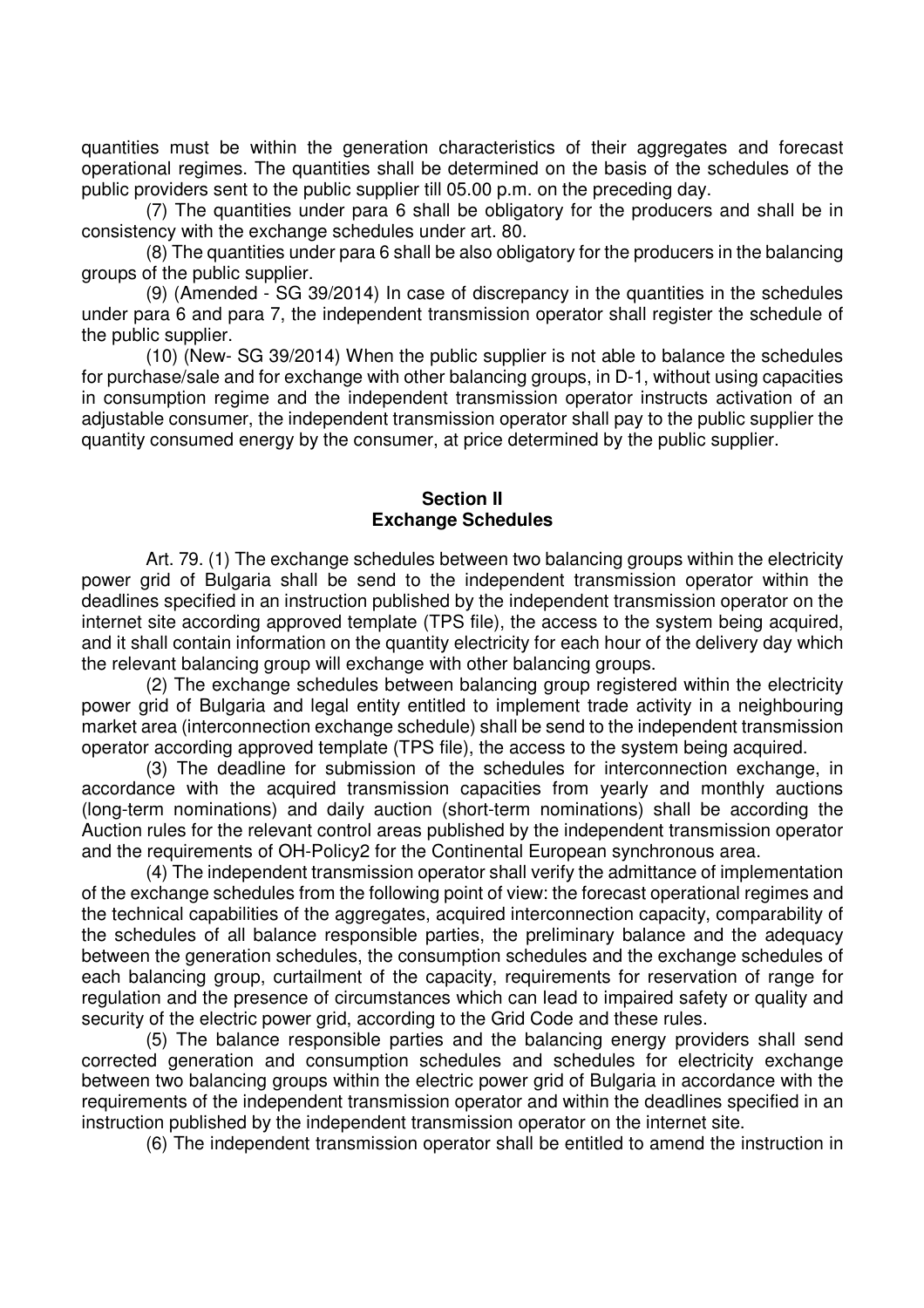relation to the process of acceptance, validation and registration of generation schedules, consumption schedules and exchange schedules if necessary, by publishing the amendment not later than 2 weeks before the date of entrance into force of the amendment

(7) The coordinators of balancing groups shall be entitled to send generation schedules, consumption schedules and exchange schedules up to seven days in advance.

(8) The co-generation plants which are technologically connected with sites consuming the generated heat energy shall provide to the market, at freely negotiated prices, electricity energy for meeting the consumption of the technologically connected site.

Art. 80. (1) The notification of concluded transaction on the electricity organized market shall be send by the participant and/or the administrator of the organized electricity market to the independent transmission operator, in a form approved by the independent transmission operator, in case there is such a requirement under the contract under art.11, p. 11. The notification shall contain information on the obligations for supply or purchase on/from the organized electricity market for the separate delivery intervals on the delivery day in accordance with chapter four.

(2) The information under para 1 shall be send to the independent transmission operator also in case of participation in the organized market administrated by other system or market operator.

Art. 81. (1) The independent transmission operator shall confirm the generation and consumption schedules of the balancing energy providers under art. 77, para 4, 5 and 9, within the deadlines specified in an instruction published by the independent transmission operator on the internet site.

(2) The balance responsible parties shall receive information on the registered schedules from the trade system of the operator within the deadlines according the instruction.

(3) The independent transmission operator shall confirm to the balance responsible parties exchange schedules under art. 79 within the deadlines according instruction.

(4) In case of discrepancy in the quantities stated by balance responsible parties within the electric power grid of Bulgaria, the lower value shall be accepted for valid one.

(5) In case of discrepancy in the quantities stated by the balance responsible parties for interconnection exchange schedules with the power grids of other countries, the bilateral agreements between the independent transmission operator and the relevant neighbouring operator shall apply (i.e. valid lower value or reduction till zero value).

(6) For two balancing groups within the electric power grid of Bulgaria, the coordinators shall notify only the balance on the transactions between them.

(7) The confirmed by the independent transmission operator exchange schedules, generation and consumption schedules, including the traded quantities on the organized electricity market accepted by the independent transmission operator, shall present the basis for determination of the imbalances of the balance responsible parties, the electricity provided to/purchased on/from the electricity balancing market and the financial liabilities of the parties.

(8) The generation schedules, the consumption schedules and the exchange schedules of a balancing group should be balanced and the notified purchases of other balancing groups and the scheduled generation in the group shall be equal to the notified sales to other balancing groups and scheduled consumption.

(9) The independent transmission operator shall be entitled to request from the balance responsible parties corrections in the schedules in case the requirements under para 8 are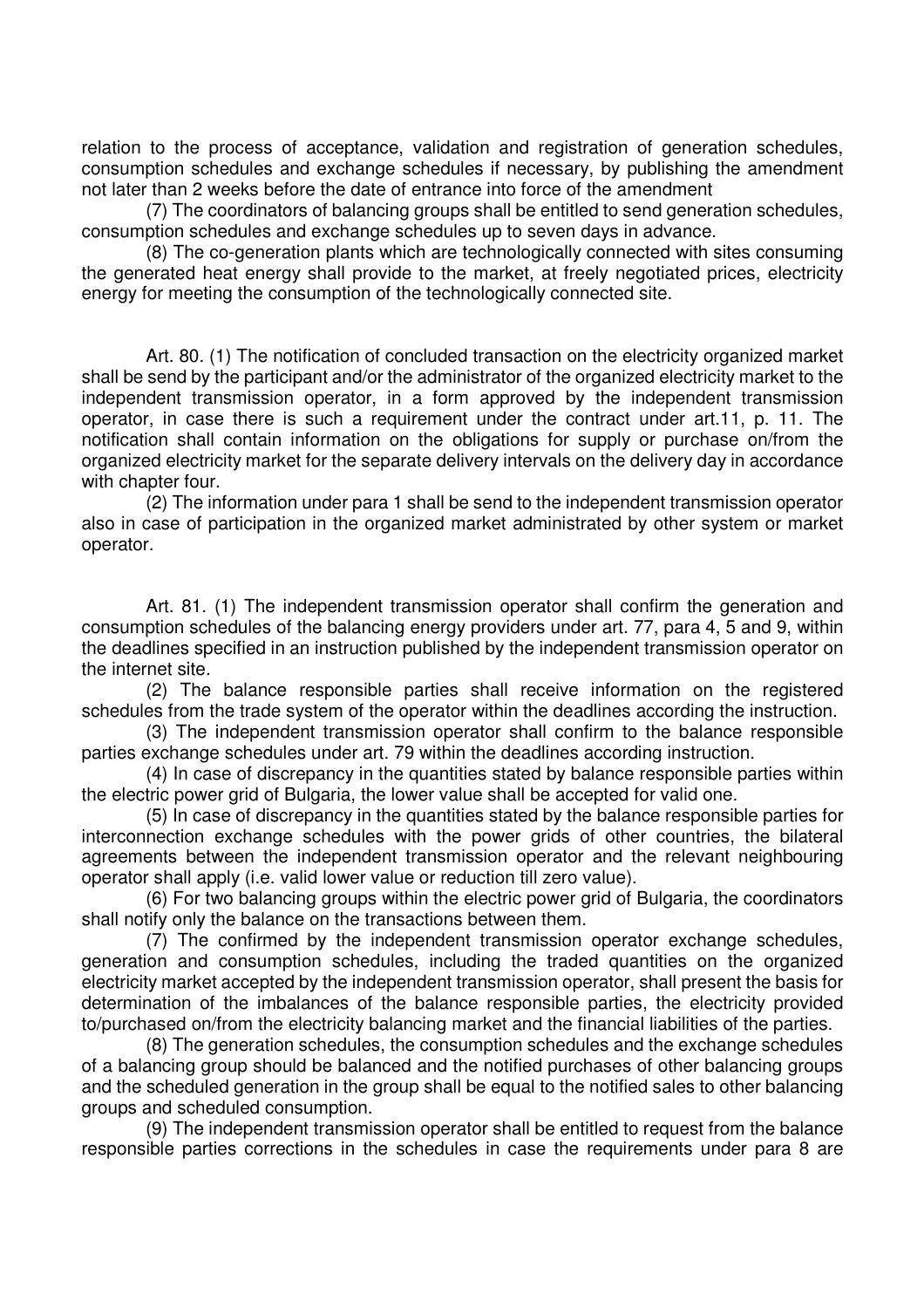breached, and relevant actions by the balance responsible parties shall be obligatory.

Art. 82. (1) The independent transmission operator, in case the necessary technical circumstances are available, shall be entitled to implement procedure of notification, validation and registration of generation schedules, consumption schedules and exchange schedules within the day of delivery.

(2) The number of the sessions within a day shall be determined by the independent transmission operator.

Art. 83. (1) In case of a local emergency situation and/or force majeure, the balance responsible parties shall undertake the necessary measures for coordination of exchange schedules for the next unclosed delivery period taking into account the changed circumstances.

(2) The independent transmission operator shall not terminate or amend exchange schedules between the balance responsible parties in the cases under para 1, after their registration.

Art. 84. (1) The independent transmission operator shall be entitled to terminate and/or restrict the exchange schedules of the balance responsible parties in the following cases:

1. failure of the market administration system;

2. at occurrence or for prevention of emergency situations in the electricity generation and transmission equipment;

3. network overload;

4. at long-term energy resources deficit;

5. regulatory measures by competent authorities;

6. at impossibility to maintain the balance of the electric power grid and after all other measures in accordance with the requirements of ENTSO-E were undertaken;

7. under the cases referred to in art. 73 of the Energy Law and other hypothesis of force majeure.

(2) In the cases under para 1, the independent transmission operator shall comply with the deadlines for notification provided by the legislation.

(3) In the cases under para 1, the interrelations regarding the electricity generation and consumption in the electric power grid, for the period of termination of the market, shall be arranged with the suppliers of last resort providing services of public interest

(4) The interrelations under para 3 shall be arranged according the readings of the commercial electricity metering devices.

(5) In the cases under para 1, the producers shall sale at prices determined by SEWRC and/or in the long-term contracts.

(6) The consumers shall buy the consumed electricity at price determined by the supplier of last resort, according the sale contracts.

(7) The market participants shall not be subject to balancing for the period under para 1.

## **Chapter seven METERING. DATA PROVISION**

**Section I.**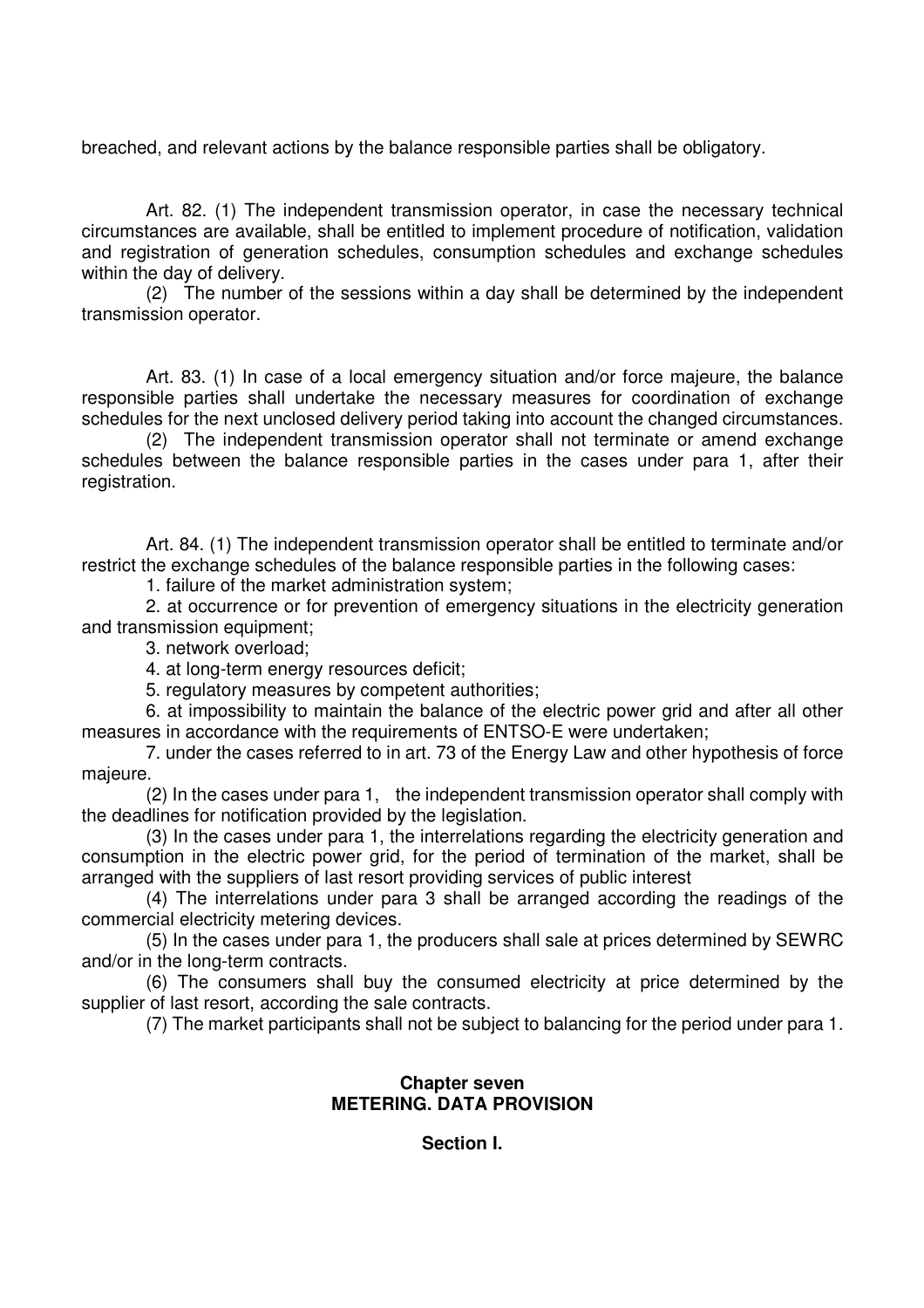#### **Aims**

Art. 85. (1) The aggregation and the provision of data for the quantities metered electricity shall serve the processes of settlement of the quantities traded on the electricity market through bilateral contracts or on the organized electricity market, the balancing electricity market, the bilateral exchanges with the neighbouring control areas/blocks, the settlement of the imbalances, the ancillary services, the payments for access and transmission and all other services according these rules.

(2) This chapter regulates the procedures for:

1. summing/aggregation of the metered values;

2. submission of the total metered values;

3. provision of data for hourly consumption.

(3) The process of settlement on the electricity market shall be based on a settlement period (one hour) and all summed and submitted values of the load profile shall be for the same interval of time.

(4) These rules regulate the usage of metering devices, information systems and mechanisms in the process of settlement on the electricity market. These procedures are not applicable to metering devises and systems which are with operational purpose.

### **Section II Requirements for the metering systems**

Art. 86. (1) Electricity metering devices for periodically metering of the electricity shall be installed at all metering points of the sites according the "Rules for electricity metering".

(2) For the sites not covered by para 1, standardised load profiles can be applied, which are developed by the distribution companies and provided to the independent transmission operator at the registration under art. 59 and 61.

Art. 87. (1) The owners of metering systems shall store and submit aggregated and hourly metered values from the electricity metering devices under art. 86, para 1 of the quantities active electricity supplied/consumed to/from the sites of market participants for each settlement period.

(2) Each virtual electricity metering device shall have alphanumeric identification code. These codes shall be determined by the independent transmission operator at the registration of the market participant and shall be provided to the relevant owners of metering systems together with a list of the metering points for each identification code.

(3) A market participant shall provide all metering points of the sites indicated by him at registration. Registration of a site of a market participant on the electricity market with incomplete list of the metering points for the relevant site shall not be allowed.

### **Section III. Metering, certification and submission of the metered quantities**

Art. 88. The metered value shall represent the quantity electricity which is metered and registered by an electricity metering device for periodically metering or through load profile, integrated for the settlement period.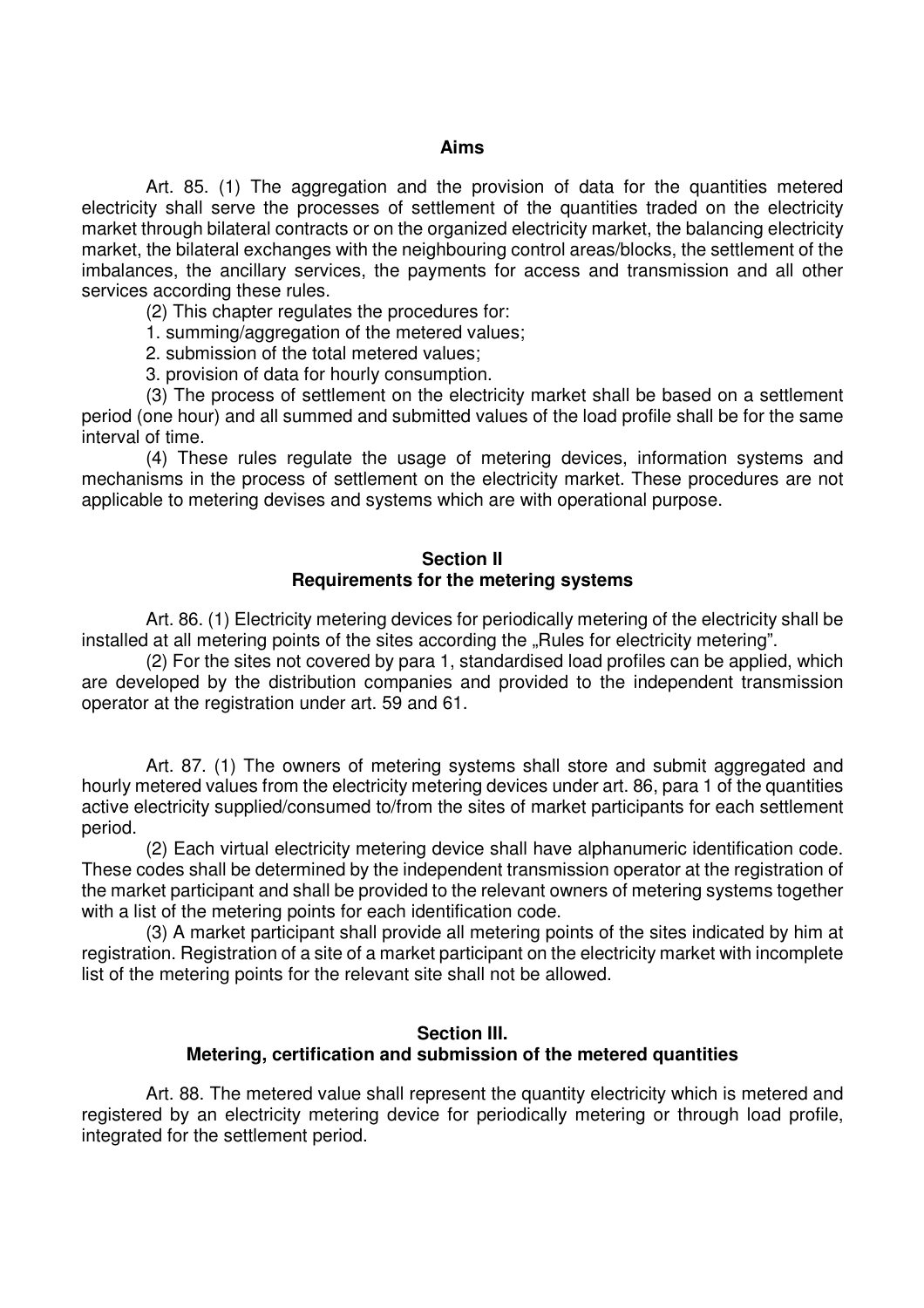Art. 89. (1) Each owner of metering system shall be responsible for the reading of all metered values according the Rules for electricity metering and the Electricity market rules.

(2) In the cases under art. 86, para 1, the owners of the metering systems shall validate, process and store the data in data bases with metered values. The summed and hourly data shall be submitted to the independent transmission operator till 05.00 p.m. on the second working day of the week for the days from Monday to Sunday, inclusive, of the preceding calendar week.

(3) In the cases under art. 86, para 2, the balance responsible parties shall submit to the independent transmission operator till 12:00 a.m. on the second working day of each month, for the period of the relevant month, the summed number of sites of market participants under art. 86, para 2, ordered by type of load profile and ownership of the electricity network in which the above-mentioned sites are located.

(4) At the end of each month the owners of the metering systems shall validate, process and store the data in data bases with metered values. The summed data shall be submitted to the independent transmission operator till 12:00 a.m. on the second working day, but not later than the third calendar day, for the days from the preceding month for which there is no data.

(5) In case of missing hourly data from the individual metering systems and with the purpose to meet the deadlines for submission of information to the independent transmission operator, the owner of the metering systems can use replacing values according the Rules for electricity metering, calculated on the basis of preceding settlement periods or otherwise as specified in the contract for access to the distribution /transmission network of the market participant. In case of missing replacing values from the owner of the metering systems, the independent transmission operator shall apply ex-officio value 0 for the relevant missing hourly data.

(6) In case of missing data under para 5 or in case of wrong data, the owner of the metering system shall evaluate, correct or replace the missing or wrong information in relation to the metered values, according the Rules for electricity metering, and shall submit the information to the independent transmission operator till 12.00 a.m. on the third working day but not later than the fifth calendar day after the end of the month.

(7) The balance responsible parties shall receive the metered values per sites for each direct or indirect member of the balancing group, by the owners of the metering systems, within the deadlines for data submission to the independent transmission operator specified in para 2 and 4.

(8) The metered values received under para 7 can be appealed through the balance responsible parties before the owners of the metering systems, within three working days as of the data receipt. The owner of the metering devices shall implement an examination and shall confirm or correct the metered values. Values which are not appealed within this deadline shall be considered confirmed for the relevant party.

(9) All metered values, including these which were subject to change according para 8, shall be considered by the independent transmission operator as confirmed by the parties not later than the eighth day of each calendar month following the month of reading and shall be considered as confirmed metered values. In case agreement is not reached after this date, the provisions of chapter ten, section VII shall apply.

(10) (New- SG 39/2014) In addition, each owner of metering system shall send the metered values for sites of producers of electricity from renewable sources to the coordinator of the special balancing group for sites of producers from renewable sources for which the balancing responsibility is transferred to the public supplier or to the public providers.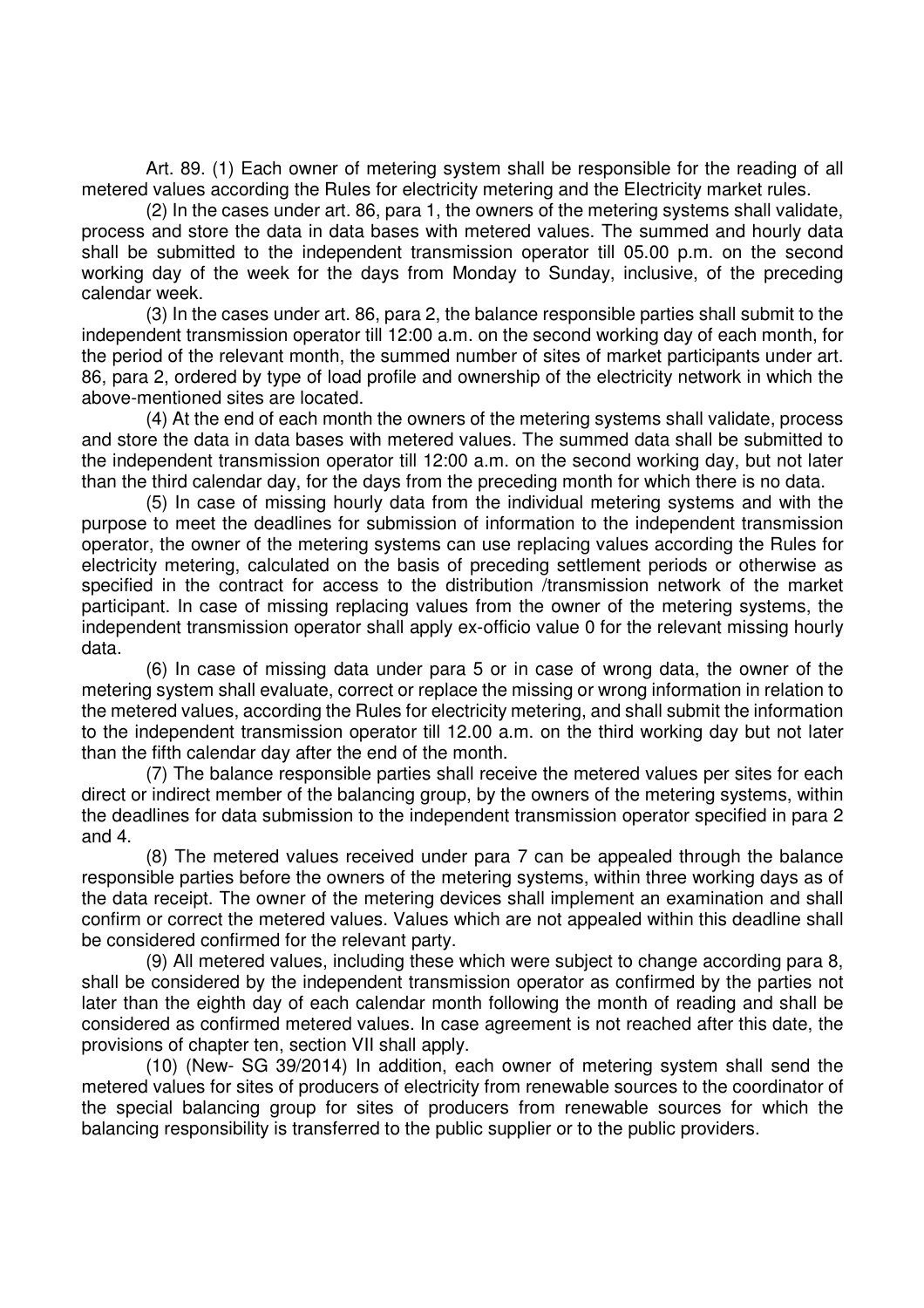Art. 90. The provisions of this section shall be applicable also for the metering points which correspond to sites of producers and consumers who provide ancillary services to the independent transmission operator.

#### **Section IV. Determination of the technological losses in the network**

Art. 91. All metered values from the commercial electricity metering devices between the electricity transmission network and the electricity distribution networks, between the separate electricity distribution networks, between producers and electricity transmission/distribution network, shall be metered and used for the determination of the technological losses of the transmission company and the distribution companies.

Art. 92. (1) The technological losses in the network shall be determined separately for the electricity transmission network and each electricity distribution network.

(2) The transmission company and the distribution companies, in accordance with the ownership of the network, shall determine the technological losses in the relevant network for each settlement period as the difference between the overall electricity quantity fed in the relevant network at the metering points and the electricity quantity consumed in the relevant network or supplied in other networks, according the confirmed metered values.

(3) (Amended - SG 39/2014) The independent transmission operator shall calculate the imbalances of the quantities of electricity energy needed for coverage of the technological losses in the transmission network and the distribution networks on the basis of the determined technological losses under para 2 and the approved delivery schedules submitted to the public supplier by the coordinators of the special balancing groups for coverage of the technological losses.

(4) All technological losses in the networks determined under para 2 shall be considered as confirmed metered values.

#### **Section V. Summing and submission of the metered values**

Art. 93. (1) After determination of the confirmed metered values under art. 89, para 9 and art. 92, para 4, each owner of metering system shall determine the total physical deliveries for each producer and each consumer/supplier of end consumer (as appropriate), for the relevant network for each settlement period.

(2) The summed generation of a producer shall be equal to the sum of all confirmed metered values at the connection points of the generation units to the relevant network.

(3) The total consumption of a consumer shall be equal to the sum of all confirmed metered values at the connection points /metering points of this consumer, connected to the relevant network.

Art. 94. (1) The owners of metering systems shall submit to the independent transmission operator summed, grouped per balancing groups, validated data from the commercial electricity metering devices of the sites of market participants connected to the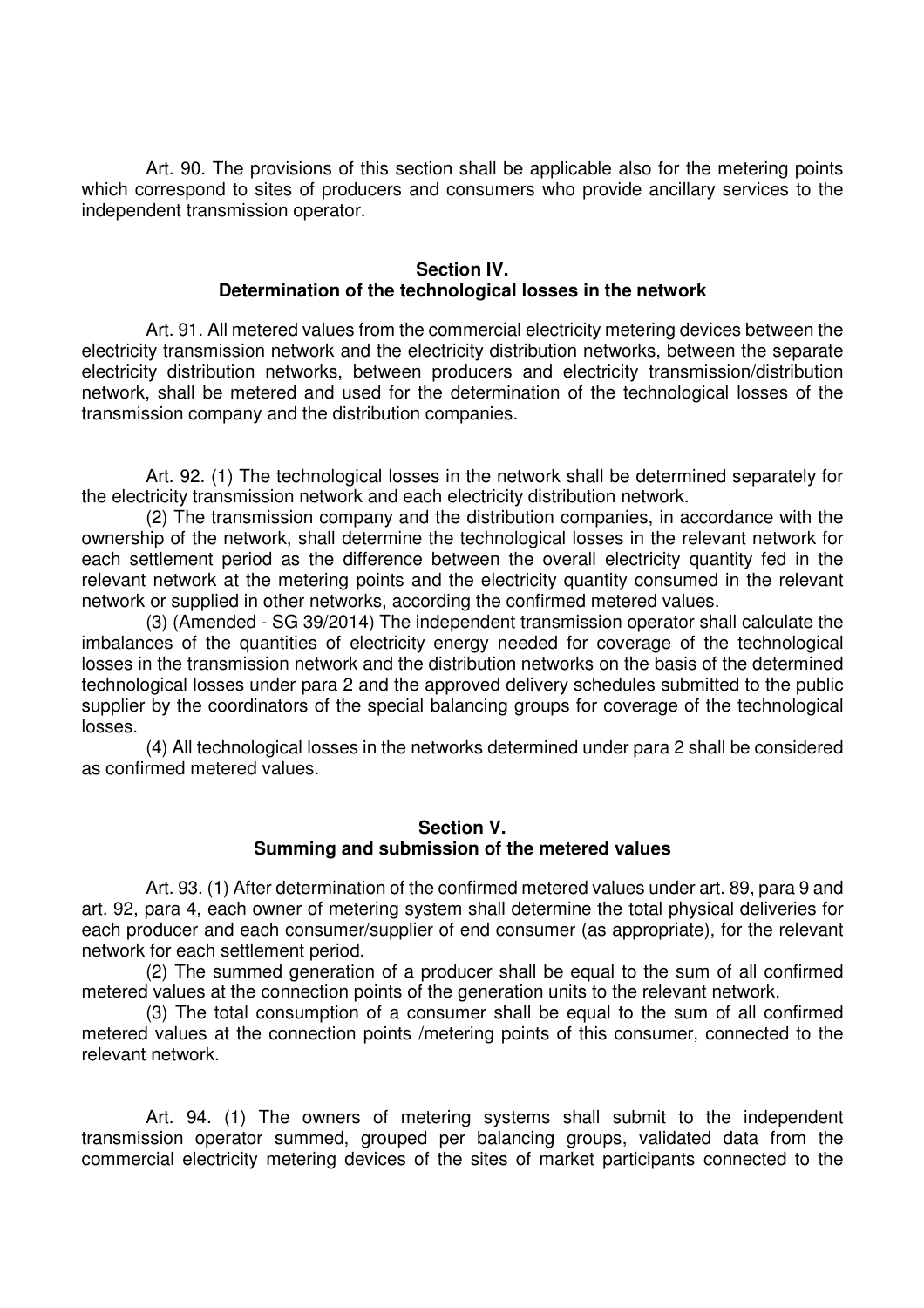relevant electricity network.

(2) The owners of metering systems shall submit to the balance responsible parties summed validated data from the commercial electricity metering devices of the sites of market participants who belong to the relevant balancing group.

(3) (Amended - SG 39/2014) The transmission company shall submit to the distribution company, within the deadlines under art. 89, para 2, the summed values of the metered electricity load profiles, read by each commercial electricity metering device, which participate in the formation of the overall quantity of electricity provided by the transmission to the distribution network.

(4) The transmission company shall submit to the public provider, within the deadlines under art. 89, para 2, the summed and grouped per regions values of the metered load profiles, formed by each commercial electricity metering device, which participate in the formation of the overall quantity of electricity which the public provider purchases from the public supplier.

## **Section VI**

# **Summing of metered values as in regards to a balance responsible party**

Art. 95. (1) After the receipt of the confirmed metered values, the independent transmission operator shall determine the total physical delivery of each balancing group as in regards to the metering points of the relevant network, for each settlement period.

(2) The summed generation of balance responsible party shall be equal to the total generation of the sites of all producers for which the relevant balance responsible party bears the responsibility for the balancing.

(3) The summed consumption of a balance responsible party shall be equal to the total consumption of the sites of all consumers for which the relevant balance responsible party bears the responsibility for the balancing.

## **Section VII Summing of metered values as in regards to the relevant network**

Art. 96. (1) The net generation of the relevant network shall be equal to the sum of the total generation of all producers connected to this network.

(2) The net consumption of the relevant network shall be equal to the sum of the total consumption of all consumers of this network.

(3) The electricity provided to other networks shall be equal to the sum of all metered values certifying the electricity exchange from the relevant network to other networks. As in regards to the electricity transmission network, the electricity export shall be included to the realised exchange with other networks, as well.

(4) The electricity provided from other networks shall be equal to the sum of all metered values certifying the electricity exchange from the other networks to the relevant network. As in regards to the electricity transmission network, the electricity import shall be included to the realised exchange with other networks, as well.

### **Section VIII.**

**Summing of metered values as in regards to the implementation of the activity "imbalances settlement" by the independent transmission operator**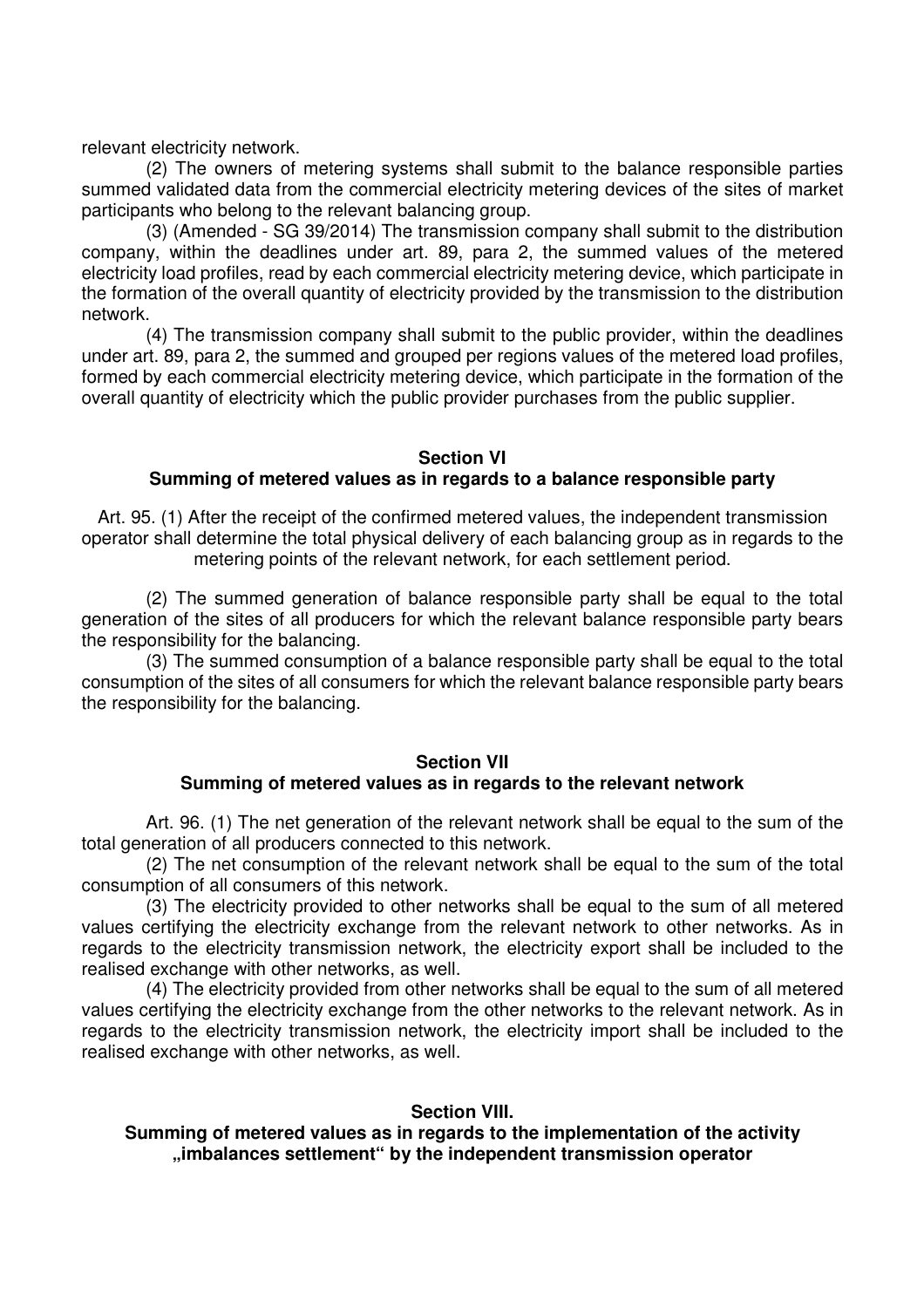Art. 97. (1) The owners of metering systems shall submit to the independent transmission operator the following information as in regards to the imbalances settlement, only for the relevant network and separately for each settlement period:

1. the confirmed metered values, separately for all dispatched units and loads which provide ancillary services, including balancing energy;

2. the confirmed metered values of other units which has submitted ancillary services to the electricity system operator.

(2) The owners of metering systems shall submit to the independent transmission operator the following information, only for the relevant network and separately for each settlement period:

1. total generation, per type, and total consumption as in relation to each balancing group, determined in accordance with the provisions of art. 95, para 2 and 3.

2. the technological losses in the network, determined according the provisions of art. 92, para 2 and 4.

3. net generation and the net consumption in the relevant network, determined according the provisions of art. 96, para 1 and 2.

4. electricity supplied to other networks, determined in accordance with the provisions of art. 96, para 3.

5. electricity provided by other networks, determined in accordance with the provisions of art. 96, para 4.

Art. 98. (1) The independent transmission operator shall implement preliminary physical settlement on a weekly basis for each coordinator of standard and special balancing group, for all metering points equipped with electricity metering devices, till Thursday -for the days of the preceding calendar week.

(2) The independent transmission operator shall implement final physical settlement for each coordinator of standard and special balancing group, including the sites under art. 86, para 2, till the tenth day of each calendar month following the month of the metering devices reading.

(3) The independent transmission operator shall implement financial settlement on a monthly basis of each coordinator of standard and special balancing group, in accordance with the Accountancy Law and the Law on VAT.

(4) The results from the physical and financial settlement, according chapter ten, shall be reflected in the daily and the monthly settlement excerpts of the coordinators of standard and special balancing groups and of the suppliers of balancing energy.

#### **Chapter eight.**

# **CHANGE/SWITCH OFF THE ELECTRICITY SUPPLIER AND BALANCE RESPONSIBLE PARTY. SUPPLIER OF LAST RESORT**

### **Section I.**

### **Switch off the electricity supplier and the balance responsible party**

Art. 99. (1) The procedure for switch off the electricity supplier within the meaning given in this section shall cover:

1. (amended - SG 39/2014) the change of the public provider with a supplier on the liberalised market;

2. the change of a supplier with another supplier on the liberalised market, in the cases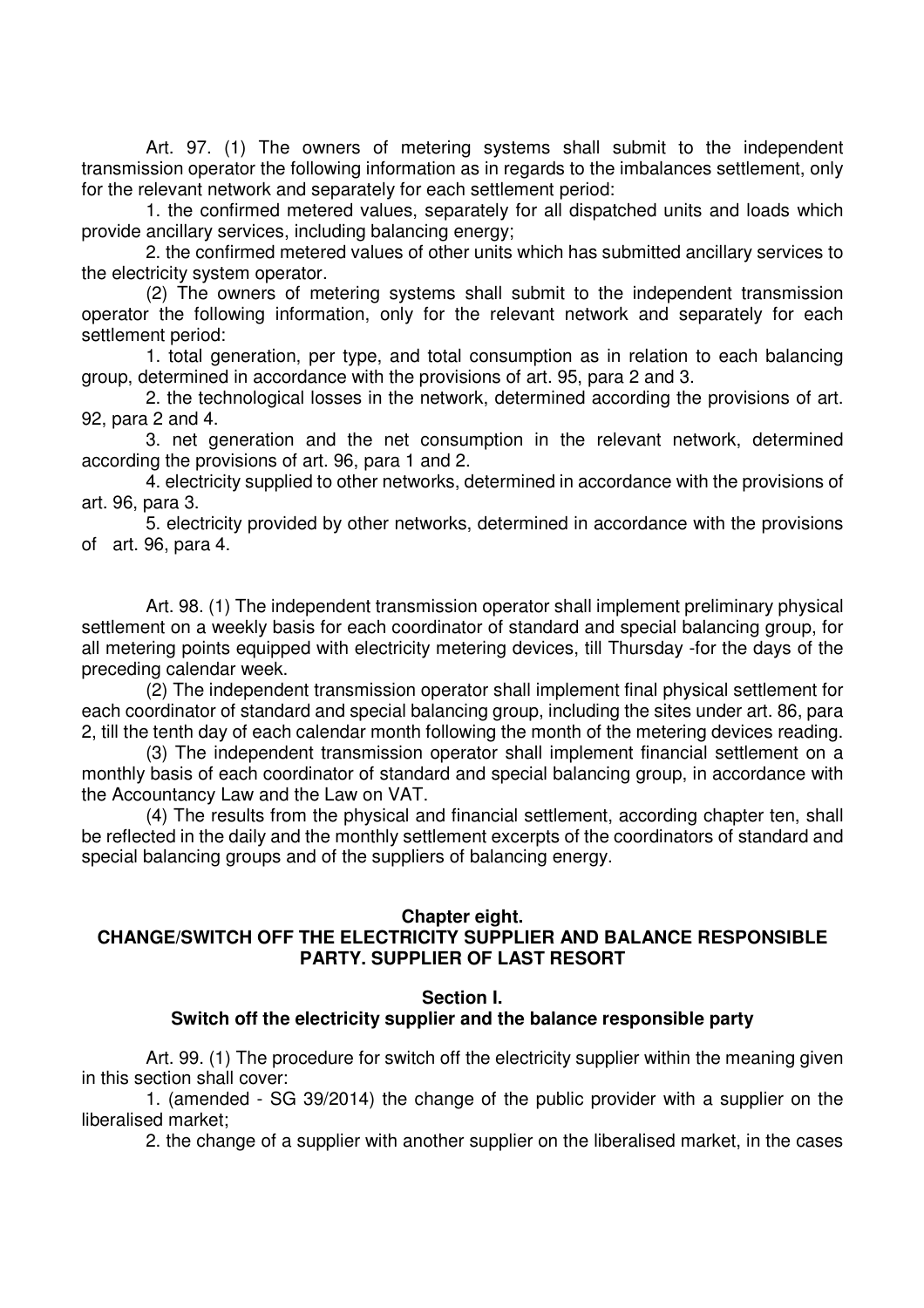when the belonging to the balancing group is changed;

3. the change of a supplier on the liberalised market with a supplier of last resort and reverse, in the cases provided for in the Energy Law;

4. (del., prev.p. 5 - SG. 39/2014) change of supplier of last resort with other supplier.

(2) The change of supplier shall be initiated by the end consumer or person notary authorised by him.

(3) The process of change of the supplier for consumers connected to the electricity transmission network shall be administrated by the independent transmission operator and for end consumers connected to the electricity distribution network– by the relevant operator of the electricity distribution network.

(4) (Amended - SG 3/2014) At first change of supplier at the regulated market with a supplier at the liberalised market, the customer shall be entitled to receive information for the hourly electricity consumption from the owners of the metering devices, within 5 days as of the date of submission of the request. Information can be requested for a period of two preceding years as of the date of the request. The information shall be provided free of charge.

Art. 100. (1) The market participant or a person notary authorised by him shall send application for access, according to the network to which the relevant site is connected, to the independent transmission operator, the electricity distribution network operator, respectively, and it shall be in the form according a template published on the site of the relevant network operator.

1. for market participants - physical entities: names, ID No (EGN), address of the site in relation to which the change shall be made and client number, ID of the metering points;

2. for market participants - legal entities: in accordance with the template published by the network operator and an additional instruction published on the site of the independent transmission operator;

3. for market participants - companies within the meaning given in the Law on the obligations and the contracts: name and ID No (EGN) of the participating in the company persons-partners, address of the site in relation to which the change shall be made, client number and ID of the metering points.

(2) The application under para 1 shall contain the following additional information, and the following documents shall be attached:

1. connection point and sites, if applicable;

2. technical information for the commercial metering devices according the rules under art. 91, para 1, p. 6 of the Energy Law, if applicable;

3. ID number of standardised profile from the united for the country list with standardised load profiles, if applicable;

4. name and ID number from the register under art. 65 of the balance responsible party who shall be responsible for the imbalances of the market participant, provided he is known at the moment of submission of the application for access;

5. copy of contract for access and contract for transmission to the electricity transmission grid;

6. certificate of concluded contract under general terms and conditions for access and transmission through the electricity distribution network of the relevant network operator.

Art. 101. (1) The independent transmission operator or the operator of the electricity distribution network shall consider the application for access and the presented additional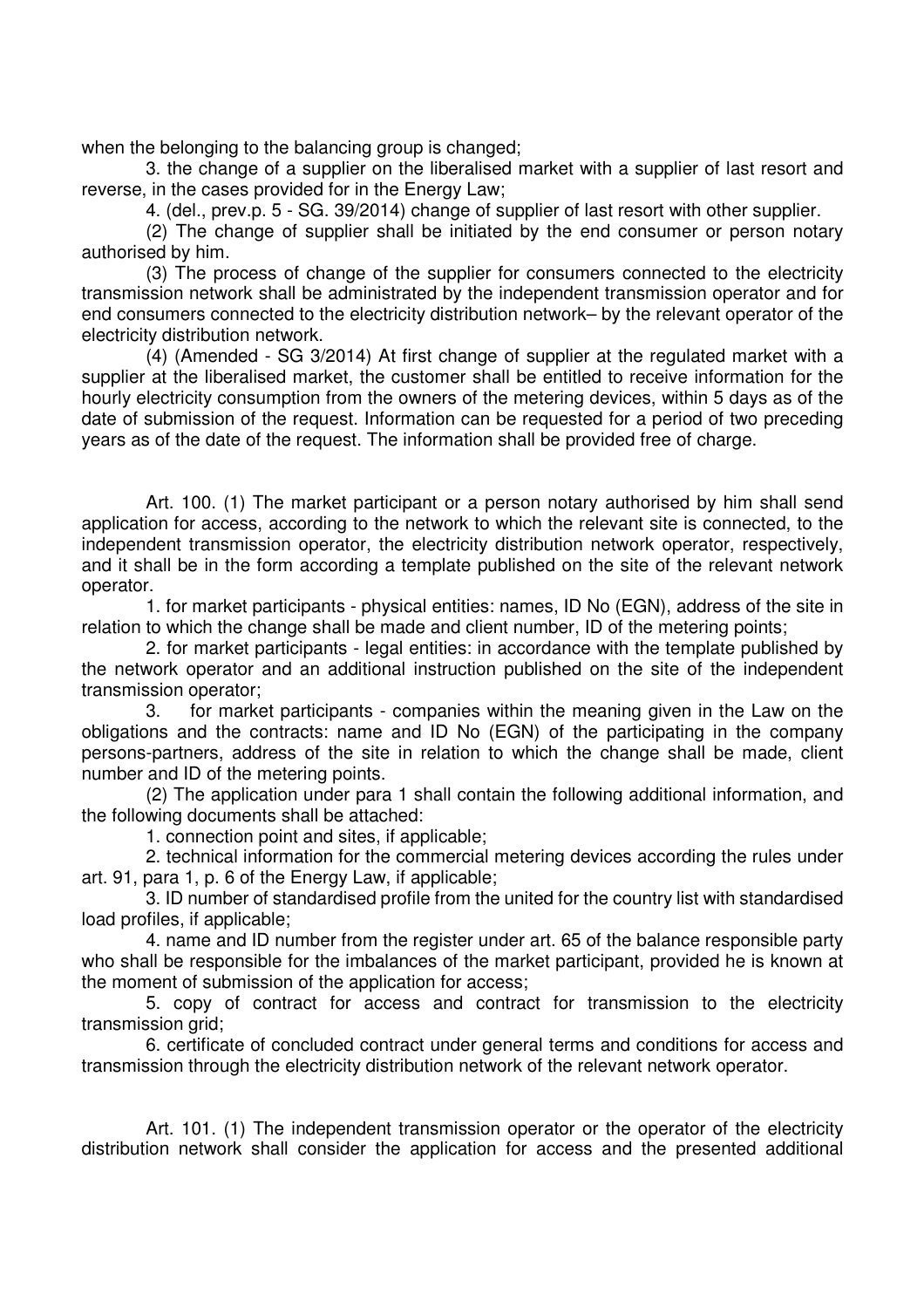documents according art. 100 within 10 working days as of the date of their receipt.

(2) In case a lack of a document or incompleteness of the provided information is established, the independent transmission operator or the relevant operator of the electricity distribution network shall notify, within the term under para 1, the applicant of the established incompleteness and shall provide 5 calendar days for submission of the necessary information.

(3) When the new supplier will supply electricity under the provisions of a contract under art. 11, para 10, it is necessary to conclude framework contract with the relevant network operator within the 30-days term.

(4) The non-presentation of the additional information within the specified deadline, as well as its incomplete presentation or lack of signed framework contract, shall be a reason for the independent transmission operator, the operators of the electricity distribution network, respectively, to terminate the consideration of the application for access. In such case the consideration of the documents shall be renewed after submission of new application.

(5) In case the application contains the whole necessary information and after the conclusion of the relevant contracts, the independent transmission operator or the operator of the electricity distribution network shall issue a notification of implementation of the conditions for granting access, including implementation of the requirements of the Rules for electricity metering.

(6) The notification under para 5 shall indicate the ID code of the market participant and his sites in the data base of the network operator.

(7) The procedure for granting of access and the follow-up registration shall be implemented for all sites for which the balancing responsibility is transferred by the public supplier, the end supplier and/or a supplier of last resort to other coordinator, including the sites of producers from renewable sources and co-generation.

(8) The independent transmission operator and the operators of the electricity distribution networks shall be entitled to agree additionally an instruction, published on the site of the independent transmission operator, which is not controversial to these rules and supplements the process for access granting.

Art. 102. (amended - SG 39/2014) In cases where a request is deposited for change of the supplier of last resort with a supplier on the liberalised market, the independent transmission operator (the electricity distribution company) shall register the change only after the market participant have presented a certificate of lack of obligations towards his last supplier on the liberalised market and the supplier of last resort, or agreement for deferred payment.

#### **Section II. Change of the belonging to a balancing group**

Art. 103. (1) The procedure is related to market participants who have received for the relevant sites a notification for implementation of the conditions for granting access under art. 102, para 5 of these rules and they want to register them on the market at freely negotiated prices or to implement consecutive change of the balance responsible party.

(2) The independent transmission operator and the operators of the electricity distribution networks shall be entitled to agree additionally an instruction, published on the site of the independent transmission operator, which is not controversial to these rules and supplements the process for change of the belonging to a balancing group.

(3) The market participant or a notary authorised person shall send a request for change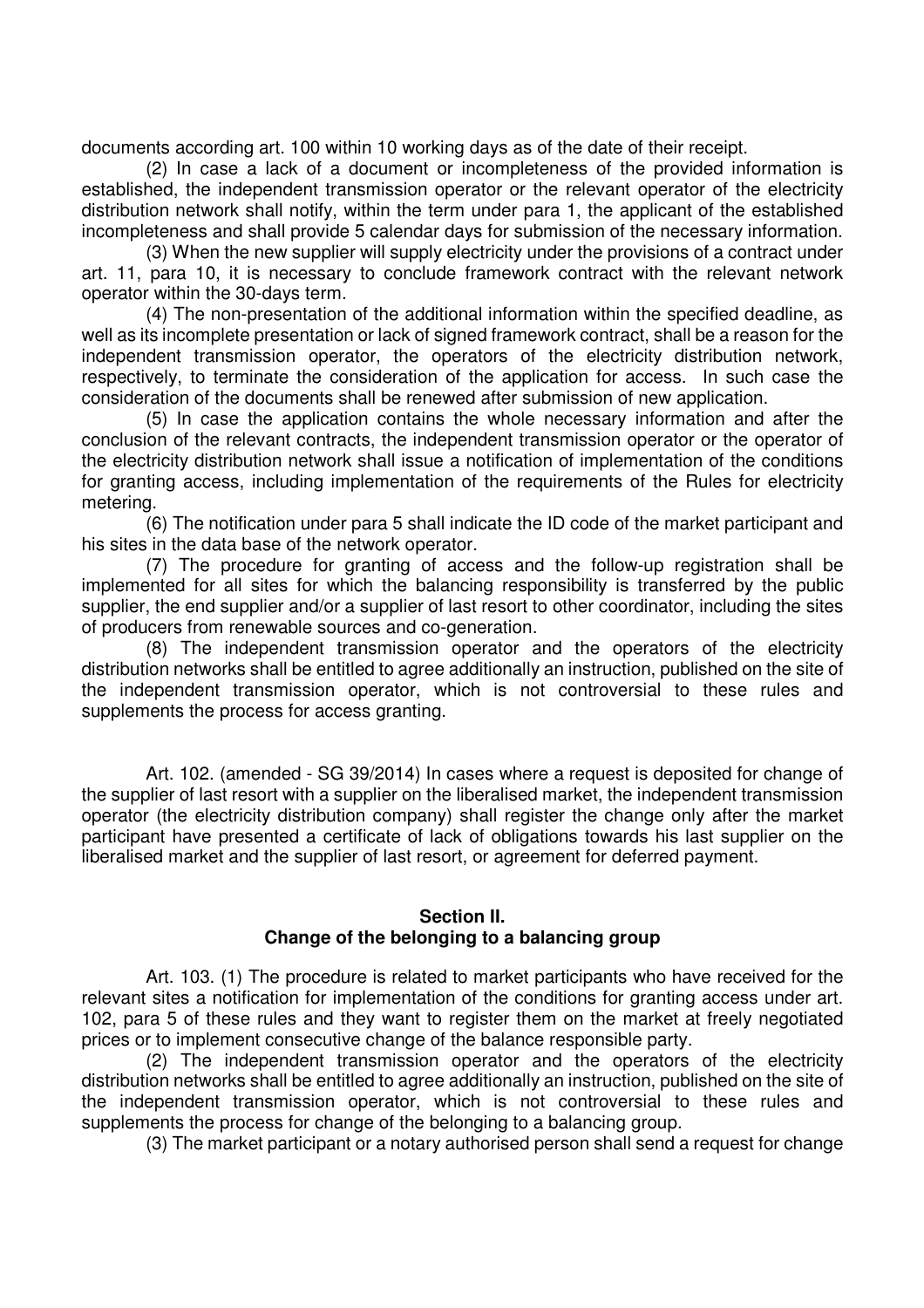of the belonging to a balancing group, according the network to which the relevant site is connected, to the independent transmission operator, the operator of the electricity distribution network, respectively.

(4) The change of a coordinator of balancing group shall be always effective at the first date of the month.

(5) The request under para 3 shall contain at least the following information:

1. for the market participant - name, EIC, ID code in the data base of the network operator, correspondence address, e-mail and telephone;

2. for the sites of the market participant - ID code for each site in the data base of the network operator, site address and identifier of the metering point used at the relevant network operator;

3. declaration for affiliation of direct or indirect member of the balancing group;

4. certificate from the current balance responsible party and the current supplier, if different from the coordinator, for lack of outstanding payments;

5. declaration for consent by the new coordinator and/or certificate for concluded contract for balancing/contract for combined service with the new balance responsible party.

(6) In case the provided data is full and correct, the network operator shall send notification for forthcoming change to the previous and the new balance responsible party within the terms according the instruction under para 2.

(7) As of the date of entry into force of the change of a balance responsible party, the owner of the commercial metering devices shall determine the consumed electricity in one of the following ways: the owner shall implement reading of the commercial metering devices, determination of the quantity electricity on the basis of a forecast consumption or on the basis of self-reading of the metering devices by the end consumer - in case of switch off the balancing group by a consumer with standardised load profile.

(8) The owners of the commercial metering devises shall send the data under para 7 within the deadlines under art. 89, para 3, 4 and 5 of the rules, to the current supplier and balance responsible party and to the new supplier and balance responsible party.

(9) (Amended - SG 39/2014) In the cases according the EL, when the supply of electricity energy should be implemented by a supplier of last resort, the change of a balance responsible party shall be registered ex-officio by the independent transmission operator, the operator of the electricity distribution network, respectively, within 3 working days as of receipt of the information under art. 104 of the rules.

(10) The independent transmission operator shall inform the market participant, the current supplier, the current coordinator and the supplier of last resort, of the ex-officio registration under para 9.

(11) (Amended - SG 39/2014) The operator of the electricity distribution network shall inform the market participant, the current supplier, the current coordinator, the supplier of last resort and the independent transmission operator of the ex-officio registration under para 9.

### **Section III.**

### **Rules for provision of electricity from public provider and supplier of last resort**

Art. 104. (1) (Amended - SG 39/2014) Supplier of last resort shall be an entity which have license according the EL and supplies electricity in the cases when the main supplier under the contract for sale-purchase is not in condition to continue the supply due to announcement of bankruptcy, liquidation, termination of a license or any other event, which has led to temporary or constant termination of the electricity supply, as well as to end consumers who can not be clients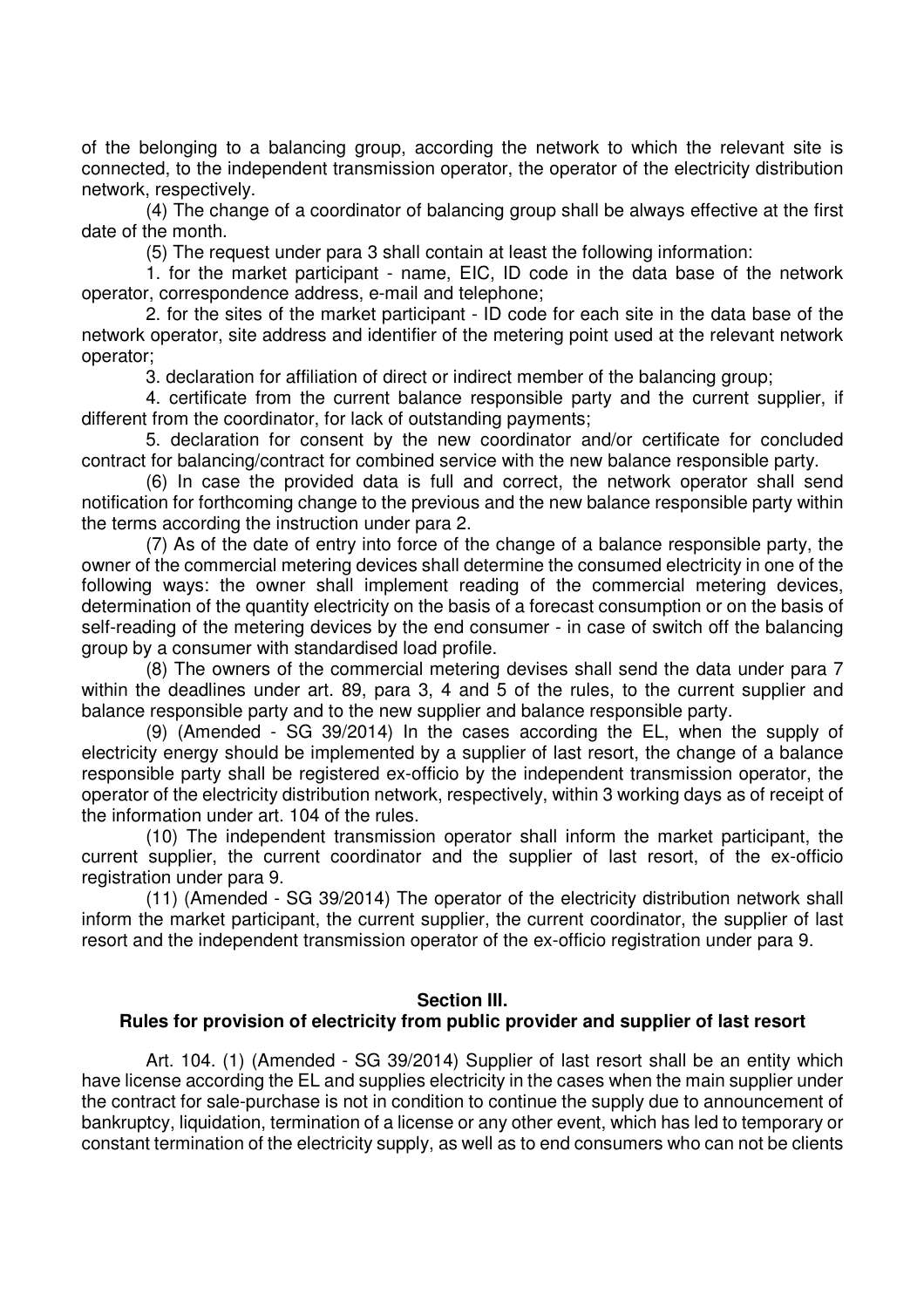of the public provider till the choice of other supplier.

(2) The end consumer shall notify the independent transmission operator, the electricity distribution network operator, respectively, immediately, but not later than 24 hours of their effect, of the presence of circumstances which has led to or shall lead to temporary or constant termination of the electricity supply and the date as of which the electricity supply under the current contract is terminated.

(3) The independent transmission operator, the electricity distribution network operator, respectively, shall register ex-officio the change with the supplier of last resort according the issued license.

(4) The price at which the supplier of last resort shall sale the electricity to the end consumer shall be determined according approved by SEWRC "Methodology for price calculation of electricity energy supplied by a supplier of last resort".

(5) The independent transmission operator, the electricity distribution network operator, respectively, shall send identifying information for the client and his sites, as well as data for the quantities consumed electricity, per month, for the last 12 months.

## **Chapter nine. BALANCING MARKET**

## **Section I. General provisions**

Art. 105. (1) The balancing market shall be centralised and shall be administrated by the independent transmission operator through the dispatcher on duty.

(2) At the balancing market, the independent transmission operator shall sell and/or purchase electricity to/from the market participants–balancing energy providers in the national balancing market and/or from/for the regional balancing market in order to balance the deviation from the planned /agreed generation and consumption schedules.

(3) The bids and the transactions on the balancing market shall be executed from separate dispatched generation units/loads.

(4) (Amended - SG 39/2014) The price of the electricity energy on the national balancing market shall be determined according the approved by SEWRC "Methodology for balancing energy price calculation", appendix to the Electricity market rules.

(5) The balancing market can not be used for closing of open positions on transactions on the contracting date D-1.

## **Section II. Balancing market rules**

Art. 106. (1) The balancing market rules shall regulate the conditions for sale and purchase of balancing energy in order to guarantee the security and the sustainability of the national electric power grid and the secure parallel operation of the energy grid of Continental Europe.

(2) The electricity producers shall notify schedules according the concluded contracts, within the working range of their aggregates and according the expected net generation for the relevant period. The balance responsible parties shall notify schedules for the electricity quantities according the concluded contracts and the realised by them transactions on the organized market.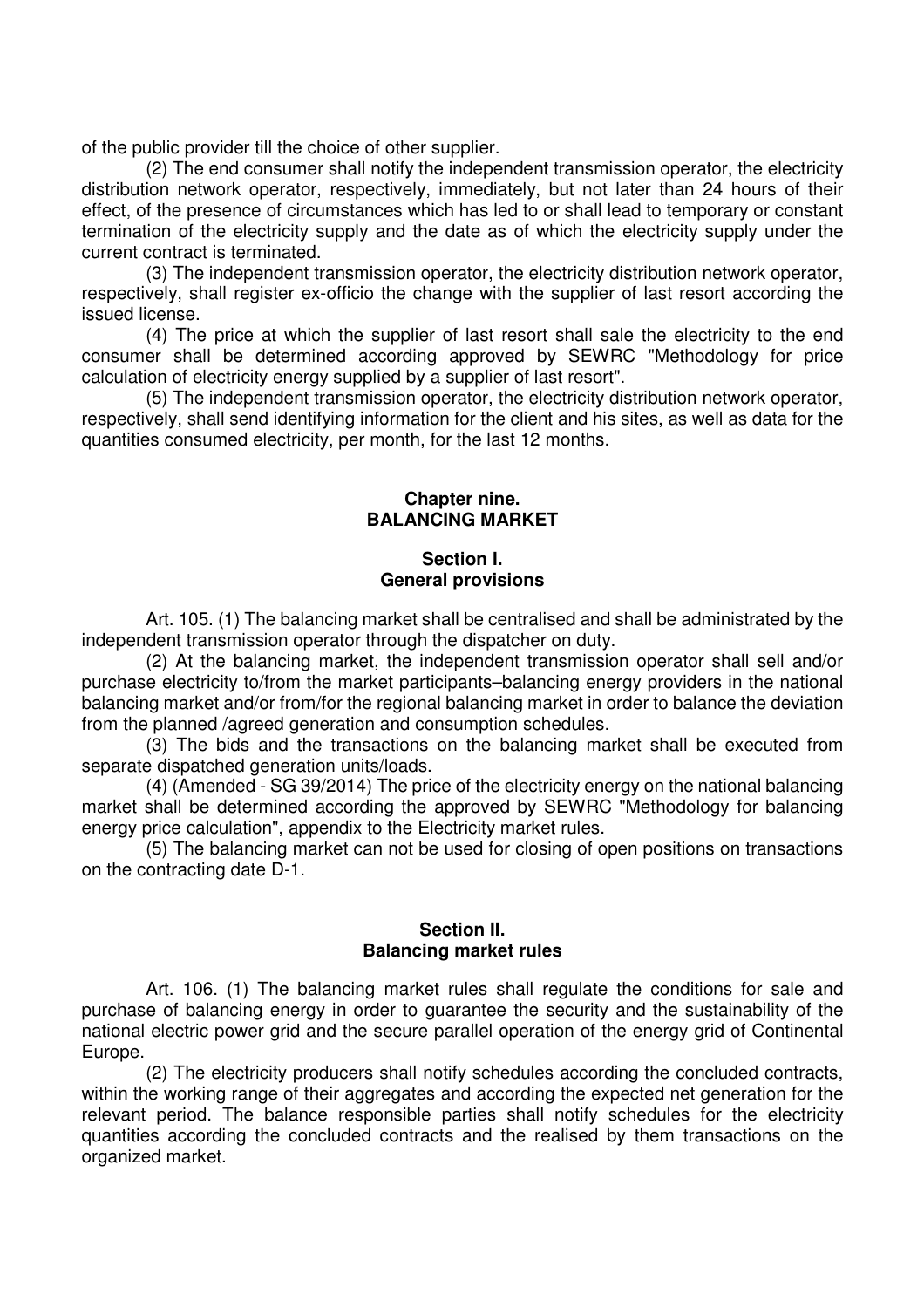(3) At electricity transit, in the cases of imposed curtailment of the import schedule by the relevant neighbouring operator, the relevant corresponding external schedule for export shall be curtailed, and respectively - in case of imposed curtailment of the external schedule for export, relevant curtailment of the import schedule shall be done.

(4) The independent transmission operator shall be entitled to refuse registration or to curtail "external" export schedule, if the quantities under this schedule are not secured by the relevant electricity quantities under "internal" schedule or by import.

Art. 107. At the balancing market, balancing energy shall be traded, which includes:

1. the energy fed out as a result from regulation (primary or secondary), set through the turbine regulators of the aggregates or the central regulator of the power grid, integral for the hour;

2. balancing through correction of the operational point of the aggregates (tertiary reserve), set by the dispatcher of the independent transmission operator, integral for the hour;

3. the energy fed out as a result from activated cold reserve units, integral for the hour;

4. balancing through change of the state (switch on, switch off) of the aggregates, set by the dispatcher the independent transmission operator, integral for the hour;

5. balancing through change of the load of consumers under dispatch instruction;

6. energy purchased/sold from/to neighbouring electric power grids as an emergency delivery.

Art. 108. (1) After the presentation of the generation schedules, the consumption schedules, the exchange schedules and the regulation bids, according to the Grid Code, and these rules, the independent transmission operator shall assess the available reserves for secondary and tertiary regulation for the assurance of secure and sustainable system operation.

(2) In case there are not sufficient available reserves or balancing energy, the independent transmission operator should act in accordance with the Grid Code.

Art. 109. (1) The independent transmission operator shall be responsible for the registration of the participants on the balancing market, for the collection, the verification and the validation of the bids, for the calculation of the necessary quantities balancing energy for the delivery day, as well as for the arrangement of the mutual financial obligations under transactions related to the balancing market.

(2) The validated bids shall be provided to the dispatcher of the independent transmission operator on duty who shall activate the bids in whole or partially, according the real time conditions.

Art. 110. (1) A transaction on the balancing market shall be considered as concluded in the moment of the partial or the overall activation of the bid of balancing energy provider, executed by the dispatcher of the independent transmission operator on duty.

(2) In case the concluded transaction on the balancing market may threaten the operational security and sustainability of the national power grid and the secure parallel operation of the power grid of Continental Europe, the dispatcher on duty shall be entitled to deactivate the bid of a balancing energy provider.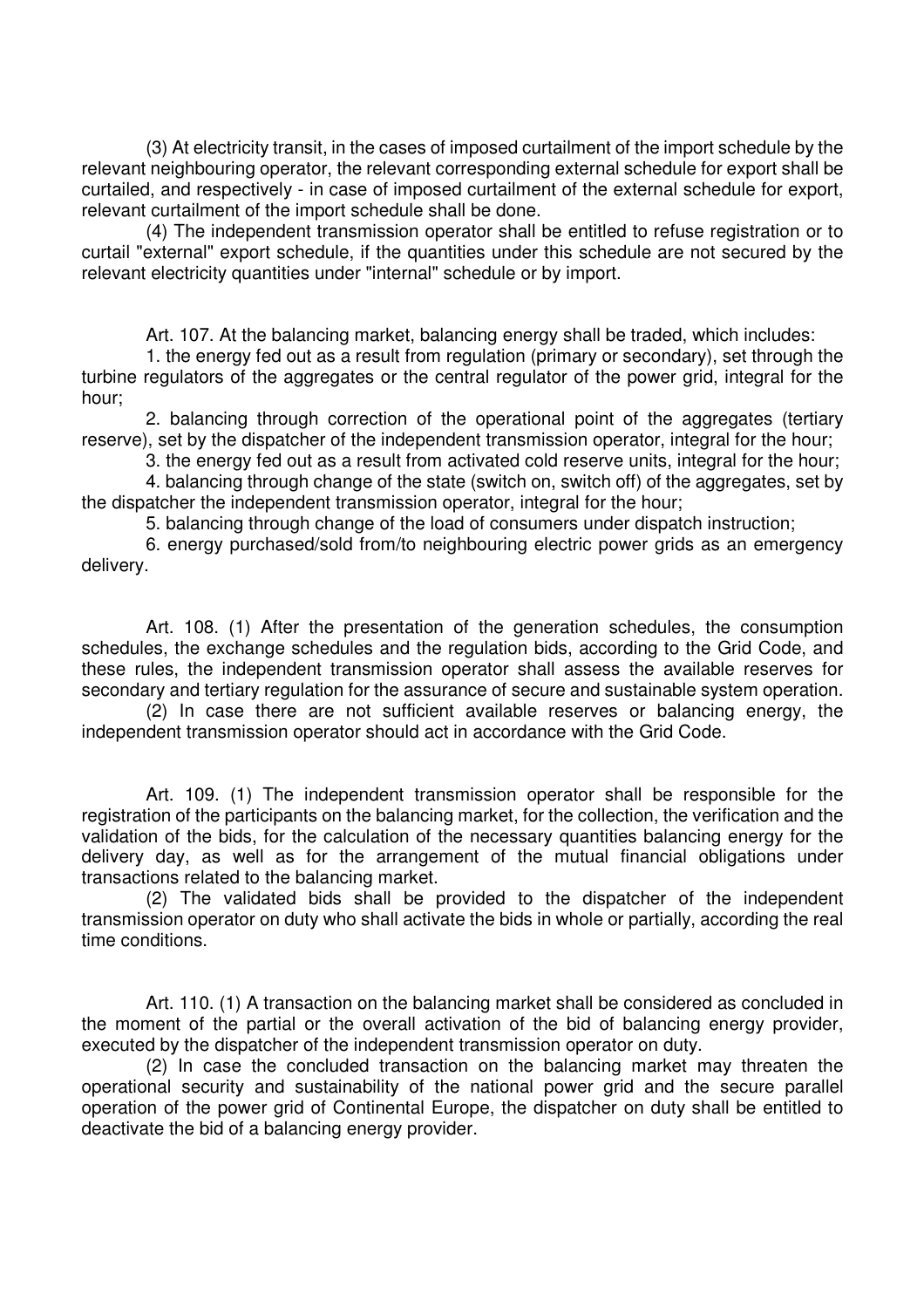Art. 111. (1) The independent transmission operator shall be party under the contract with each participant on the balancing market - balancing energy provider, for all transactions concluded on the balancing market.

(2) The transaction concluded on the balancing energy market shall establish the obligations of the relevant balancing energy provider to supply or buy energy to/from the independent transmission operator, according the specificities of the bid and the order issued by the dispatcher of the independent transmission operator.

(3) The concluded transactions with balancing energy provider, which participate in secondary regulation or in the system regulation through activation of cold reserve units, activation of aggregates for tertiary reserve, shall be arranged according the provisions of the contracts with the independent transmission operator.

(4) The transaction shall be referred to the relevant dispatching period.

Art. 112. (1) The payment obligations of the independent transmission operator towards the market participants-balancing energy providers, under the concluded transactions on the balancing market, shall be based on:

1. the order of the dispatcher and the provided quantity of electricity on the balancing market by the supplier;

2. the price of the relevant bid for upward regulation.

(2) The payment obligations of the participants towards the independent transmission operator under the concluded transactions on the balancing market shall be based on:

1. the order of the dispatcher and the actual/effectively purchased electricity by the supplier on the balancing market;

2. the price of the relevant bid for downward regulation.

Art. 113. The pump storage HPP shall be considered as dispatched load when the aggregate is in a pump regime.

Art. 114. (1) The balancing energy traded on the balancing market on the delivery day shall be physically received at:

1. the point of connection where the dispatched aggregate is connected to the national electricity transmission network;

2. the moment after issued dispatch order, and which moment shall be agreed according the technical characteristics.

(2) The balancing energy traded on the balancing market on the delivery day by each balancing energyprovider shall be determined by the independent transmission operator for each dispatching period, provided there is validated net delivery schedule within the working range of the aggregates, the relevant total schedule, and in case the requirements of art. 81, para 8 and 9 are fulfilled.

Art. 115. (1) In cooperation with other transmission operators or balancing services providers from other regulation areas, the independent transmission operator may agree procedures for mutual usage of services provided on the balancing market or to use similar mechanisms acting in the other countries.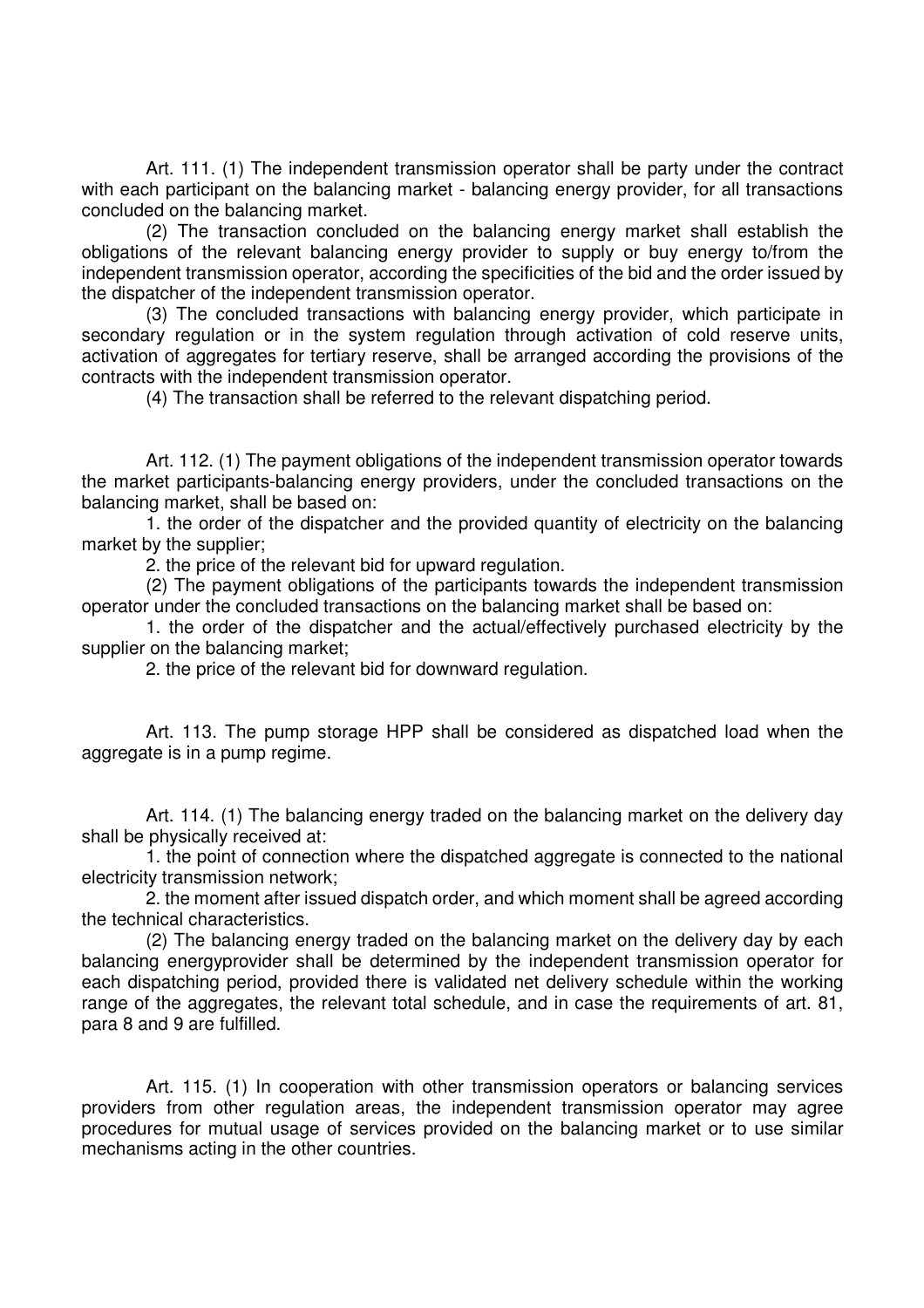(2) The procedures under para 1 should be approved by the State Energy and Water Regulatory Commission.

### **Section III. Suppliers on the balancing market**

Art. 116. (1) Market participants who operate dispatched aggregates shall be obliged to become suppliers on the balancing market or balancing energy providers.

(2) Consumers with dispatched loads can become suppliers on the balancing market.

Art. 117. The participants on the balancing market should be determined as balancing energy providers from secondary and/or tertiary regulation, in accordance with the Grid Code and these trading rules.

Art. 118. (1) Market participant who is obliged to become a balancing energy provider should present written application to the independent transmission operator, in accordance with approved template, accompanied with the whole relevant technical information.

(2) The procedure of submission, verification and acceptance of the application under para 1 shall be determined by the independent transmission operator.

## **Section IV. Register of the balancing energy providers**

Art. 119. The independent transmission operator shall create and maintain register of the balancing energy providers.

Art. 120. The registration of a new provider on the balancing market and the registration under art. 119 shall be executed on the date on which the contract for participation in the balancing market with a balancing energy provider enters into force.

Art. 121. The register of the providers of balancing energy on the balancing market shall include the following information, at least, for each balancing energy provider:

1. full name, official address and contact information with a participant registered as a balancing energy provider;

2. the number and the date of the contract for participation in the balancing market of the balancing energy provider;

3. ID number of the balancing energy provider;

4. the names and the contact information with all persons authorised to act on behalf of the licensed provider;

5. the name and the ID number of the balance responsible party for the relevant balancing energy provider;

6. list with all dispatched aggregates and dispatched loads operated by the relevant balancing energy provider;

7. license number, if such is requested for the relevant participant;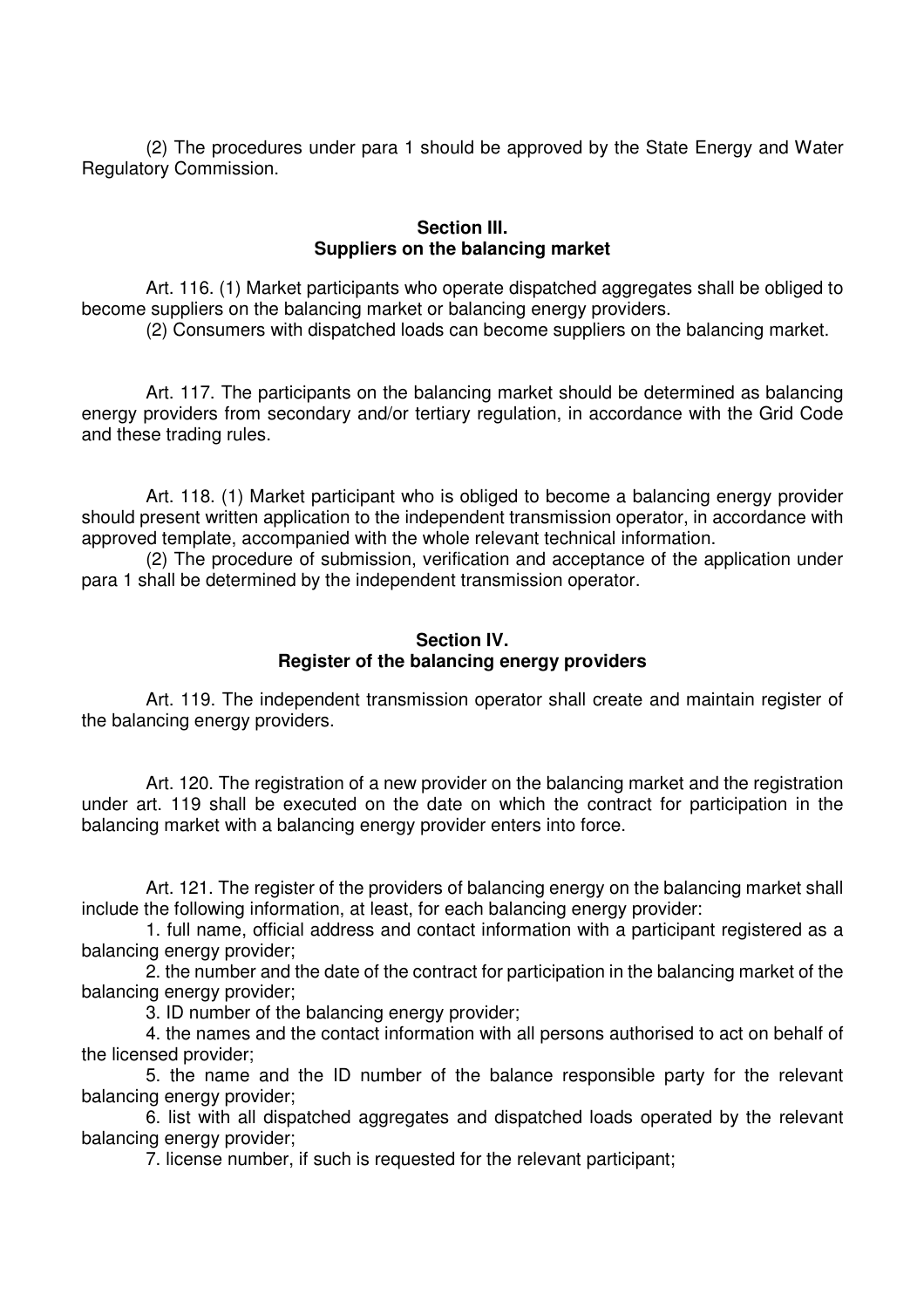8. EIC of the balancing energy provider.

Art. 122. (1) Each balancing energy provider shall be entitled to verify the information from the register of the balancing energy providers which relates to them, and to require amendments of any noticed discrepancy.

(2) The information from the register of the balancing energy providers shall be public.

Art. 123. (1) A balancing energy provider can terminate his participation on this market, and it shall be requested by application in a written form, only in case the relevant provider will not operate the dispatched aggregate.

(2) The application under para 1 shall be send at least one month before the date on which the registration of the provider of balancing energy shall be terminated.

(3) After the receipt of the application under para 2, the independent transmission operator shall inform the balance responsible party to which the relevant supplier belongs.

Art. 124. (1) The independent transmission operator may terminate the registration of a balancing energy provider in any of the following cases:

1. if from a given moment of time onwards the balancing energy provider can not meet one or more of the necessary requirements for registration as a provider of balancing energy;

2. if the balancing energy provider does not comply with the conditions of the contract for participation on the balancing market;

3. if the balancing energy provider breaches again the rules applied on the balancing market or the rules for arrangement of the mutual obligations.

(2) The registration of a balancing energy provider shall be considered as terminated as of the moment of withdrawal of the generation license of the relevant provider by SEWRC.

Art. 125. (1) If a balancing energy provider withdraws from this market in accordance with the provisions of art. 123 or his registration was terminated by the independent transmission operator in accordance with the provisions of art. 124, the provisions of art. 179 shall apply for the days till the termination of the registration.

(2) The balancing energy provider shall arrange all his obligations with the independent transmission operator till the date of termination of the registration.

(3) The independent transmission operator shall inform the balance responsible party of the change in the register under art. 119.

## **Section V. Centralised market of ancillary services**

Art. 126. (1) The guaranteeing of sufficient available quantity ancillary services for the independent transmission operator and for the operators of the distribution companies shall be implemented through auctions and/or bilateral contracts.

(2) The balancing energy resulting from the regulation/balancing of the power grid shall be purchased only by the independent transmission operator.

(3) (Amended - SG 39/2014) The availability of ancillary services and cold reserve shall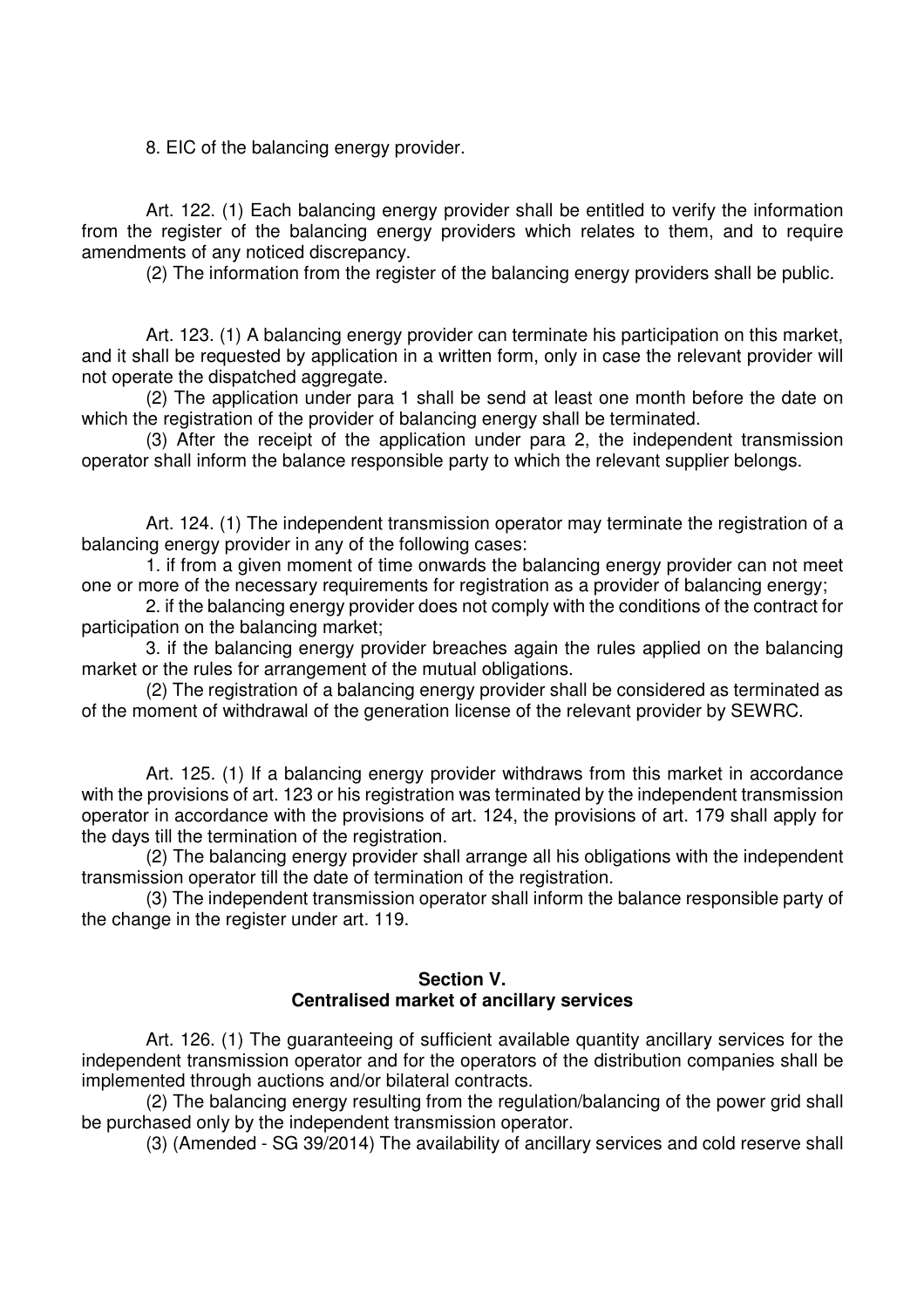be obligatory provided by the users of the network in accordance with the Grid Code, and the reimbursement of the costs, incurred for them, to the independent transmission operator shall be implemented through the price for the service "access to the electricity transmission network". The other ancillary services, including the full participation in the regulation of the power grid, shall be obligatory provided by the users of the network in accordance with the Grid Code, and the reimbursement of the costs, incurred for them, to the users shall be implemented through the price of the balancing energy proposed in the contracts under art. 131 or in the balancing bids.

(4) In the contracts for access and ancillary services, between the independent transmission operator and the users of the network, the volume and the price of these services shall be indicated.

(5) In case the volume and the price of the indicated under para 4 ancillary services can not be agreed, then the parties under these contracts shall address the issue to SEWRC for their ex-officio determination.

Art. 127. (1) The electricity necessary for coverage of the technological losses in the electricity transmission network shall be supplied through supply schedules by the public supplier and shall be purchased by the transmission company.

(2) The electricity necessary for coverage of the technological losses in the electricity distribution network shall be supplied through supply schedules by the public supplier and shall be purchased by the distribution company.

Art. 128. (1) The independent transmission operator shall receive and verify information from the coordination centres of ENTSO-E of the electricity quantity and the schedule for compensation of unplanned deviations from the planned cross-border exchanges.

(2) The independent transmission operator shall contract electricity for compensation of this unplanned deviations from the planned cross-border exchanges.

(3) The schedule for compensation of unplanned deviations shall be refered to the special balancing group of the independent transmission operator.

#### **Section VI. Purchase of primary and cold reserve**

Art. 129. (1) The independent transmission operator shall ensure reserve for primary regulation from the solidarity participation of aggregate groups, on the grounds of the principle of the centralised purchase, with contracts between the independent transmission operator and the providers of this reserve.

(2) The independent transmission operator shall ensure cold reserve, on the grounds of the principle of the centralised purchase, with contracts between the independent transmission operator and the provider of this reserve.

(3) The independent transmission operator shall determine the producers whose aggregates are technically capable and are obliged to provide the necessary reserve for primary regulation, in accordance with the requirements of the operator.

(4) (Amended - SG 39/2014) The independent transmission operator shall pay to the producers of thermal units the declared availability range for participation in the primary regulation at price agreed in a bilateral contract. The reserve for primary regulation of HPP is not paid.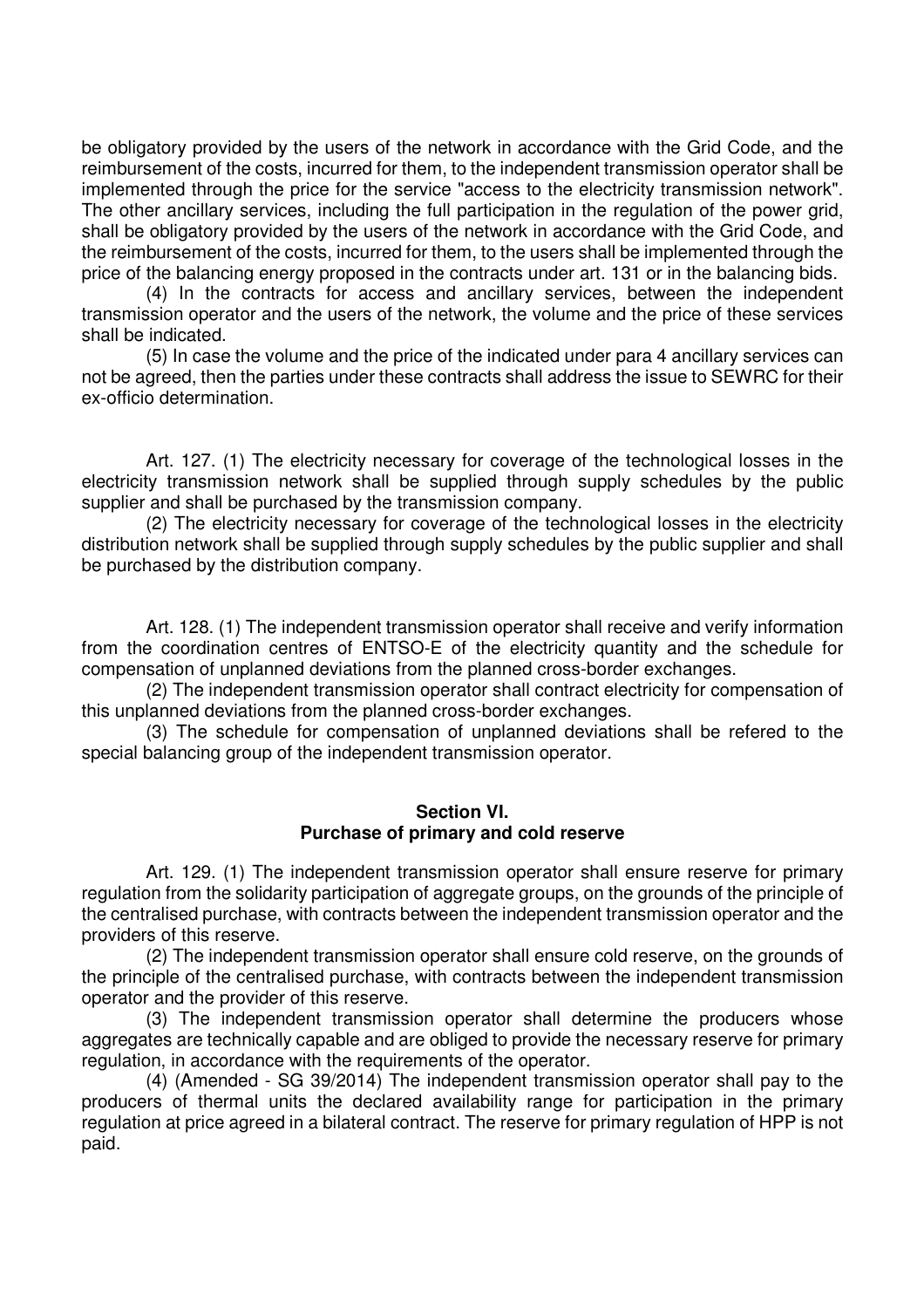Art. 130. The necessity and the parameters for primary regulation of producers, who will be connected to the grid in the future, and whose single installed capacity of an aggregate will exceed 10 MVA for hydro aggregates and 200 MVA for turbo aggregates, shall be determined by the independent transmission operator.

### **Section VII. Purchase of secondary reserve**

Art. 131. (1) (Amended - SG 39/2014) All producers, as of the date of entry into force of these market rules, whose aggregates have technical capability to provide reserve for secondary regulation, shall be obliged to offer this reserve to the independent transmission operator at negotiated prices for availability and regulating energy.

(2) The independent transmission operator shall conclude annual bilateral contracts with the producers under para 1 for provision of reserve for secondary regulation.

(3) The determination of the aggregates participating in the secondary regulation shall be done by the independent transmission operator.

(4) (Amended - SG 39/2014) The independent transmission operator shall determine for each producer under para 1, within the deadline under art. 77, para 8, a range from the total available capacity for secondary regulation in accordance with art.6, para 2.

(5) (Amended - SG 39/2014) The producers shall allocate the determined by the independent transmission operator range of the total available capacity for secondary regulation per unit and shall send a notification to the independent transmission operator not later than 12.00 a.m. on the day before the delivery.

(6) (rep., previous para 7 - SG 39/2014) SEWRC shall be entitled to impose limitation of the prices according the methodology annexed to these rules.

Art. 132. The necessary reserve for secondary regulation in the control area of the Republic of Bulgaria shall be determined by the independent transmission operator.

Art. 133. Producers who have concluded direct bilateral contracts with the independent transmission operator for the provision of reserve for secondary regulation shall not be entitled to provide, for one and the same settlement period, bids for up- and down-regulation for these aggregates which provide reserve for secondary regulation.

#### **Section VIII. Purchase and bids of balancing energy from tertiary reserve**

Art. 134. (1) The independent transmission operator shall purchase balancing energy from tertiary reserve for up-regulation, if restoration of the reserves for secondary regulation is necessary.

(2) The independent transmission operator shall sale balancing energy from tertiary reserve for down-regulation, if restoration of the reserves for secondary regulation is necessary.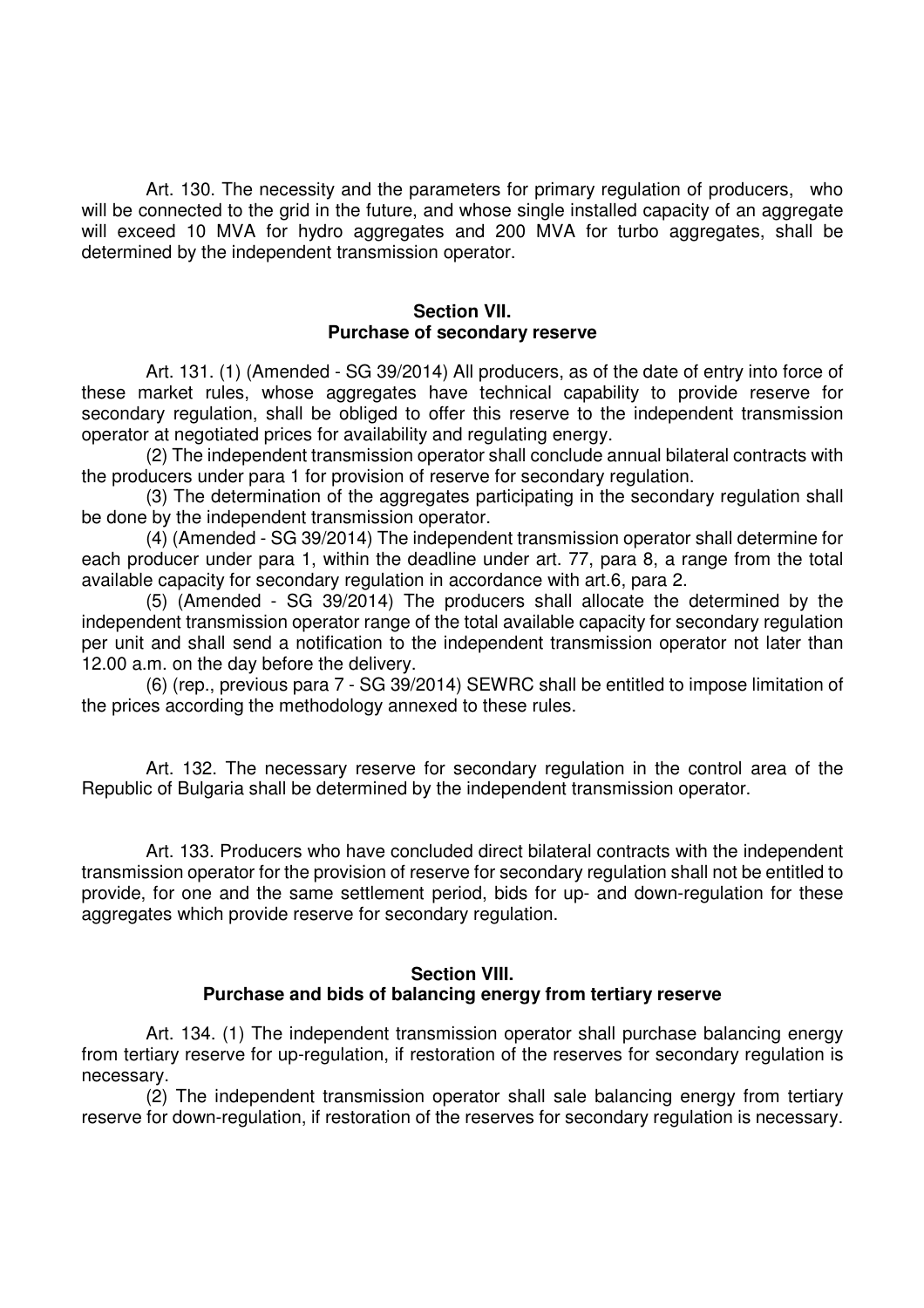Art. 135. (1) Sources of balancing energy from tertiary regulation are:

1. dispatched sites of producers which does not participate in the provision of primary and secondary reserve.

2. dispatched sites of end consumers.

The pump storage HPP shall be considered as dispatched load when the aggregate is in a pump regime.

Art. 136. The bids for balancing shall declare the capability of a market participant to deviate from the generation/consumption schedule against the relevant price for increase or decrease of the generation/consumption, in case of such an order by the dispatcher on duty.

Art. 137. (1) The bids for balancing downwards, submitted from producers, are for reduction of the generation.

(2) The activation of bids for downward regulation under para 1, by the dispatcher on duty, shall aim at decreasing the sent out active energy from the relevant site against the level announced in the generation schedule.

Art. 138. (1) The bids for balancing downwards, submitted from end consumers, are for increase of the consumption.

(2) The activation of bids for balancing downwards under para 1, by the dispatcher on duty, shall aim at increasing the consumption of electricity from the relevant site against the announced in the consumption schedule.

Art. 139. (1) The bids for balancing upwards, submitted from producers, are for increase of the generation.

(2) The activation of bids for balancing upwards under para 1, by the dispatcher on duty, shall aim at increasing the sent out active energy from the relevant site against the level announced in the generation schedule.

Art. 140. (1) The bids for balancing upwards, submitted by end consumers, are for reduction of the consumption.

(2) The activation of bids for balancing upwards under para 1, by the dispatcher on duty, shall aim at reduction of the consumption of electricity from the relevant site against the announced in the consumption schedule.

### **Section IX. Priority list of the balancing energy sources**

Art. 141. (1) The independent transmission operator shall develop priority list and shall activate the balancing energy sources according this list, taking into account the technological criteria related to the security of the supplies and the sustainability and the safety of the power grid, in accordance with the rules under art. 83, para 1, p. 4 of the Energy Law.

(2) The priority list shall contain bids for balancing submitted by the providers registered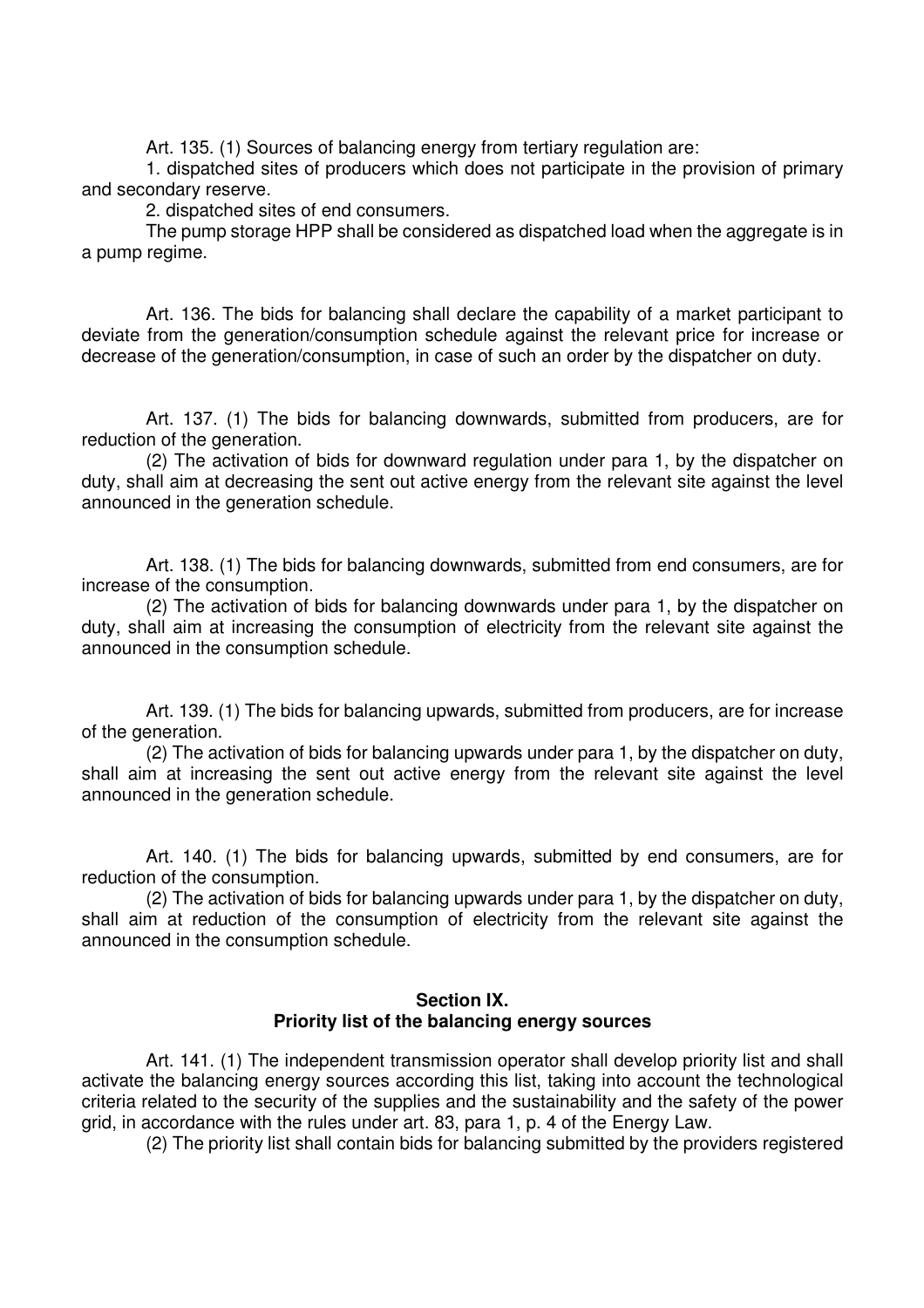under art. 119.

(3) The ordering of the balancing energy sources, when generating a priority list for compensation of generation capacity deficit in the power grid, shall be in ascending order of the price offered by the balancing energy providers.

(4) The ordering of the balancing energy sources, when generating a priority list for compensation of the generation capacity surplus in the power grid, shall be in descending order of the price offered by the balancing energy providers.

(5) In case of bids with one and the same prices, priority shall have the bids received earlier.

#### **Section X. Dynamic parameters**

Art. 142. The balancing energy providers shall be obliged to submit to the operator dynamic parameters, representing aggregated data and characteristics from the separate dispatched sites, related to their capability to change the outgoing capacity.

Art. 143. (1) The dynamic parameters shall be submitted by the balancing energy providers in a summarised form in a form approved by the independent transmission operator.

(2) At change of the dynamic parameters, the balancing energy provider shall inform the independent transmission operator in a timely manner.

(3) The balancing energy providers shall send the information under para 1 to the independent transmission operator via e-mail, fax or other approved means.

Art. 144. The dynamic parameters shall include at least the following information:

1. velocity of power step up, MW/min;

2. velocity of power drop, MW/min;

3. highest possible quantity for delivery, MWh – only for HPP and PSHPP;

4. delivery period of the quantity under p. 3, in hours and minutes - only for HPP and PSHPP;

5. time for activation of the bid downwards, min;

6. time for activation of the bid upwards, min;

7. time for execution of an order for change of the capacity given by the dispatcher on duty, as of the moment of the receipt till the moment of the beginning of the change, min;

8. minimal step for capacity change, MW.

### **Section XI. Form for presentation and registration of bids for balancing**

Art. 145. (1) The registered balancing energy providers shall submit bids for balancing upwards and bids for balancing downwards for the deviation from the levels of the generation/consumption schedules for each separate dispatched site, in a form determined by the independent transmission operator.

(2) The bids for reduction of the generation and for increase of the consumption shall contain the deviation of the active power from the level of the indicated in the generation/consumption schedule, the dispatch periods and the bid price.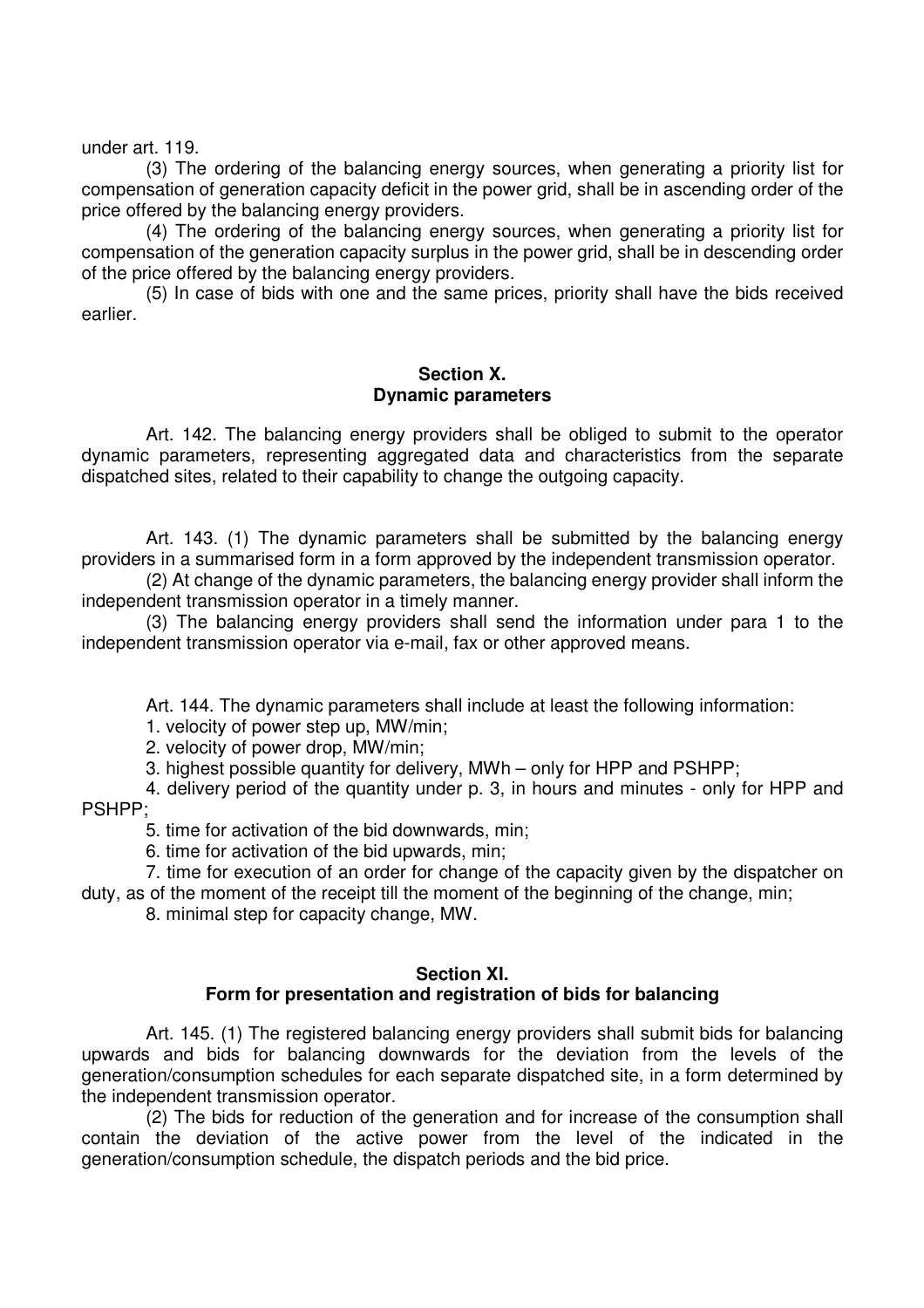(3) The bids for increase of the generation and for reduction of the consumption shall contain the deviation of the active power from the level of the indicated in the generation/consumption schedule, the dispatch periods and the bid price.

(4) The bids for balancing upwards and the bids for balancing downwards shall be submitted by the suppliers of balancing energy, on the day proceeding the delivery day and shall be related to the separate dispatch periods on the delivery day.

Art. 146. (1) The continuation of a bid shall be equal to 15 minutes, and the supplier shall be obliged to send bids for at least sixteen consequent dispatch periods (block).

(2) The starting and the end moment of each bid shall match to 15 minutes.

Art. 147. (1) The step of the bid submitted for a dispatched site of a producer or end consumer shall be at least 5 MW.

(2) The provider can submit bids for balancing upwards or downwards only within the operational range of the dispatched site.

Art. 148. (1) A balancing energy provider can submit for each his own dispatched site one bid for balancing upwards and one bid for balancing downwards, for a block of sixteen periods of dispatching.

(2) Each block of sixteen dispatch periods shall start every hour.

(3) The price of the bid for balancing shall be valid for the whole block.

Art. 149. (1) The registered bids for balancing can not be withdrawn.

(2) The price and the quantities of the activated bids shall be determined as follows:

1. producer shall sale to the independent transmission operator the generated quantity electricity according the order of the dispatcher on duty, at the price of his activated bid for upward regulation;

2. producer shall buy from the independent transmission operator the unproduced quantity electricity according the order of the dispatcher on duty, at the price of his activated bid for balancing downwards;

3. end consumer shall sale to the independent transmission operator the quantity of electricity not consumed according the order of the dispatcher on duty, at the price of his activated bid for upward regulation;

4. end consumer shall buy from the independent transmission operator the consumed quantity electricity according the order of the dispatcher on duty, at the price of his activated bid for downward regulation.

## **Section XII. Activation of bids for balancing**

Art. 150. (1) The dispatcher on duty shall activate bids for balancing in order to maintain the necessary reserve for secondary regulation and/or the power energy balance of the power grid.

(2) The dispatcher on duty can activate together bids for up- and down-balancing in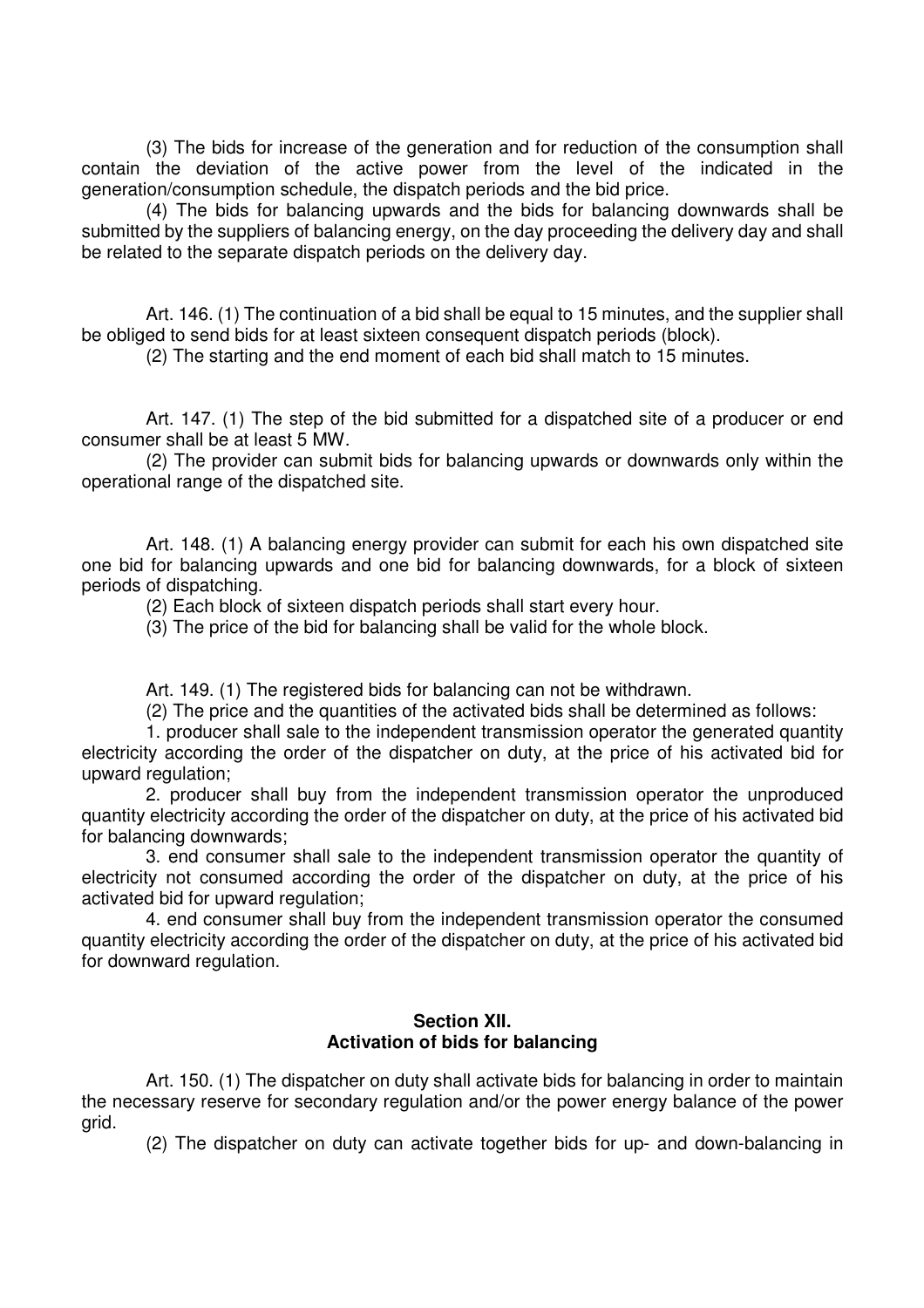order to prepare the generation units for delivering of additional spinning reserve or in order to overcome curtailments in the system.

(3) At activation of the bids for balancing, the dispatcher on duty can change the working capacity of a certain site within these bids.

Art. 151. (1) The bid for balancing shall be activated via telephone or other communication tools approved by the independent transmission operator.

(2) The operational activation of a bid for balancing and the subsequent instructions within their continuation shall be documented in a registration table containing the instructed deviation from the generation/consumption schedule and the moment of giving of the instruction.

(3) The registered instructions shall be used in the process of settlement of the balancing energy provider under the provisions of chapter ten.

Art. 152. The dispatcher on duty shall activate a bid in accordance with:

1. the dynamic parameters of the relevant site and the specific conditions in the power grid;

2. the ranking order in the priority list of the balancing energy sources.

Art. 153. In case a balancing energy provider has activated bid for balancing and at the end of the dispatch period he has submitted bid for balancing for the period following the current dispatch period, but he hasn't received an order from the dispatcher on duty for deactivation of his bid, it shall be considered that the dispatcher on duty has activated his bid for the next period as well.

Art. 154. The balancing energy providers submitting balancing bids for a given delivery day shall submit them on the day preceding the delivery day, in compliance with the schedule for exchange of information, developed and published by the independent transmission operator.

### **Chapter ten.**

## **BASIC PRINCIPLES FOR CALCULATION OF THE IMBALANCES AND SETTLEMENT OF THE BALANCING GROUPS**

## **Section I. General provisions**

Art. 155. (1) The Rules for calculation of the imbalances shall regulate the mechanism for calculation of the deviations between the registered schedule, the metered values of producers and consumers and the physical exchanges between the relevant networks and balance responsible parties.

(2) The independent transmission operator shall apply equal principles at determination of the imbalances and the balancing energy prices toward the coordinators of standard and special balancing groups.

(3) The quantities under the registered schedule are the quantities agreed between the market participants before the real delivery day, inclusive the quantities registered for trade on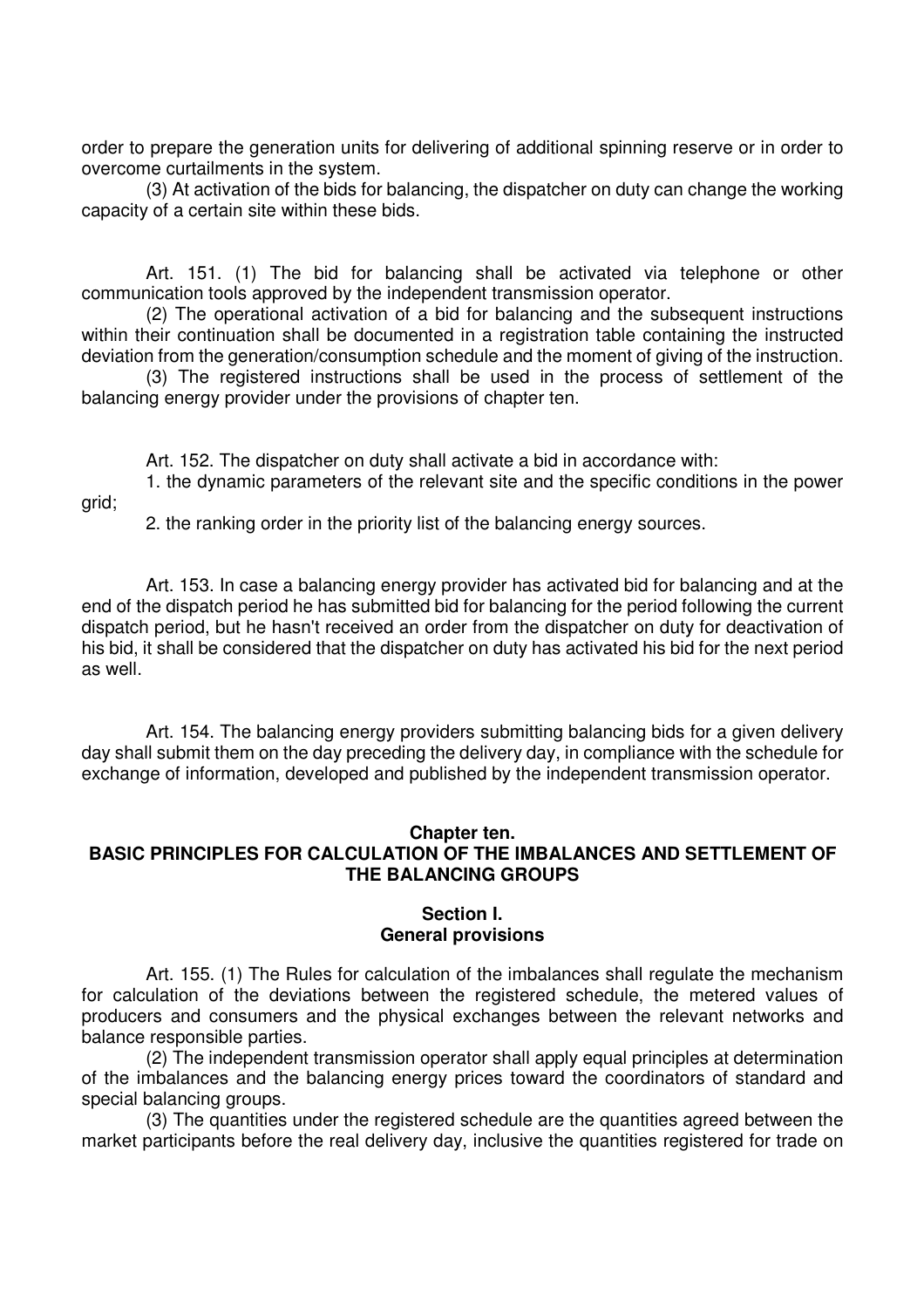the electricity organized market and the quantities provided at the balancing market and ancillary services market.

(4) The metered values are the metered and validated by the owners of the commercial electricity metering devices metered values of producers, consumers and realised physical exchanges between the relevant networks or neighbouring energy systems.

(5) The imbalances shall be determined on the basis of aggregated metered values for production, consumption and physical exchanges related to a balance responsible party.

(6) The producers and the consumers with dispatch sites shall be responsible for the realised "imbalance against dispatching instruction" and the provision of the relevant contracted quantities and the observation of the dispatching instructions received by the dispatcher on duty. The dispatching instructions shall have priority before the contracted quantities.

(7) The balancing energy providers shall deliver or purchase all the energy to/from the independent transmission operator according the orders issued by the dispatcher of the independent transmission operator.

(8) At determination of the imbalances, the unplanned exchanges with neighbouring control areas/blocks shall be taken into account.

(9) (New- SG 39/2014) The calculation and the allocation of the costs from the realized imbalances shall be implemented according the principles for their allocation, written in the general terms and conditions of the balance responsible party, and the producers of electricity, including the producers from renewable sources and co-generation, shall pay costs for coverage of imbalances in the relevant balancing group in which they are members, only in case of a difference in the submitted by them schedules and the real production. Where the producer doesn't submit a generation schedules, the coordinator of the relevant balancing group shall prepare it on his behalf.

### Art. 156. The imbalances are:

1. imbalance of a balance responsible party determined on the basis of an contracted position and net metered position;

2. imbalance against dispatching instruction, determined for each generation dispatched block (plant) or dispatched consuming site, determined as a difference between the planned generation, according the net contracted position, the ordered dispatching instruction and the real generation, according the net metered position; where a unit of the producer participates in primary and /or secondary regulation or implements a dispatching order for reduction of the outgoing capacity under the necessary one, for the coverage of the quantities according his registered schedules, it shall be considered that the relevant producer has no imbalance;

3. in case a unit of the producer participates in primary and /or secondary regulation of frequencies and exchangeable capacities or implements a dispatching order for reduction of the outgoing capacity under the necessary one for the coverage of the quantities according his registered schedules, it shall be considered that the relevant producer has no imbalance.

4. system imbalance which shall be determined as the total summed imbalance of the power grid for each separate dispatching interval.

Art. 157. For the calculation of the imbalances the independent transmission operator shall determine:

1. the net contracted position of each balance responsible party, as a sum of all contracted supplies/purchases with/from other balance responsible parties, including the transactions concluded on the organized market and on the balancing energy and ancillary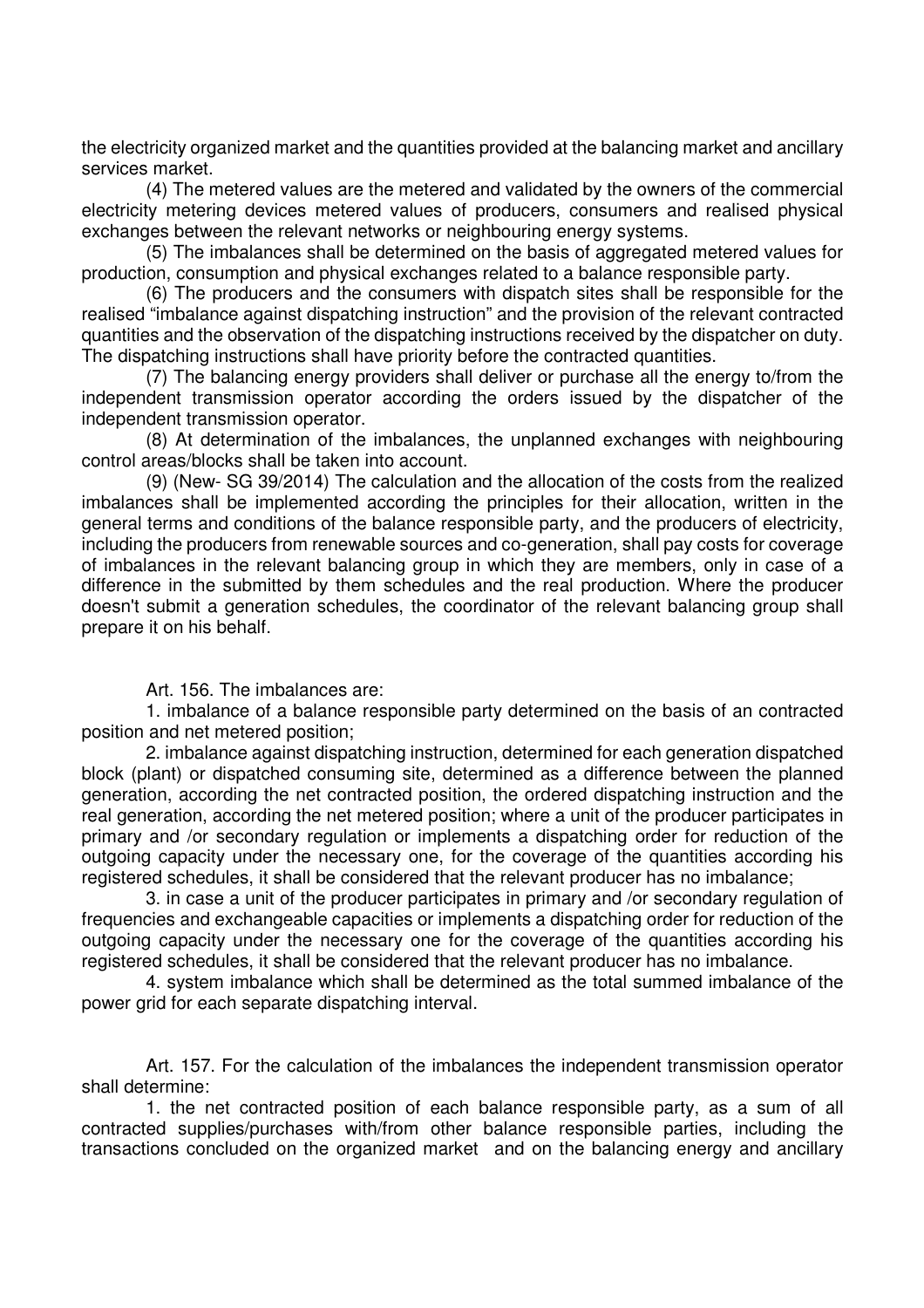services market;

2. the net position of each balance responsible party, as a sum of all metered values at the metering points and the energy exchange points;

3. the unplanned exchanges.

Art. 158. (1) The contracted positions are all supplies or purchases of electricity according the last registered schedules and dispatching instructions (ordered imbalance) of a balance responsible party.

(2) The contracted position shall include the following exchanges registered by the independent transmission operator:

1. exchange schedules between balance responsible parties within the power grid of Bulgaria;

2. export/import contracted by a balance responsible party;

3. energy supply for the electricity system operator from dispatched producer/consumer as a result of upward regulation, at participation in the secondary regulation, provision of cold reserve or in the balancing energy market with a bid for balancing energy;

4. purchase of energy by the electricity system operator from dispatched producer/consumer as a result of downward regulation, at participation in the secondary regulation or in the balancing energy market with a bid for balancing energy.

(3) The net contracted position  $NCP_{ib}$  of a balance responsible party b, for each settlement period s shall be determined under the following formula:

 $NCP = (ΣKEД<sub>3aK(sb)</sub> - Σ KEД<sub>πp(sb)</sub>) + (ΣДЕВ<sub>sb</sub> - ΣJEEM<sub>sb</sub>) + (ΣКЕОП<sub>3aK(sb)</sub> - ΣКЕОП<sub>πp(sb)</sub>) +$  $KEPT<sub>sh</sub> - KEP3<sub>sh</sub>$ 

 $\mathit{KEJ}_{_{\mathit{3aK(sb)}}},$  accordingly  $\mathit{KEJ}_{\mathit{np(sb)}}$  , is the agreed energy for purchase, sale from/to other balance responsible party, respectively, for a settlement period *s*;

 $\overline{\mathcal{A}EB}_{sb}$ , accordingly  $\overline{\mathcal{A}EM}_{sb}$  , the agreed energy for import, respectively for export, according external schedule for a period of settlement *s*;

 $KE O II_{_{\mathit{34K}(sb)}}$  , accordingly  $\;KE O II_{_{\mathit{np}(sb)}}\;$  , is the quantity energy determined for purchase, respectively for sale, at the "day ahead" market, for a settlement period *s*;

КЕРП*sb* is the quantity energy from ordered bids for balancing upwards, for a settlement period, *s* of participants at the balancing market in the relevant balancing group;

KEP3<sub>sb</sub> is the quantity energy from ordered bids for balancing downwards, for a settlement period, *s* of participants at the balancing market in the relevant balancing group.

Art. 159. (1) The net contracted position shall be determined for each balance responsible party, for each separate settlement period s and shall be the last validated and registered by the electricity system operator quantity for the relevant settlement period s, determined under art. 158, para 3.

(2) The net contracted position is in MWh.

Art. 160. The net metered position is supply metered at the connection point of a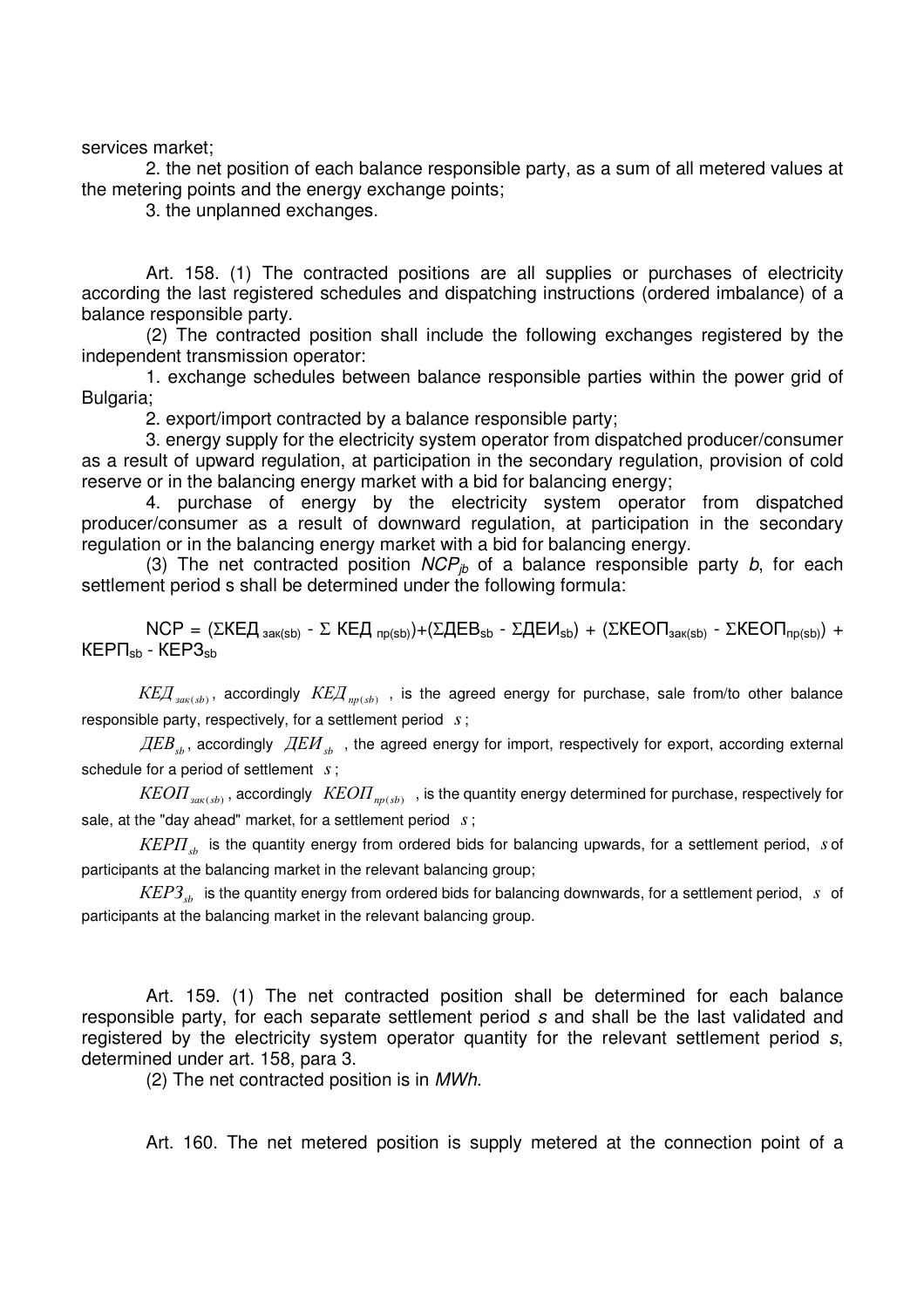producer or consumer, the point of energy exchange between one network and other network or approved standard load profile for one or a group of consumers, or approved coefficient representing technological losses, as appropriate.

Art. 161. The net metered position shall be related to:

1. net generation metered by commercial electricity metering device of a generation unit or plant, which was fed in the network;

2. net consumption metered by commercial electricity metering device of a consumer, which was consumed from the network:

3. net exchange between networks of two different operators;

4. export, metered by commercial electricity metering device, realised towards other power grid;

5. import, metered by commercial electricity metering device, realised from other power grid;

6. technological losses.

Art. 162. (1) All metered values under art. 161, p. 1 and 5 shall be positive values.

(2) All metered values under art. 161, p. 3, in case of a supply from other networks, shall be positive values.

(3) All metered values under art. 161, p. 2, 4 and 6 shall be negative values.

(4) All metered values under art. 161, p. 3, in case of a supply to other networks, shall be negative values.

Art. 163. (1) The net metered position for a balance responsible party, who is not the independent transmission operator, the transmission or the distribution company, shall be determined as the difference between the aggregated net production of producers for whom responsibility for balancing is taken and the aggregated net consumption of consumers for whom responsibility for balancing is taken.

(2) The net metered positions for a balance responsible party, who is transmission or distribution company and who is responsible for the coverage of the technological losses in the relevant network, shall be determined with a view to the:

1. technological losses in the relevant network, determined according art. 92;

2. physical supplies to other networks, including export;

3. physical supplies from other networks, including import;

4. net generation of the producers connected to the relevant network;

5. net consumption of the consumers connected to the relevant network.

Art. 164. The net imbalance of a coordinator of balancing group, who is not the independent transmission operator, transmission or distribution company, shall be the difference between the net contracted position determined under art. 158, para 3 and the net metered position determined under art. 163, para 1.

Art. 165. The net metered position of a balance responsible party who purchases energy from priority producers shall be determined as a sum of the net generation of all generation units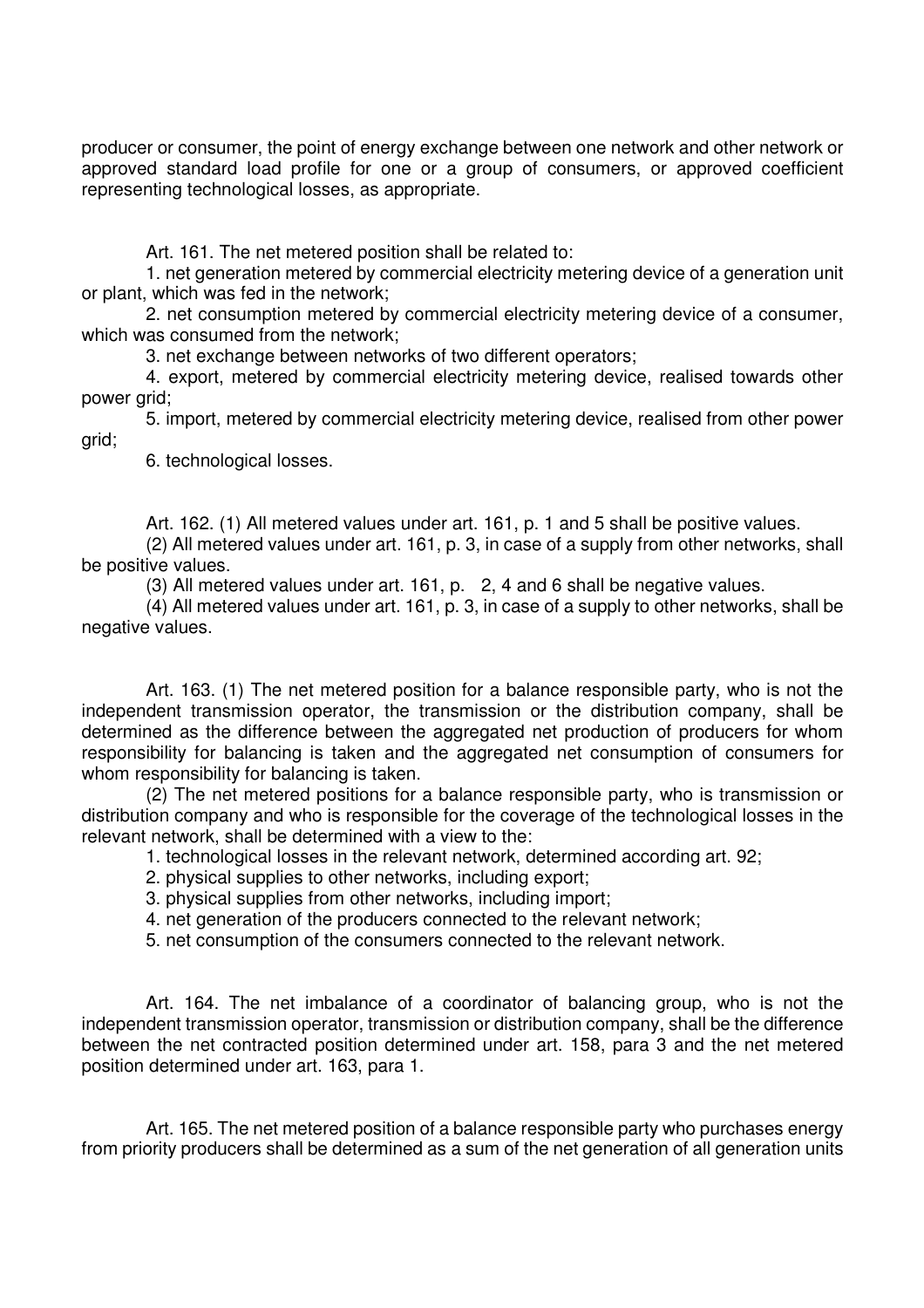from which the coordinator of the balancing group is obliged to purchase the priority generation.

Art. 166. (1) The system imbalance shall be the total imbalance of the power grid for each dispatching interval.

(2) The system imbalance shall be determined with a view to the total quantity of energy provided by the balancing energy providers, for each dispatching interval, at upward and downward regulation and the unplanned exchanges as well.

Art. 167. (1) The unplanned exchanges ( $E_{\text{exchange}}$ ) shall be the deviations from the registered by the independent transmission operator quantities for import and export, according the external schedules and the actual physical exchanges for each dispatching interval and shall be determined under the formula:

 $E_{\text{exchange(s)}} = (\Sigma \Sigma \Sigma P_{\text{plan(s)}} - \Sigma \Sigma \Sigma P_{\text{real(s)}}) - (\Sigma \text{Imp}_{\text{real(s)}} - \Sigma \text{Imp}_{\text{plan(s)}})$ 

where:

 $\Sigma$  EXP<sub>plan(s)</sub>, respectively  $\Sigma$  Imp<sub>plan(s)</sub>, are the planned export, import respectively;

 $\Sigma$  EXP<sub>real(s)</sub>, respectively  $\Sigma$  Imp<sub>real(s)</sub>, are the realised export, import respectively.

(2) The unplanned volumes shall be related to the imbalances of the independent transmission operator as a coordinator of special balancing group.

### **Section II. Settlement rules**

Art. 168. The settlement rules shall regulate the principles for calculation of the obligations under the following transactions:

1. transactions concluded on the electricity organized market;

2. transactions concluded on the balancing energy market with balancing energy providers;

3. transactions for sale and purchase of balancing energy with the balance responsible parties in order to compensate the realised imbalances;

4. transactions with the suppliers of ancillary services;

5. transactions for purchase of reserves (primary, secondary, cold);

6. transactions for purchase of energy for coverage of the technological losses in the networks.

Art. 169. In order to ensure open and non-discriminatory settlement process, the independent transmission operator shall:

1. (amended - SG 39 /2014) establish and maintain energy accounts for each balance responsible party and for each balancing energy provider;

2. require provision of guarantee securities;

3. determine prices of balancing energy for energy deficit and energy surplus, for each settlement period;

4. implement preliminary settlement on a weekly basis and final physical and financial settlement on a monthly basis;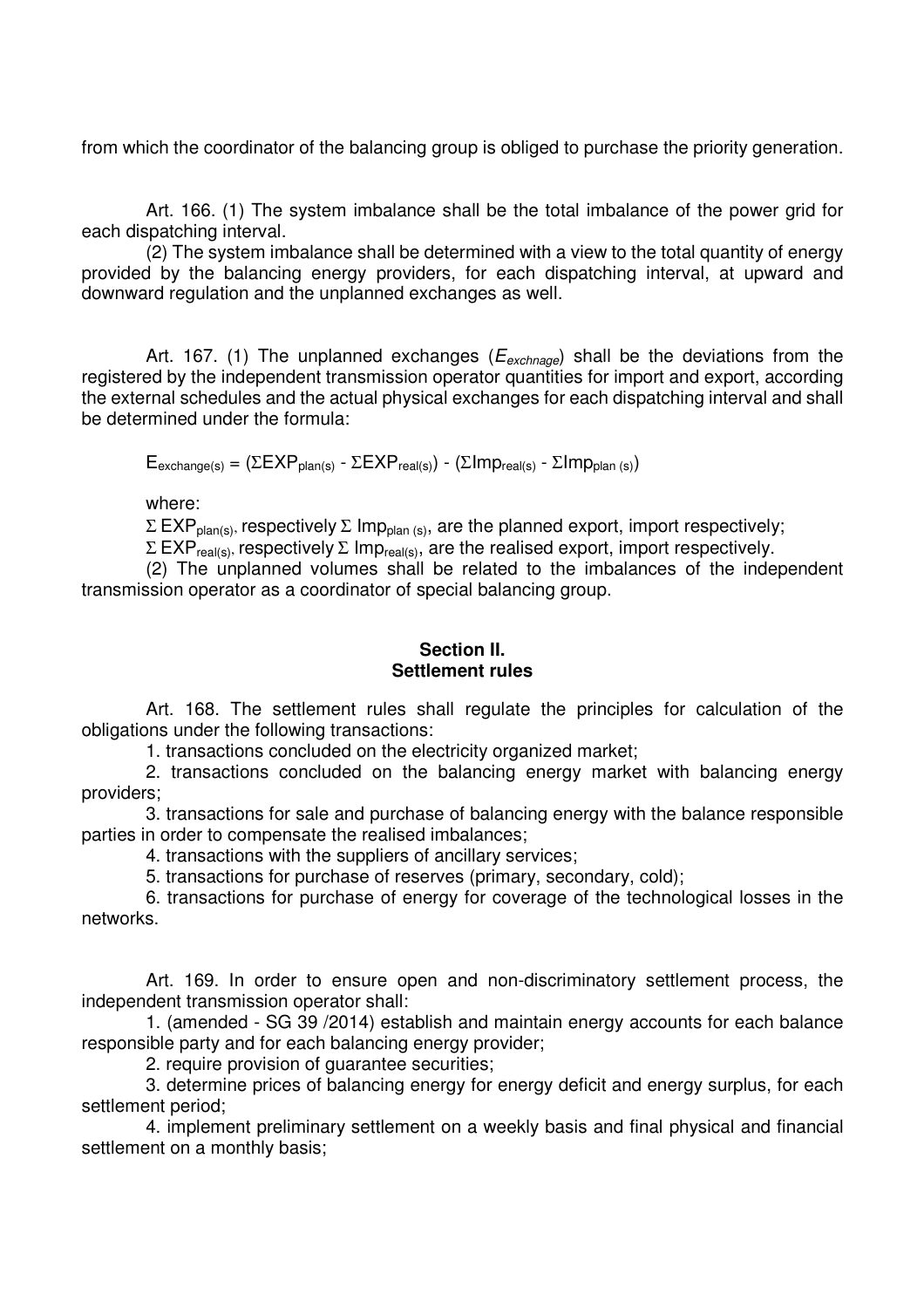5. calculate the imbalances of the separate balancing groups and of the real balancing energy provided from the balancing energy providers;

6. re-allocate additional costs or incomes as a result of the realised settlement processes according the trading rules;

7. shall implement control as in regards to the implementation of the financial obligations and shall impose measures at non-compliance.

Art. 169a (New - SG 39/2014) For the provision of open and non-discriminatory settlement process at the electricity organized market, the organized market operator shall:

1. Create and maintain energy accounts for each participant in the electricity organized market.

2. Require provision of guarantee securities.

3. Determine settlement price (market clearing price) for a period s and trading area z.

4. Implement daily settlement and shall determine the obligations of the participants in the organized market.

5. Implement control as in regards to the implementation of the financial obligations and shall impose measures at non-compliance.

Art. 170. (1) The energy accounts shall be:

1. energy account for each participant on the electricity organized market;

2. energy account for each balancing energy provider;

3. energy account for each balance responsible party.

(2) On the credit of an energy account under para 1, p. 3 the following shall be related: the metered generation, the registered schedules for purchase of energy and the participation in the balancing energy market or the ancillary services market through purchase of energy at downward regulation of the system.

(3) On the debit of an energy account under para 1, p. 3 the following shall be related: the metered consumption, the registered schedules for sale of energy and the participation in the balancing energy market or the ancillary services market through sale of energy at upward regulation of the system.

(4) The independent transmission operator shall develop templates of:

1. the notifications for settlement of the transactions according art. 168, p.2 and 3;

2. (del., prev.p. 3 - SG. 39/2014) notifications for provided capacity reserves under art. 168, p. 5;

3. (prev.p. 4 - SG. 39/2014) notifications for provided other ancillary services under art. 168, p. 4.

(5) (New- SG 39/2014) The operator of the organized market shall prepare a template of notifications for participation in an electricity organized market for the transactions under art. 168, p.1.

(6) (Previous para 5 - SG 39/2014) The notifications under para 4 shall be integral part from the invoices issued under section V.

Art. 171. (1) The independent transmission operator shall be entitled to require guarantee securities for the transactions under art. 168, p. 1, 2, 3 and 4.

(2) (New- SG 39/2014) The operator of the organized marketr shall require a guarantee security for the transactions under art. 168, p.1.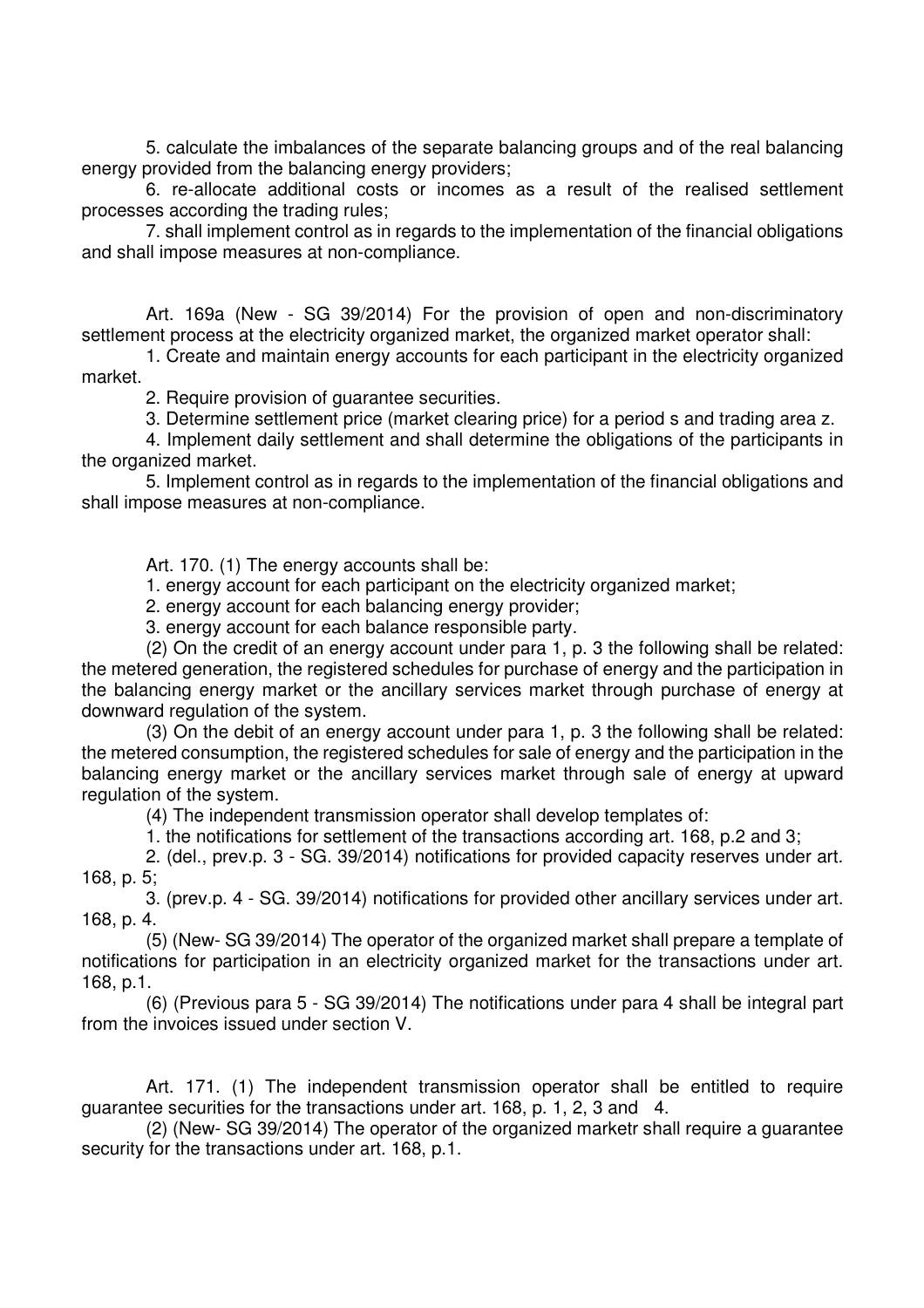(3) (Previous para 2 - SG 39/2014) The independent transmission operator shall develop procedure for determination of the amount and the types of the guarantee securities under para 1, deadlines for the provision, update and consequences from non-implementation, which shall be public and accessible for the stakeholders.

(4) (Previous para 3, amended - SG 39/2014) The guarantee security from the participants in the electricity organized market shall be determined according the instructions on this market and shall be in favour of the company which organises the electricity organized market/manages the financial risk.

#### **Section III. Transactions settlement rules on the electricity organized market**

Art. 172. (1) (Amended - SG 39/2014) The auction market operator shall implement calculations on a daily basis, and the obligations/takings of each participant in the organized market shall be determined under the following formula:

$$
H C \mathcal{I} C = \sum_{s} \sum_{z} \mathcal{U}_{sz} K_{sz}
$$

where:

НСДС is net value of the daily settlement;

 $L_{\text{sz}}$  - settlement price (equilibrium price) for a period s and trading area z;

K<sub>sz</sub>– quantity traded for a settlement period s and trade area z.

(2) The quantities corresponding to the purchases from the electricity organized market are negative values, while the quantities corresponding to the sales to the electricity organized market are positive values.

(3) (Amended - SG 39/2014) The operator of the organized day ahead market shall prepare daily notifications separately for each market participant, for each separate trading day.

(4) The daily notifications under para 3 shall contain at least the following information:

1. hourly quantities traded on the electricity day ahead market;

2. market clearing price for each interval of supply;

3. obligations and takings for each interval of supply;

4. aggregated sold and purchased quantities on a daily basis;

5. obligations and takings on a daily basis;

6. net financial position;

7. (amended - SG 39/2014) payments owed to the organized day ahead market operator/the company which manages the financial risk.

Art. 173. The participants in the electricity organized day ahead market shall receive information for their net financial position, which value is subject to debit from the payment account on the trading day or on the following first working day, and credit - on the first working day following the trading day.

## **Section IV.**

## **Rules for settlement of the imbalances of the balance responsible parties**

Art. 174. (1) The independent transmission operator shall determine the imbalances of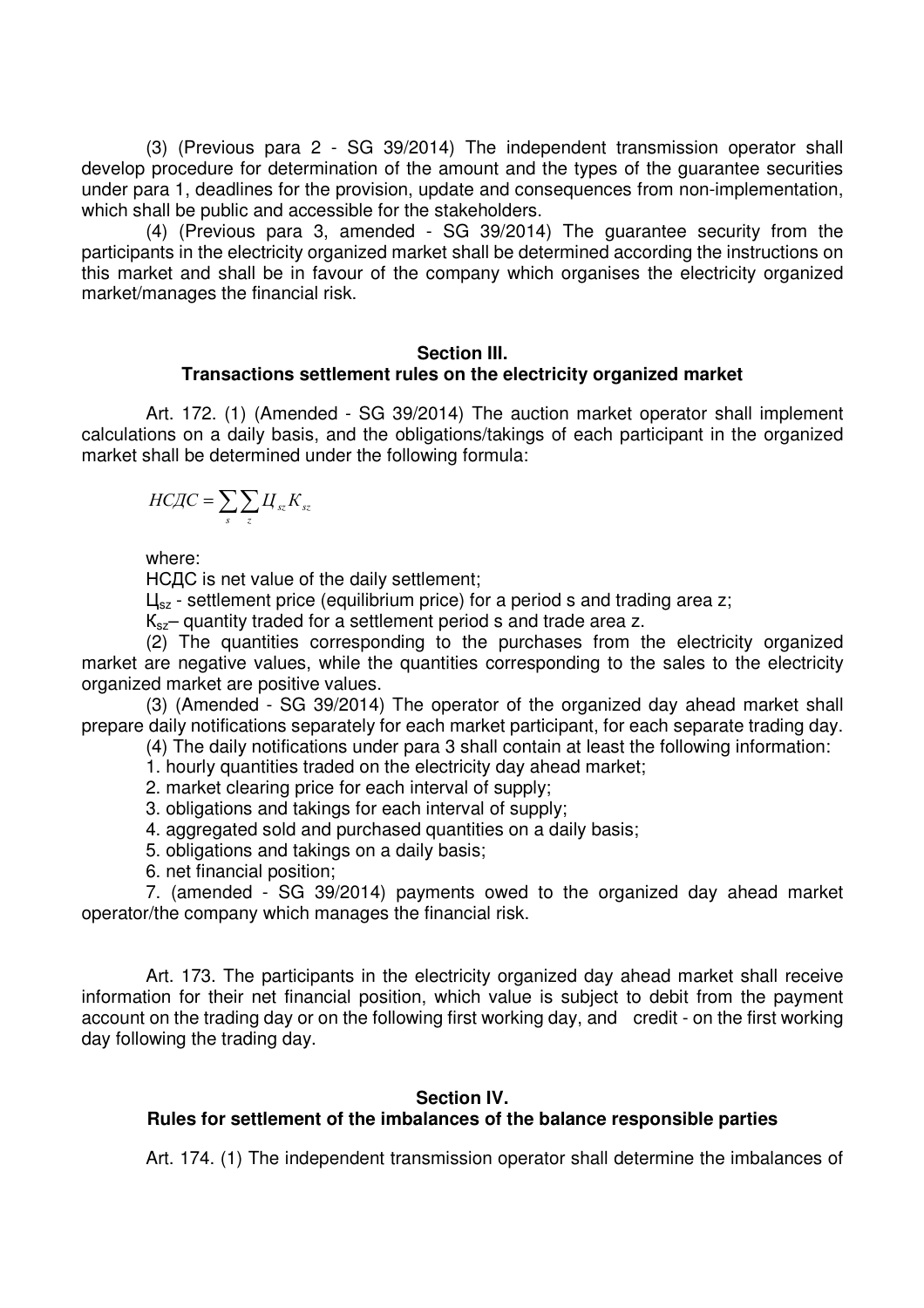the balance responsible parties for each delivery interval, after receipt of the confirmed metered values from the owners of the commercial electricity metering devices according chapter seven.

(2) The independent transmission operator shall prepare for each calendar day, for each balance responsible party hourly daily notification for settlement of imbalances and shall determine the net value of the daily settlement.

(3) The quantity energy from metered imbalance (KEИН) shall be determined under the following formula:

 $KEMH<sub>sh</sub> = ΣKEД<sub>sh</sub> + ΣKEM<sub>sh</sub>$ 

where:

КЕДsb is the quantity energy according the registered net schedules for exchange of a balance responsible party b, for a settlement interval s, bided under the provision of chapter six;

 $KEM<sub>sb</sub>$  - the metered quantity energy of all sites in a balancing group b.

(4) The quantity energy from activated imbalance ( $KEAH$ ) shall be determined under formula:

$$
KEAH_{sb} = \sum KEACP_{sb} + \sum KEABP_{sb}^{+} + \sum KEABP_{sb}^{-} + \sum KEAT_{sb}^{+} + \sum KEA3_{sb}^{-}
$$

where:

 $\sum$  KEACP<sub>s</sub> is the total quantity energy with which the sites of a balancing group *b* has actually increased their generation for a settlement interval, *s* after activated cold reserve;

 $\sum$ *KEABP*<sup>+</sup><sub>s</sub><sub>b</sub> is the total quantity energy with which the sites of a balancing group *b* has actually increased their generation for a settlement interval, *s* after activated secondary up-regulation;

 $\sum$ *KEABP*<sub>sb</sub> is the total quantity energy with which the sites of a balancing group *b* has actually reduced the generation for a settlement interval, *s* after activated secondary down-regulation;

 $\sum$ *KEA* $\Pi^*_{sb}$  is the total quantity energy with which the sites of a balancing group *b* has actually increased their generation or has reduced their consumption for a settlement interval, *s* as a result from activated bids for balancing upwards**;** 

 $\sum$ *KEA3*<sup> $\tau$ </sup> is the total quantity energy with which the sites of a balancing group *b* has actually reduced their generation or has increased their consumption for a settlement interval, *s* as a result from activated bids for balancing downwards.

(5) The quantity energy from net imbalance ( $KEHH$ ) for the balancing group *b* shall be determined under the formula:

 $KEHH_{sb} = KEMH_{sb} - KEAH_{sb}$ 

(6) Depending on the value of the calculated net imbalance the following marking shall be accepted:

1. when  $KEHH_{ab} > 0$ , it shall be marked with  $KEHH_{ab}^+$ ;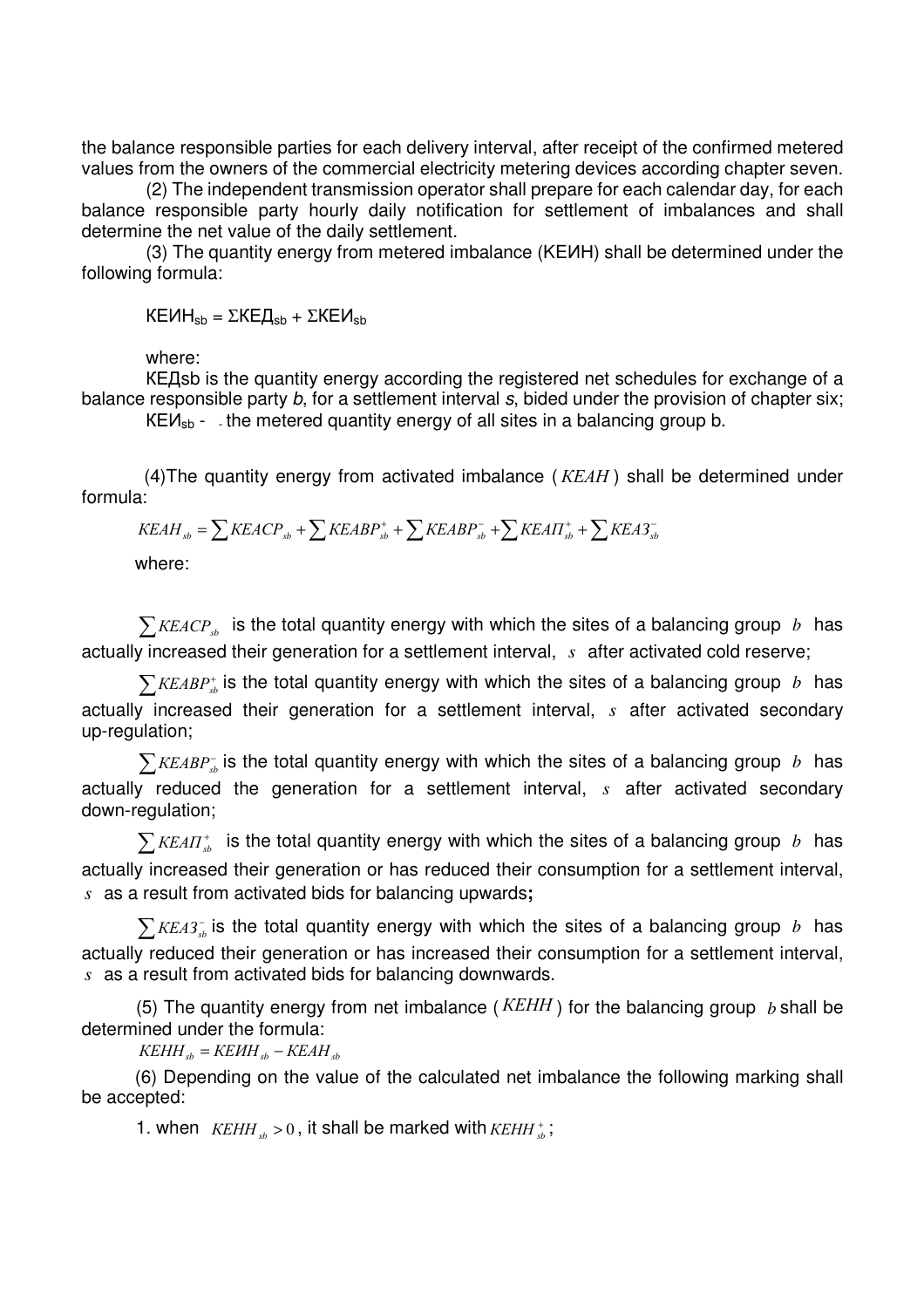2. when  $KEHH_{ab} < 0$ , it shall be marked with  $KEHH_{ab}$ ;

3. when  $KEHH<sub>s</sub> = 0$ , it shall be marked with  $KEHH<sub>s</sub><sup>0</sup>$ .

 (7) The net value of the daily settlement (НСДСb) of the balance responsible party shall be determined under the formula:

НСДС $_b$  = КЕНН $^+$ <sub>sb</sub> ЦЕИ $_s$  - КЕНН $^-_{sb}$  ЦЕН $_s$ 

Art. 175. (1) The independent transmission operator shall prepare separately for each calendar day, for each balancing energy provider from secondary regulation and cold reserve, hourly daily notification for settlement and shall determine the net value of the daily settlement.

(2) The net value of the daily settlement of a balancing energy provider from secondary regulation and cold reserve ( $HCLCBPCP_k$ ) shall be determined under the formula:

$$
HCACBPCP_{k} = \sum_{k=1}^{n} KEACP_{sk} LCCP + \left(\sum_{k=1}^{p} KEABP_{sk}^{+} + \sum_{k=1}^{p} KEABP_{sk}^{-}\right)LIEBP
$$

Art. 176. (1) The independent transmission operator shall prepare separately for each calendar day, for each supplier of balancing energy from tertiary regulation, hourly daily excerpt for settlement and shall determine the net value of the daily settlement.

(2) The net value of the daily settlement of a supplier of balancing energy from tertiary regulation (HC $ACTP_k$ ) shall be determined under the formula:

$$
H C \text{Z} C T P_k = \sum_{l=1}^{m} K E A T_{skl}^+ \text{Z} L H + \sum_{l=1}^{m} K E A 3^{-}_{skl} \text{Z} L E 3
$$

Art. 177. (1) The independent transmission operator shall prepare, separately for each balance responsible party, monthly notification for settlement of the imbalances, till the 5th day of the month following the month of reading of the metering devices, which shall include the aggregated values from the daily settlement for the period. The monthly notification shall contain at least the following information:

1. date of preparation, period, ID number of the balance responsible party;

2. aggregated energy surplus for the period;

- 3. aggregated energy deficit for the period;
- 4. net monthly imbalance;
- 5. total value of the obligations of a balance responsible party;
- 6. total value of the takings of a balance responsible party.

(2) The daily notifications for settlement shall be prepared on a weekly basis, till Thursday for the days from Monday to Sunday inclusive, for the preceding calendar week.

(3) In case of a lack of data which is necessary for the preparation of the daily notifications for settlement within the deadline under para 2, not by fault of the independent transmission operator, the notifications shall be issued within 3 working days as of the moment of receipt of the data.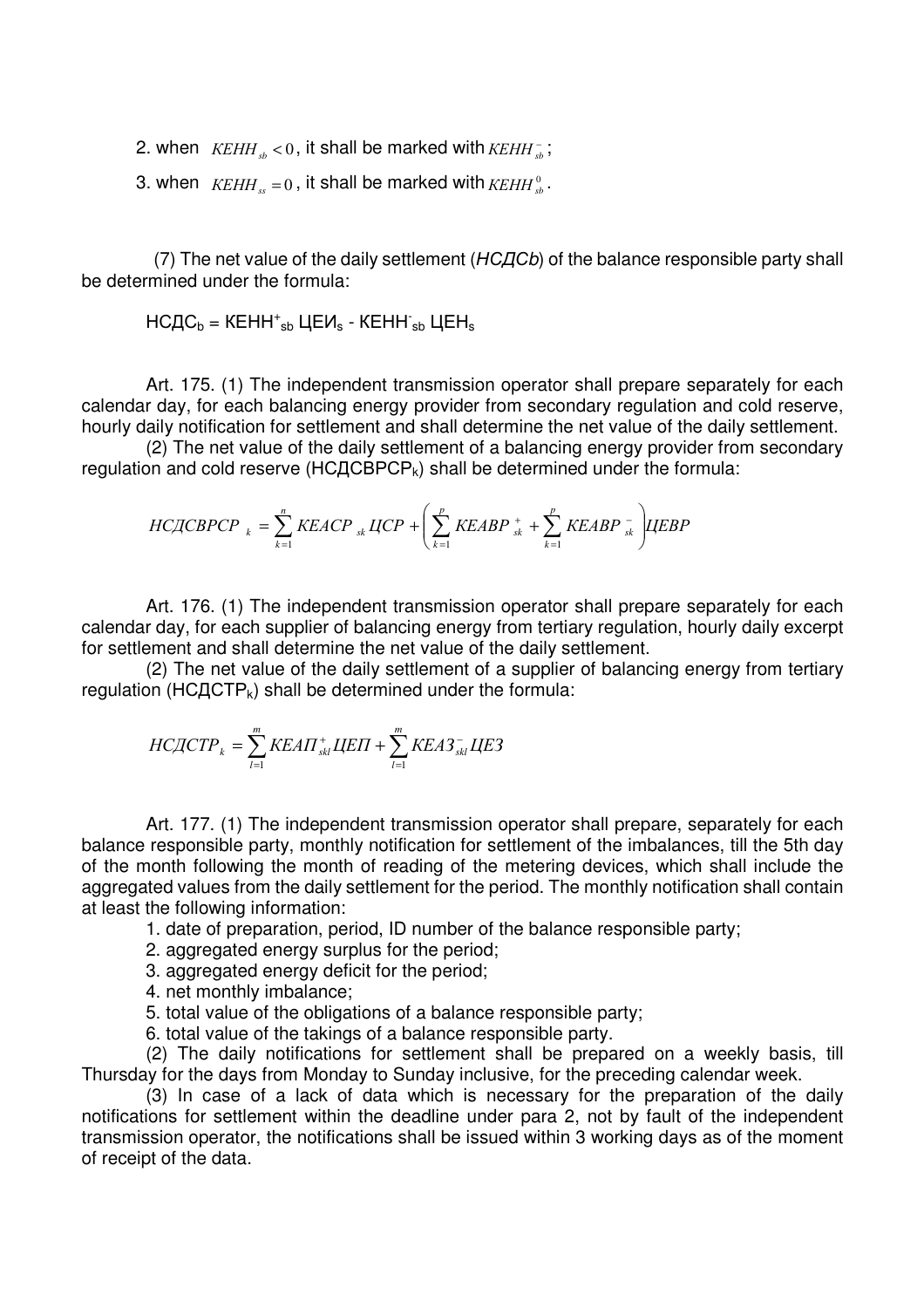(4) In case of a lack of data till the 3rd day of the month following the metering, the owners of the electricity metering devices shall be obliged to send replacing data according the procedures in the Electricity metering rules and these market rules.

(5) The sending of the daily and monthly notifications shall be implemented through means approved by the independent transmission operator.

(6) The balance responsible parties shall be entitled to appeal the data in the notifications within two days as of their receipt.

#### **Section V. Invoicing of balancing energy**

Art. 178. (1) The independent transmission operator and the balance responsible parties shall issue invoices on the basis of the monthly notifications for settlement under art. 175, for the quantity balancing energy which they have sold for the relevant monthly period.

(2) All invoices shall be issued on the last day of the calendar month for which they relate and shall be submitted to the market participants till the 5th date of the following month.

(3) The deadline for payment of the obligations of the balance responsible parties to the independent transmission operator shall be the 15th date of the month following the month of delivery.

(4) The deadline for payment of obligations of the independent transmission operator to the balance responsible parties shall be the 20th date of the month following the month of delivery.

## **Section VI.**

## **Rules for settlement of the imbalances of the balancing energy providers**

Art. 179. (1) The independent transmission operator shall calculate, for each balancing energy provider, the quantity balancing energy, actually provided for each dispatching interval, after receipt of the confirmed metered net values of the dispatched generation and consumption sites.

(2) The actually provided /purchased balancing energy by the balancing energy providers as a result from activated balancing bid shall be determined according art. 4 and art. 5 of the methodology -appendix 1.

(3) The independent transmission operator shall calculate, for each dispatching period, the difference between the ordered imbalance (КЕРН) and the quantity balancing energy actually supplied as a result from activated downward bid (КЕАЗ) or activated upward bid (КЕАП).

(4) The independent transmission operator shall pay/receive payment to/from balancing energy providers for the whole quantity balancing energy activated according the orders issued by the dispatcher of the independent transmission operator.

(5) The calculations for the settlement of the balancing energy providers shall be issued within the deadlines under art. 177.

### **Section VII. Appeals and recapitulation**

Art. 180. (1) In case of an appeal of notification for settlement within the deadlines under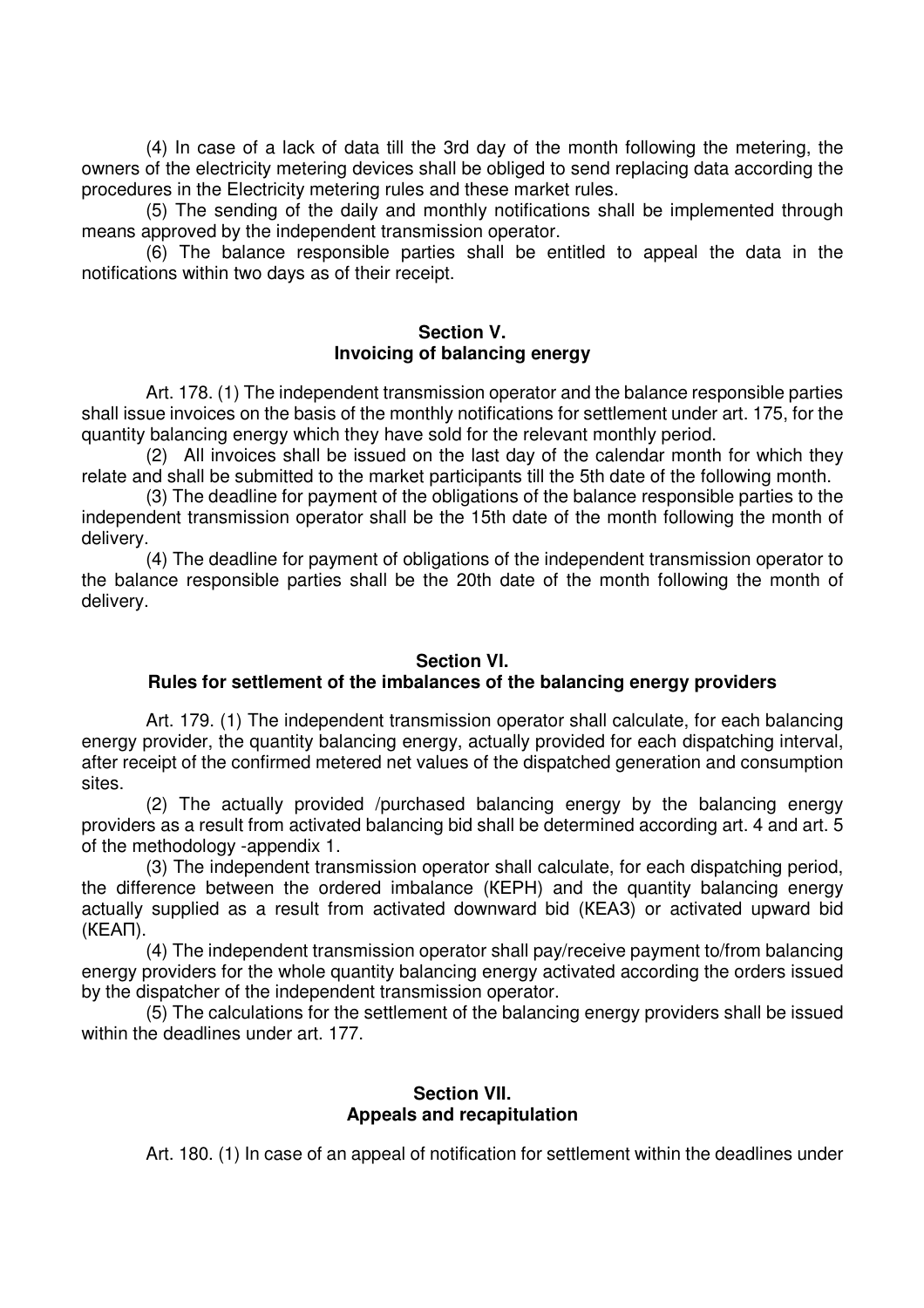art. 177 para 6, by a balance responsible party, balancing energy provider or participant in the electricity organized day ahead market, the independent transmission operator shall verify the information within two working days and:

1. shall accept the appeal and shall issue new notification for settlement which will be send and confirmed within two working days as of the receipt of the notification for appeal;

2. shall not accept the appeal and shall inform the appealing party within two working days as of the receipt of the notification for appeal.

(2) In case the dispute under para 1 is not solved as of the date of issuance of the invoices, the invoices shall be issued on the basis of the appealed notification.

Art. 181. (1) After resolving a dispute on an notification for settlement, the independent transmission operator shall issue new notification for settlement.

(2) At change of the tax basis at which the invoice was issued, after the dispute was resolved, debit or credit notice shall be issued respectively.

(3) The obligations under the issued tax debit or credit notice shall be paid within the deadlines under art. 178, para 3 and 4.

Art. 182. (1) Recapitulation shall be implemented at change of the data for settlement as of preceding dates, resulting from incorrect metering, processing and validation of the data by the owners of the electricity metering devices, errors in the transmission of the information to the independent transmission operator, faults in the electricity metering devices, technical errors in the implementation of the settlement or amendments in the legislation, as well as for other reasons which are not explicitly mentioned in these rules .

(2) The recapitulation under para 1 shall be implemented for a period not longer than one month, preceding the date of finding out of the change of the data for settlement, only in regards to the concerned sites.

(3) The independent transmission operator shall not change the balancing energy prices, determined for the period under para 2, during the recapitulation.

Art. 183. The metering, the validation and the sending of data from the electricity metering devices, ownership of the distribution companies, shall be implemented in accordance with the Electricity metering rules.

#### **Section VIII. Guaranteeing of the balancing energy transactions**

Art. 184. (1) The balance responsible parties shall provide guarantee security in favour of the operator, for the transactions concluded by them on the balancing energy market.

(2) The security under para 1 shall be unconditional and irrevocable bank guarantee, opened in favour of the operator, according approved template, with validity one year or cash deposit on the account of the operator.

(3) The amount and the type of the security guarantee shall be determined in the balancing contract.

(4) In case a balance responsible party has outstanding obligation to the operator within the deadline under art. 178, para 3, the operator shall be entitled to encash, via written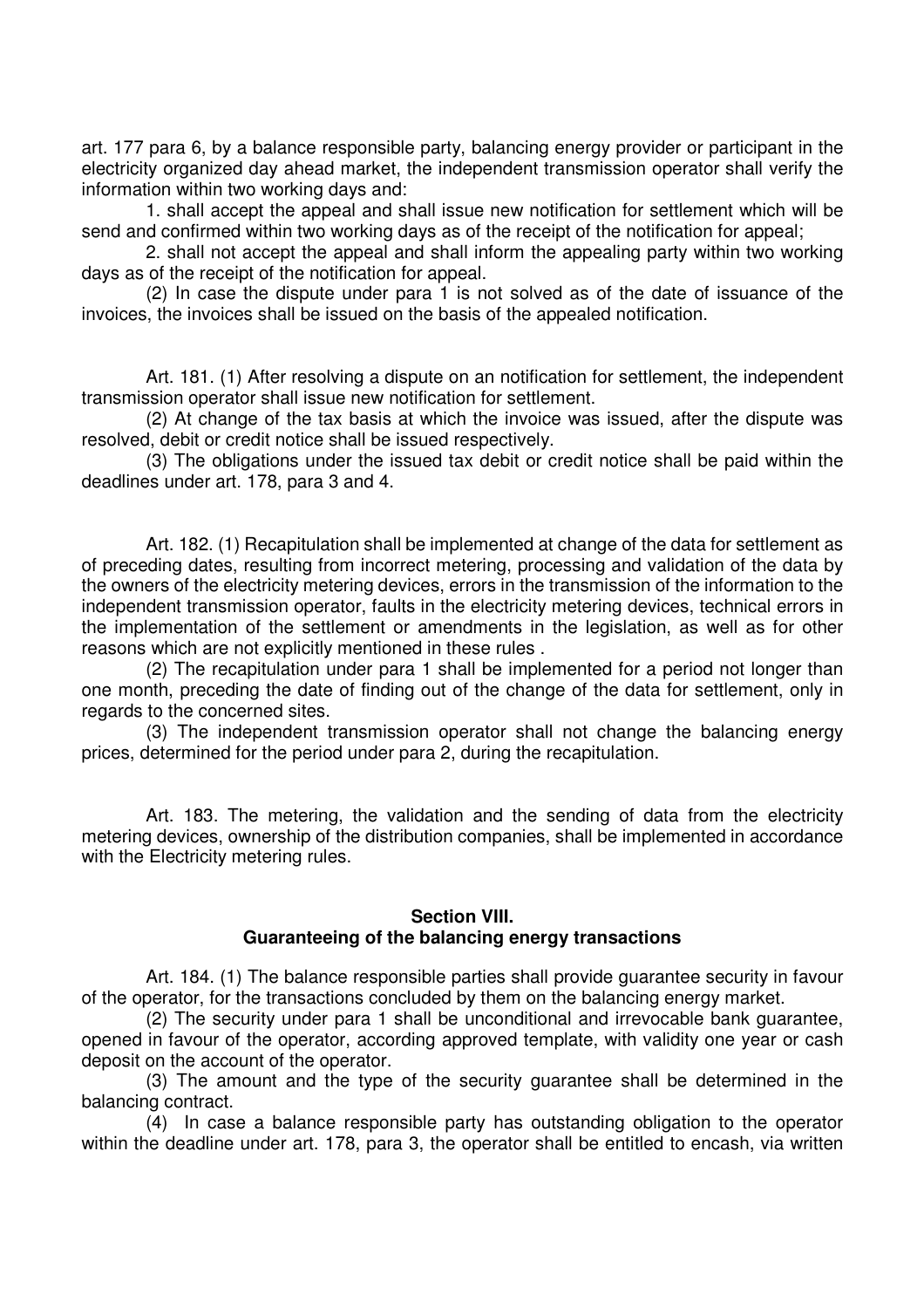request to the bank, the outstanding amount and the interest on it from the provided guarantee security.

Art. 185. (1) At initial registration on the balancing market of a balance responsible party under art. 59, the operator shall determine the amount of the guarantee security (ДН) under the formula:

 $\[\Pi_k = KH * EP_k * UP\]$ ,

where:

ДНk is the initial value of the guarantee security of a balance responsible party k, BGN; КН - coefficient of security at initial registration of balance responsible part k;

ЕРk - base quantity electricity for determination of the initial guarantee security of a balance responsible party k, MWh;

ЦР - the highest approved by SEWRC total price of energy and availability of a producer connected to the electricity transmission network, with whom the public supplier has contract for purchase of availability and energy, BGN/MWh.

(2) The value of the coefficient of security (КН) is - 0,05.

(3) The basis quantity electricity (ЕР) shall be determined under the formula:

$$
EP = k * \sum_{l=1}^{n} KEUlk
$$

where:

КЕИ is the highest monthly quantity consumed electricity by the sites of consumers for the last 6 calendar months, preceding the registration, in a balancing group with a balance responsible party k – producer or trader, MWh;

or

КЕИ – the highest monthly quantity produced by the sites of a producer for the last 6 calendar months, preceding the registration, in a balancing group in which there are no sites of consumers, with a balance responsible party k - producer, MWh.

k - coefficient reflecting the mutual compensation of the imbalances between the sites in a balancing group, which is equal to  $0.5$  ( $k=0.5$ ).

(4) Coefficient "k" shall not apply for market participants who are responsible only for the balancing of own sites.

Art. 186. (1) The independent transmission operator shall update the amount of the guarantee security of a balance responsible party at least once per year.

(2) The independent transmission operator shall be also entitled to update the amount of the guarantee security in case:

1. of change in the price ЦР;

2. the independent transmission operator has registered new sites or has deleted sites in the balancing group of a balance responsible party k .

(3) The independent transmission operator shall update the guarantee security in any case when the amount of the guarantee security according para 4 is changed with more than 10  $\%$ .

(4) The amount of the updated guarantee security (ДА) shall be determined under the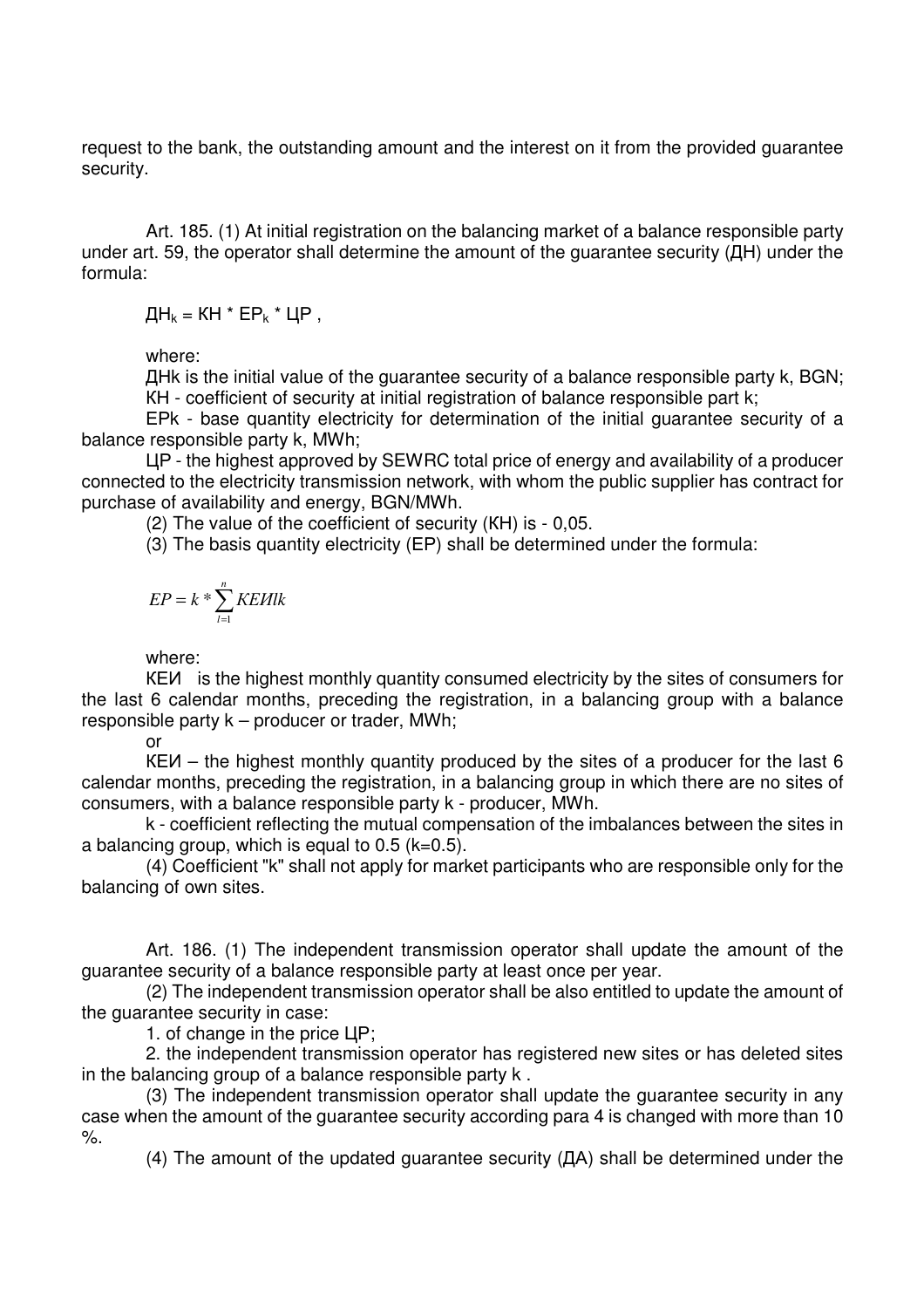formula:

 $\[\Pi A_k = H H_k + (K A^* E \Pi_k^* H) \]$ ,

where:

ДНk is the updated value of the guarantee security of a balance responsible party k, BGN;

ЦР - arithmetic mean value for deficit for the last 6 calendar months preceding the update, BGN/MWh

ННk - the highest positive difference between the total amount of the obligations and the total amount of the takings of a balance responsible party k, for the last 6 months preceding the update, BGN.;

КА - coefficient of security at update of the guarantee security;

ЕДk - the base quantity electricity for determination of the updated guarantee security of a balance responsible party k, MWh;

(5) The value of the coefficient of security (КA) is - 0,025.

(6) The basis quantity electricity energy (ЕД) shall be determined under the formula:

$$
E\mathcal{A} = k * \sum_{l=1}^{n} KE\mathcal{H}lk
$$

where:

КЕИ is the highest monthly quantity consumed electricity by the sites of consumers for the last 6 calendar months, preceding the registration, in a balancing group with a balance responsible party k – producer or trader, MWh;

or

КЕИ – the highest monthly quantity produced by the sites of a producer for the last 6 calendar months, preceding the registration, in a balancing group in which there are no sites of consumers, with a balance responsible party k - producer, MWh.

k - coefficient reflecting the mutual compensation of the imbalances between the sites in a balancing group, which is equal to  $0.5$  ( $k=0.5$ ).

(7) Coefficient "k" shall not apply for market participants who are responsible only for the balancing of own sites.

(8) The minimal amount of the guarantee security for a coordinator of standard balancing group k after an update is 20 000 BGN.

(9) The guarantee security under para 6 shall be required also from balance responsible parties – traders of electricity who have not taken responsibility for balancing of sites of consumers.

Art. 187. (1) At initial registration on the balancing energy market of a coordinator of special balancing group, the independent transmission operator shall determine the amount of the guarantee security (ДН) under the formula:

 $\[\Pi_k = KH * EP_k * UP\]$ ,

where:

ДНk is the initial value of the guarantee security of a coordinator of balancing group k, BGN;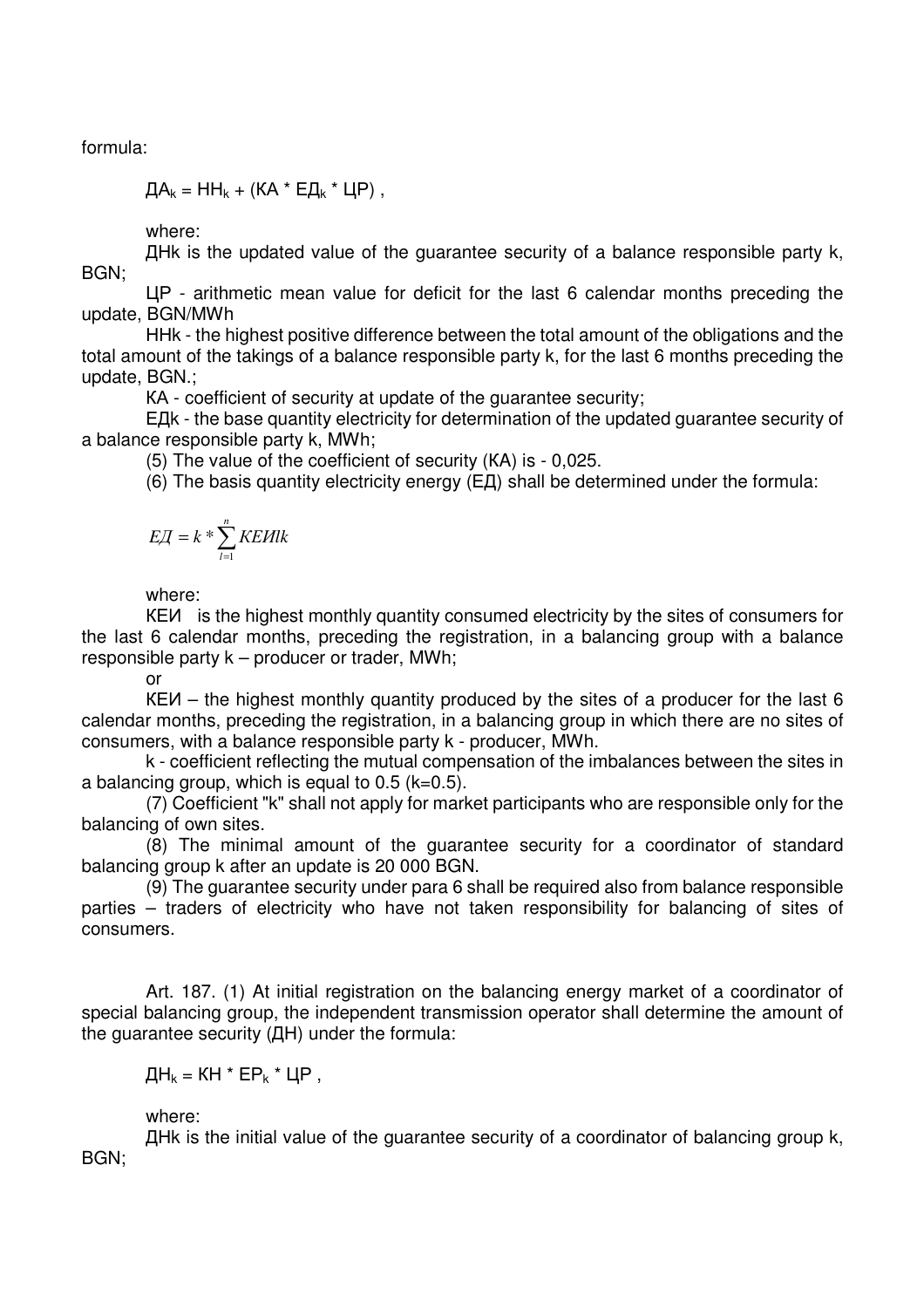КН - coefficient of security at initial registration of a balance responsible party k;

ЕРk - base quantity electricity for determination of the initial guarantee security of a balance responsible party k, MWh;

ЦР - the highest approved by SEWRC total price of energy and availability of a producer connected to the electricity transmission network, with whom the public supplier has contract for purchase of availability and energy, BGN/MWh.

(2) The value of the coefficient of security (КН) is - 0,02.

(3) (suppl. - SG 39/2014) The basis quantity electricity (ЕР) shall be determined under the formula:

$$
E\!\!\!\!/ \int = k * \sum_{l=1}^n K\!\!\!\!/ E\!\!\!\!/ l l k
$$

where:

КЕИ is the average monthly quantity consumed electricity by the sites of consumers for the last 6 calendar months, preceding the registration, in a balancing group with a balance responsible party k – public supplier or public providers or supplier of last resort, MWh or КЕИ is the average monthly quantity produced electricity by the sites of producers for the last 6 calendar months, preceding the registration, in a balancing group with a balance responsible party k – public supplier or public providers, MWh

k - coefficient reflecting the mutual compensation of the imbalances between the sites in a balancing group, which is equal to  $0.2$  ( $k=0.2$ ).

(4) The minimal amount of the guarantee security for a balance responsible party is 100 000 BGN.

(5) (New- SG 39/2014) The principles of determination of the guarantee security for a coordinator of special balancing group with sites of renewable sources and co-generation shall be applied also for the coordinators of combined balancing groups.

Art. 188. (1) The independent transmission operator shall update the amount of the guarantee security of a special balancing group at least once per year.

(2) The independent transmission operator shall be also entitled to update the amount of the guarantee security, except the cases under para 1, in case:

1. of change in the price ЦР;

2. the independent transmission operator has registered new sites or has deleted sites in the balancing group of a coordinator of balancing group k .

(3) The independent transmission operator shall update the amount under para 2 in any case of change of the amount of the guarantee security provided in favour of the independent transmission operator with more than 10 %

(4) The amount of the updated guarantee security (ДА) shall be determined under the formula:

 $\[\Pi A_k = H H_k + (KA * E \Pi_k * UP)\]$ 

where:

ДНk is the updated value of the guarantee security of a balance responsible party k, BGN;

ЦР - arithmetic mean value for deficit for the last 6 calendar months preceding the update, BGN/MWh

ННk - the highest positive difference between the total amount of the obligations and the total amount of the takings of a balance responsible party k, for the last 6 months preceding the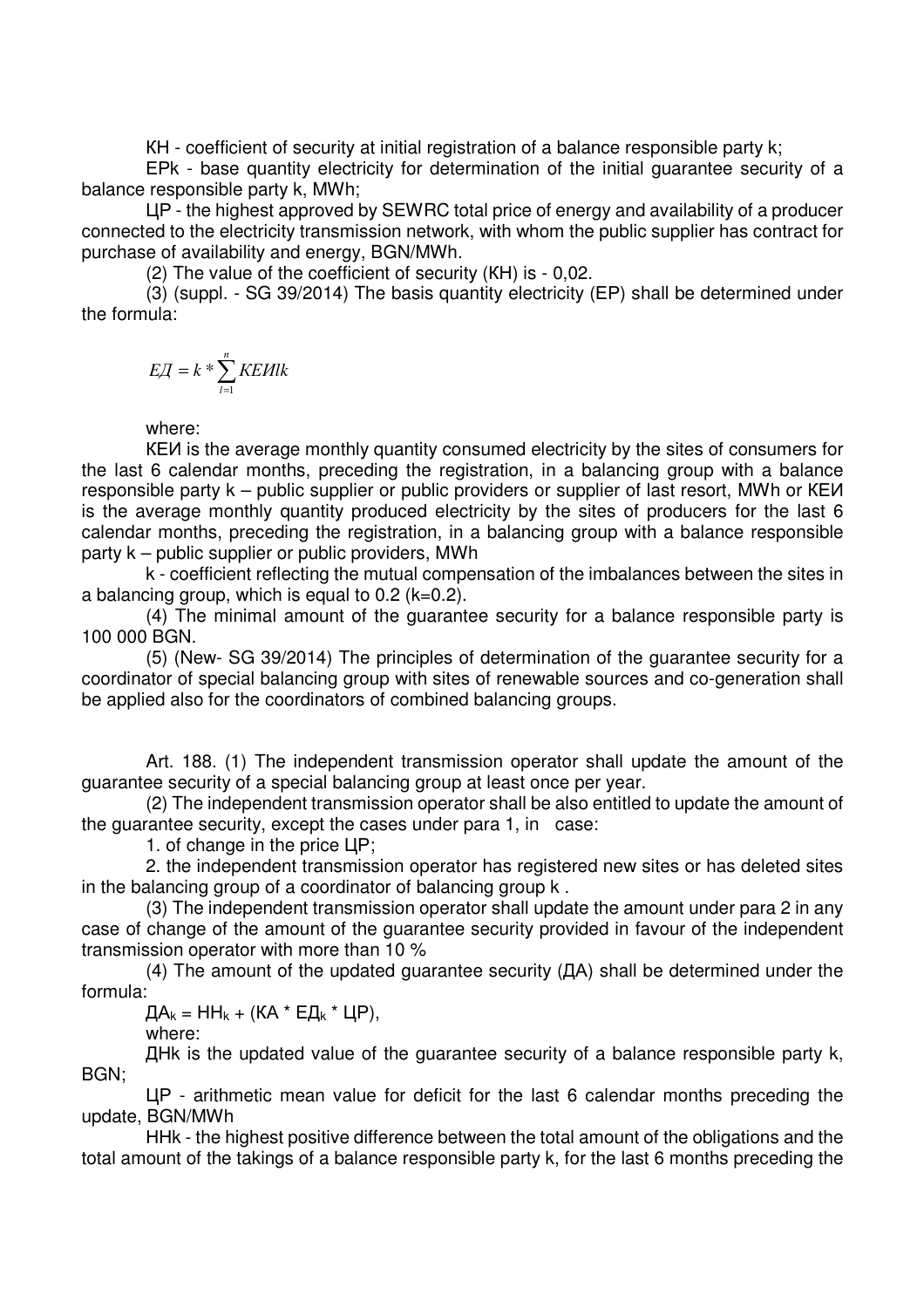update, BGN.;

КА - coefficient of security at update of the guarantee security;

ЕДk - the base quantity electricity for determination of the updated guarantee security of a balance responsible party k, MWh;

(5) The value of the coefficient of security (КA) is - 0,01.

(6) The basis quantity electricity energy (ЕД) shall be determined under the formula:

$$
E\mathcal{A} = k * \sum_{l=1}^{n} KE\mathcal{H}lk
$$

where:

КЕИ is the average monthly quantity consumed electricity by the sites of consumers for the last 6 calendar months, preceding the registration, in a balancing group with a coordinator of balancing group k – public supplier or public providers or supplier of last resort, MWh;

k - coefficient reflecting the mutual compensation of the imbalances between the sites in a balancing group, which is equal to  $0.2$  ( $k=0.2$ ).

(7) The minimal amount of the guarantee security for a coordinator of special balancing group k after update is 100 000 BGN.

(8) The independent transmission operator shall require update of the amount of the guarantee security in case after the update the difference between the provided guarantee security and the updated amount exceeds 10 % of the provided guarantee security.

(9) The balance responsible parties shall be obliged to provide new bank guarantee within 10 working days before the expiry of the current guarantee.

(10) (New- SG 39/2014) The principles of update of the guarantee security for a coordinator of special balancing group with sites of renewable sources and co-generation shall be applied also for the coordinators of combined balancing groups.

Art. 189. The independent transmission operator shall send written notification of the amount of the updated guarantee security to the balance responsible party who shall be obliged to update the amount within 5 working days.

## **Section IX. Conditions for usage of the the guarantee securities**

Art. 190. (1) In case a balance responsible party fails to pay an obligation invoiced under art. 178, para 1 within the deadline, the independent transmission operator shall send request for encashment of the outstanding amount from the bank guarantee or shall encash the outstanding amount from the provided deposit not earlier than 5 working days after the payment date of the invoice.

(2) The balance responsible party shall be obliged to update the guarantee securities within 3 working days as of the moment of encashment.

## **Chapter eleven. ELECTRICITY MARKET MONITORING**

**Section I.**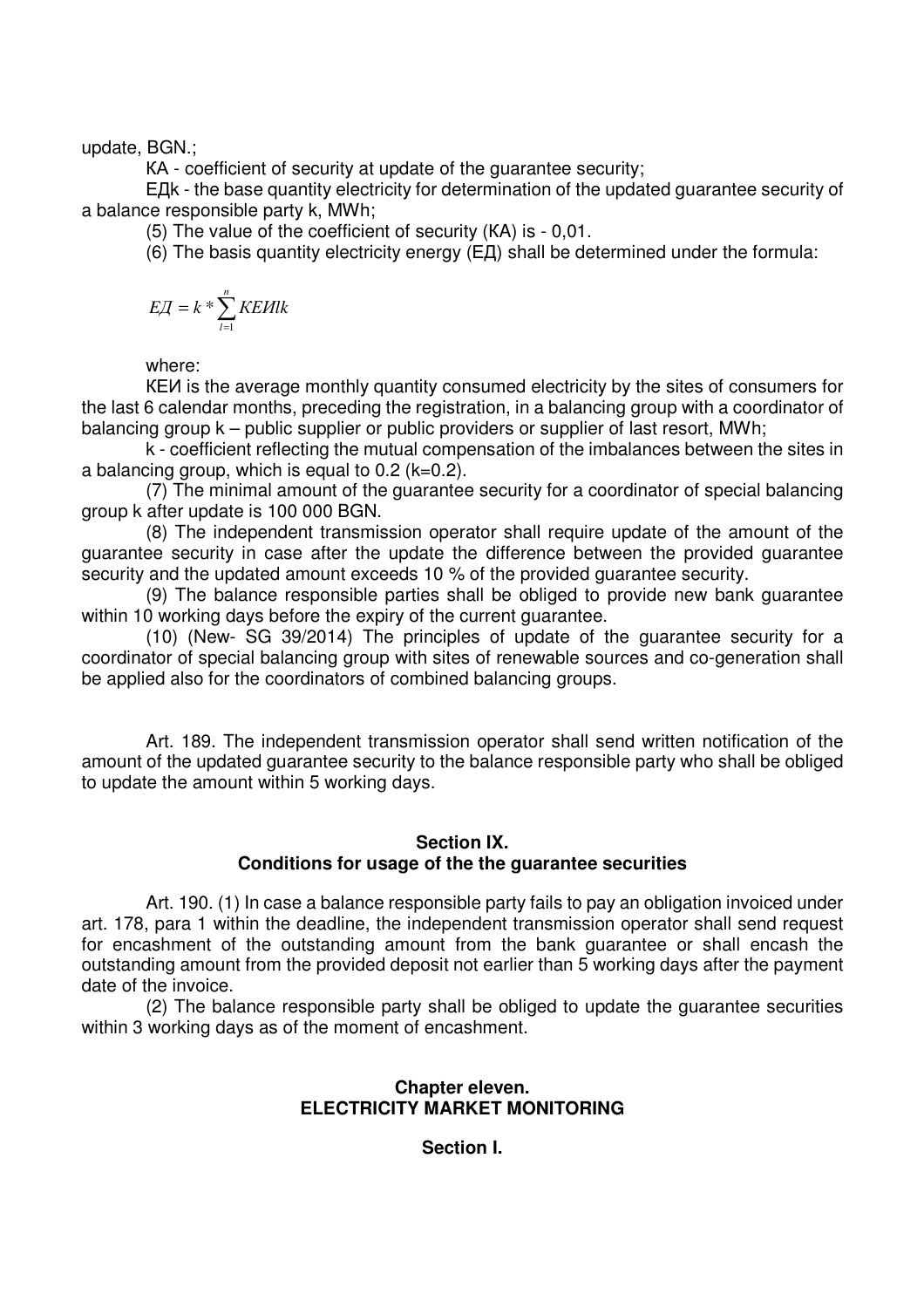## **Aim of the market monitoring**

Art. 191. (1) The market monitoring shall be implemented by SEWRC (the commission) and the independent transmission operator. The monitoring is necessary in order to determine the level of effectiveness, transparency and competitiveness of the market and to guarantee that all participants on the market comply with the market rules and the other legislative requirements.

(2) The coordinators of standard and special balancing group shall provide to the commission regular information, as follows:

1. Data for the members of the balancing group, including headquarters, management address, contact person, EIC, reg. code on a balancing market and others (for households only summarised information shall be provided).

2. Quantities traded electricity between the members of the balancing group.

3. Prices at which the electricity is traded between the members of the balancing group.

4. Quantities and prices for allocation of the imbalances within the balancing group.

5. Other information needed for the purpose of monitoring.

(3) The aim of the monitoring is to determine (assess):

1. the market structure and operation;

2. the market effectiveness;

3. the eventual misuses on the market;

4. the necessity of amendments in the market rules and the whole market structure, arisen in the process of operation of the electricity market;

5. the necessity of amendments in the procedures of the power grid operator.

## **Section II.**

## **Information provided to the commission by the market participants**

Art. 192. (1) The market participants shall provide to the commission the necessary information and documents for the preparation of the monitoring report, in accordance with the indicated by the commission scope, period and deadline for each separate case.

(2) The information shall be provided on paper and in electronic form.

(3) The market participants can not refuse provision of the requested by the commission information by refereeing to trade secret.

(4) At necessity, in regards to the rights of the commission in the process of electricity market monitoring, the commission shall be entitled to require additional information from the market participants as well.

(5) In case the provided information is false, incomplete, incorrect or is not provided within the specified deadline, SEWRC shall be entitled to impose sanction on the market participant according the provisions of the Energy Law.

### **Section III. Information provided by the power grid operator**

Art. 193. The operator shall prepare, maintain and regularly publish general and specialised information on the market operation, the transactions at freely negotiated prices and the energy traded at the balancing market.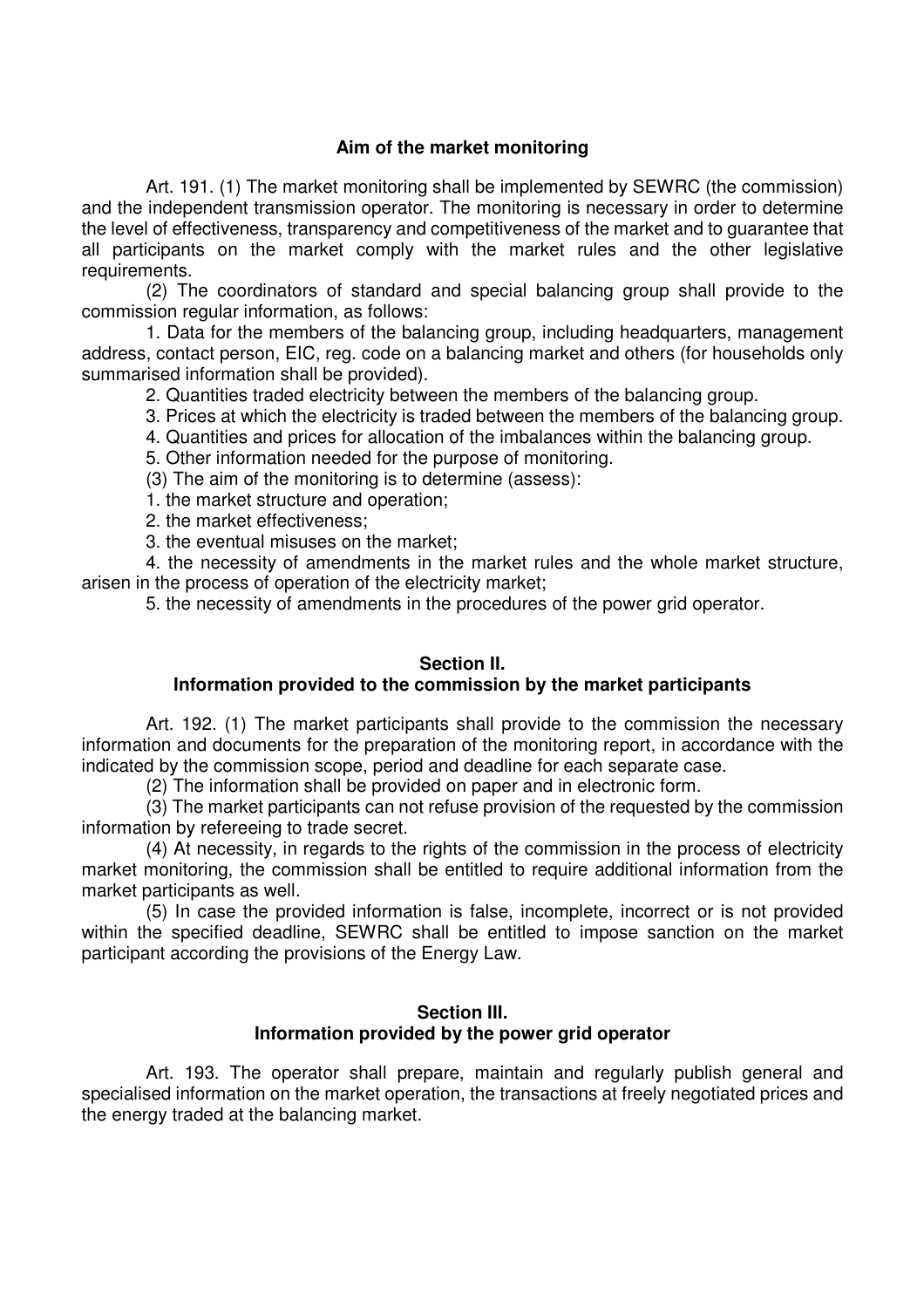Art. 194. The operator shall create and maintain electronic registers and archive of:

- 1. market participants;
- 2. balance responsible parties;
- 3. balancing energy proviers;
- 4. submitted and registered supply schedules;
- 5. refused or withdrawn supply schedules;
- 6. quantities electricity traded through contracts at freely negotiated prices;
- 7. physical data and characteristics of the sites of the market participants;

8. submitted, refused and accepted bids and applications on the balancing energy

# market;

9. orders of the operator for activation of bids and offers;

- 10. orders for termination of the market activity upon emergency situations;
- 11. data from the commercial electricity metering devices of the trade participants;
- 12. data from the settlement excerpts;
- 13. data for the owed guarantee securities by the market participants;

14. cash flows between the operator, on one side and the balance responsible parties and balancing energy providers, on the other side.

Art. 195. The operator shall provide public information for the market activity, containing: 1. register of the balance responsible parties and balancing energy providers;

2. total quantity electricity traded at freely negotiated prices on a daily and monthly basis;

- 3. quantities electricity sold to end consumer;
- 4. prices of balancing energy for the separate settlement periods.

Art. 196. The operator shall provide to each market participant access to information related to his participation in the market within the deadlines and content as follows:

1. registered delivery schedules - till 06.00 p.m on the day preceding the delivery day;

2. registered bids and offers - till 06.00 p.m. on the day preceding the date to which they relate;

3. orders in relation to activation of bids and offers of the market participant - till 06.00 p.m. on the second working day after the dispatching date;

4. daily notifications for settlement for the days from Monday to Sunday including, within 3 working days after the end of the week and in case of lack of data, not by fault of the operator, the deadline shall start as of the moment of receipt of the data, but not later than 3 days after the end of the delivery period;

5. aggregated excerpts for settlement, within 5 days after the end of the calendar month.

## **Section IV. Analysis and assessment of the electricity market**

Art. 197. On the basis of the information under sections two, three and five, the commission shall analyse the effectiveness of the market functionality and the free competition.

Art. 198. A market participant with a significant influence on the market shall be a participant who solely or together with others has a position equal to masters position, i.e.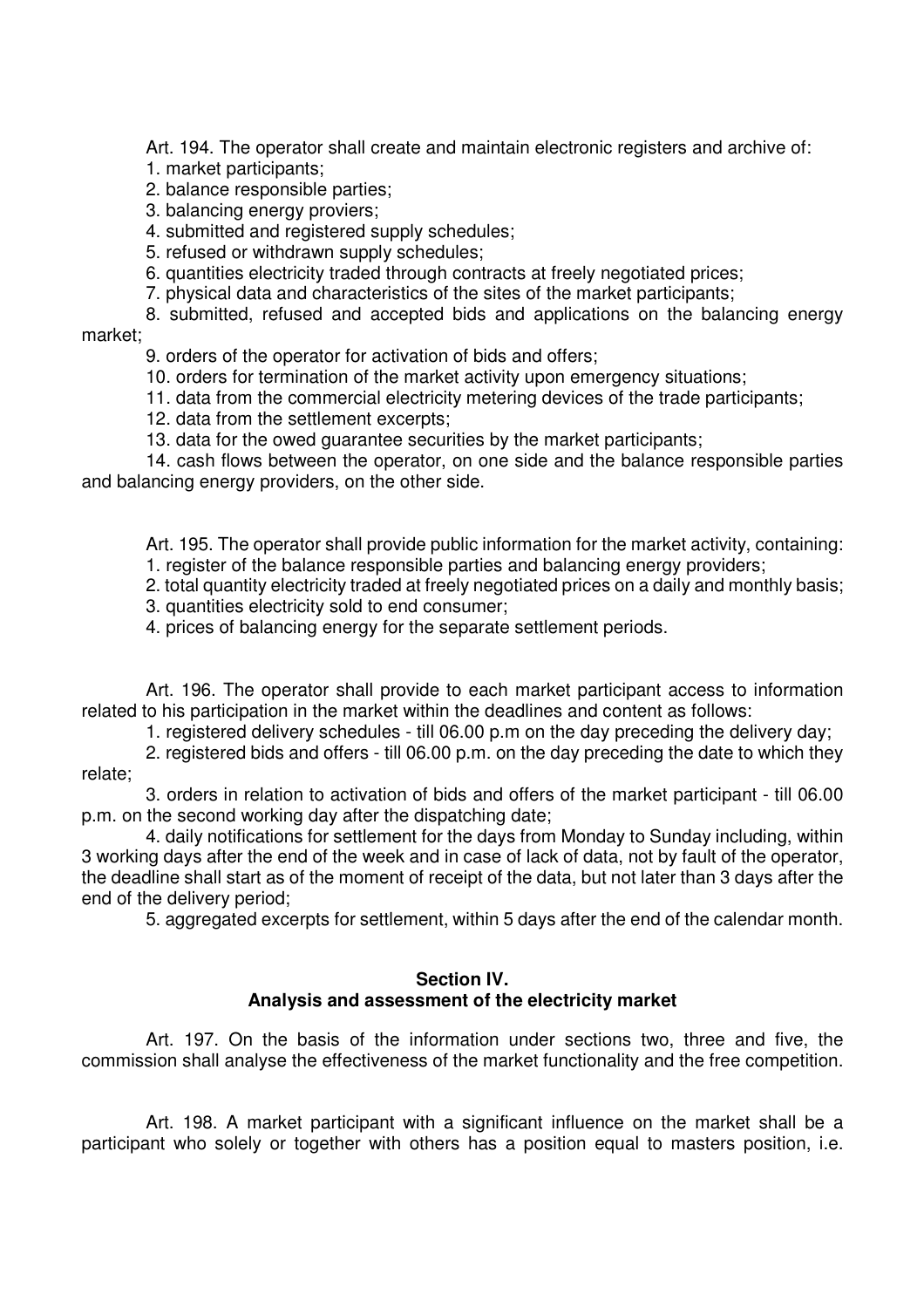position of economic power allowing him independent behaviour from competitors, consumers and end consumers.

Art. 199. Effective competition is reached when none of the market participants solely or together with other market participants doesn't have significant influence on the liberalised market.

Art. 200. (1) During the analysis, the commission shall determine the market share of each participant realising activity on the liberalised market.

(2) The market share of each market participant at the liberalised market shall be calculated on the basis of some of the following indicators:

1. net incomes from electricity sale;

2. quantity electricity sold to traders and to end consumers;

3. number of consumers;

4. other applicable indicators, depending on the specifics of the relevant market in accordance with the legislation for competition protection.

(3) Main indicator for the determination of the market share at the liberalised market shall be the quantity electricity sold to traders and end consumers.

(4) Depending on the specifics of the market, the commission can use other indicator as well, on the basis of which to determine the market shares and the need of additional indicators shall be reasoned in the decision of the commission for the results from the implemented market analysis.

Art. 201. (1) At the assessment of the market shares of the companies at the liberalised market, the level of market concentration shall be taken into account.

(2) The level of market concentration shall be calculated through the Herfindahl-Hirschman Index (HHI) and the coefficient of market ratio (СR).

(3) The Herfindahl-Hirschman Index shall be determined under the formula:

$$
I_{HH} = 10000 \sum_{i=1}^{n} X_i^2
$$

where:

Xi is the market share of the i–participant, in %;

n – the number of the participants in the liberalised market.

(4) In accordance with the value of the IHH, the liberalised market can be determined as:

1. normal competitive market with low level of concentration – at values of the IHH under

1000;

2. reasonable competitive market with average level of concentration – at values of the IHH from 1000 to 1800;

3. low competitive market with high level of concentration – at values of the IHH above 1800.

(5) The market concentration ratio shall be determined under the formula: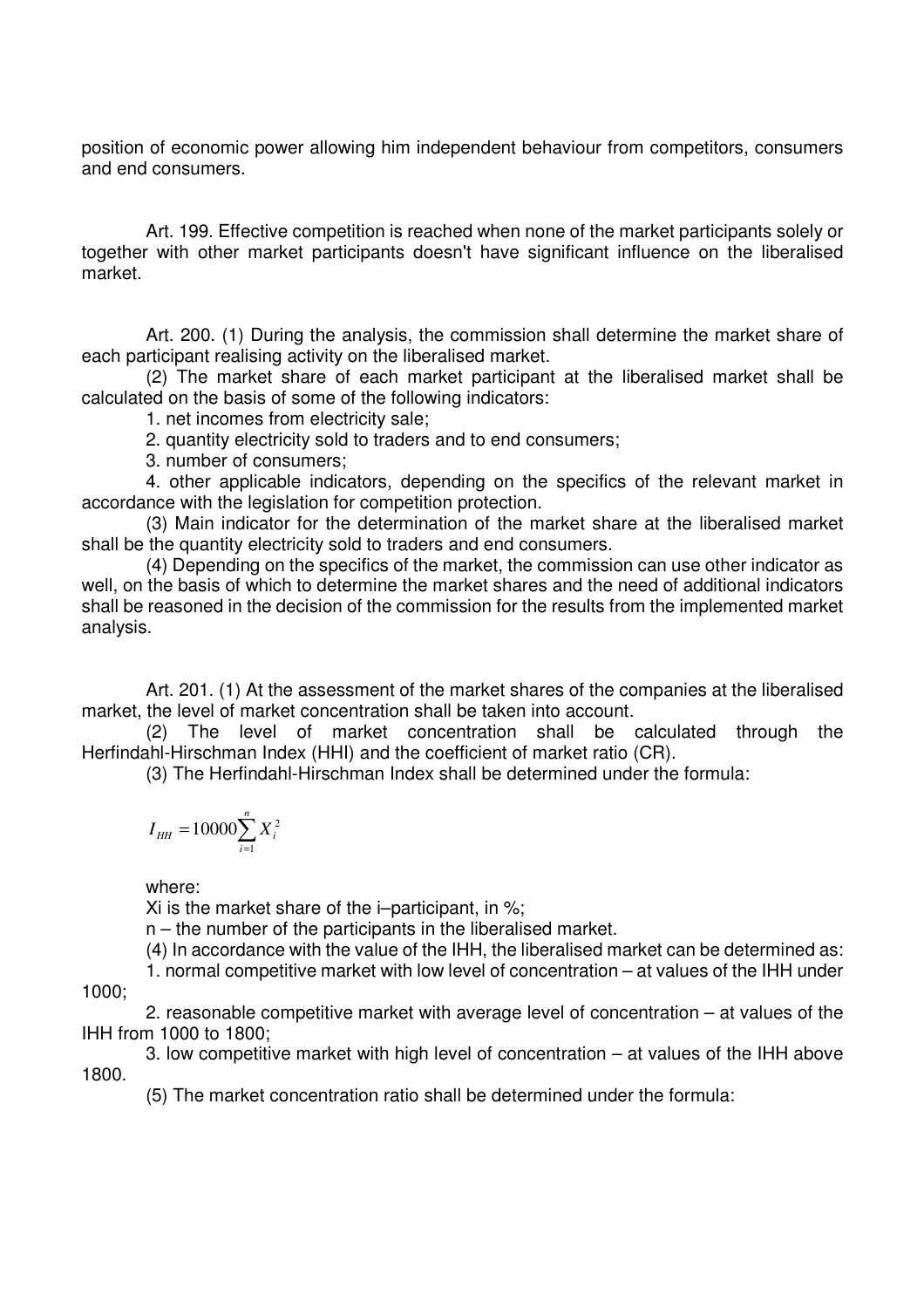$$
CRm = \sum_{i=1}^{m} Wi,
$$

where:

Wi is the market share of the i–participant, in %;

 $m -$  the number of participants with biggest market share; usually  $m = 1$  and  $m = 3$ .

(6) In accordance with the values of CR1 and CR3, the liberalised market can be determined as:

1. value of CR1 > 20 % - has influence on the level of competition;

2. value of СR1 > 40 % - suggests master position on the market;

3. value of СR1 > 50 % - unconditionally is considered as indication for master position on the market;

4. value of СR3 equal almost to 0 % - ideal competition;

5. values of CR3 between 40 % and 70 % - averagely competitive market;

6. values of CR3 between 70 % and 100 % - low competitive market.

## **Section V. Results from the market monitoring**

Art. 202. The operator shall develop and provide to the commission regular reports on the monthly, quarterly and annual market activity and supplemental reports requested by the commission containing information for:

1. market participants on the market and traded quantities electricity by them at freely negotiated prices;

2. total quantity electricity traded at freely negotiated prices;

3. prices of balancing energy for surplus and for deficit - minimal, average and maximal;

4. settlement of the operator;

5. unauthorised activities on the market and non-compliance of the trading rules;

6. other information requested by the commission.

Art. 203. The data shall be kept in data base of the operator for a period of 6 years.

Art. 204. All data, excluding the public information, shall be considered confidential and shall be subject to protection in accordance art. 114 of the Energy Law.

Art. 205. The commission shall prepare annual monitoring report on the market operation, which shall contain:

1. assessment of the structure and the operation of the monitored relevant markets;

2. assessment of the incorrect functioning of the market and the possible reasons for this;

3. analysis of the reasons that led to incorrect functioning of the markets, in case such is established, including misuse with master position, practices and actions which are controversial with the good trade practices and harm or may harm the interests of the competitors, as well as any other violations of the obligations of the trade participants under these rules;

4. proposals for measures for elimination of the established violations arisen as a result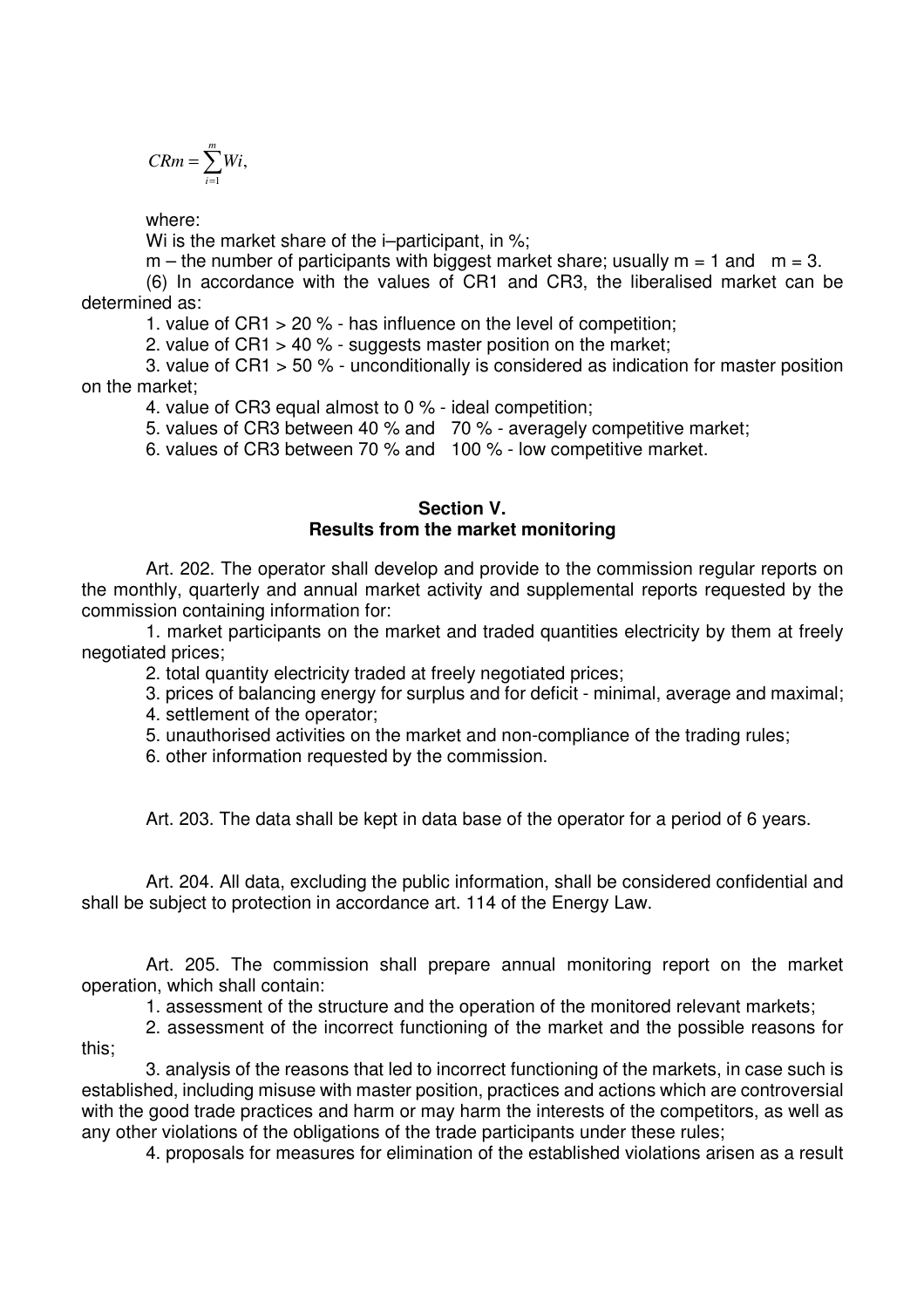from the operation of the electricity market or by the market participants;

5. proposals for amendments in the market rules and/or any other legislation related to them.

Art. 206. (1) The commission shall apply effective counter sanctions against the market participants who violated the market rules, and/or shall notify other competent authorities.

(2) The commission shall cooperate with other competent state authorities and other national regulation authorities.

Art. 207. (1) The operator shall publish officially monthly reports till 15th date of the next month and annual report on the market functioning till 31.03, on its internet site;

(2) The commission shall publish officially its annual monitoring report on the electricity market till 15th of July, on its internet site.

## **Supplementary provisions**

§ 1. Within the meaning given in these rules:

1. "Site" is any separate, in relation to the electricity metering, electricity installation of a market participant.

2. "Virtual electricity metering device" - calculated summed values of the consumed and the outgoing active electricity from the metering points of one or several sites of a registered market participant on the electricity market, determined in accordance with the Electricity metering rules.

3. Indirect member" of a balancing group– site of a consumer for which there is concluded contract with only one supplier and the responsibility for its balancing is transferred to this supplier.

4. "Direct member" of a balancing group– site of a consumer for which can be concluded contract with more than one supplier, but the responsibility for balancing is transferred to only one of them.

5. "Dispatching period" – 15 minutes.

6. "Settlement period" – 1 hour.

7. (amended - SG 39/2014) "network services" – access to the electricity transmission network, transmission of electricity through the electricity transmission network, access to the electricity distribution networks and transmission of electricity through the electricity distribution networks and other services.

## **Transitional and conclusive provisions**

§ 2. The Electricity market rules are developed on the grounds of art.91, para 2 of the Energy Law and are adopted by SEWRC, with decision under protocol No 110/18.07.2013 under p.1 and repeal the Electricity market rules adopted by SEWRC, with decision under protocol No 94/25.06.2010 under p.5 (SG 64/2010)